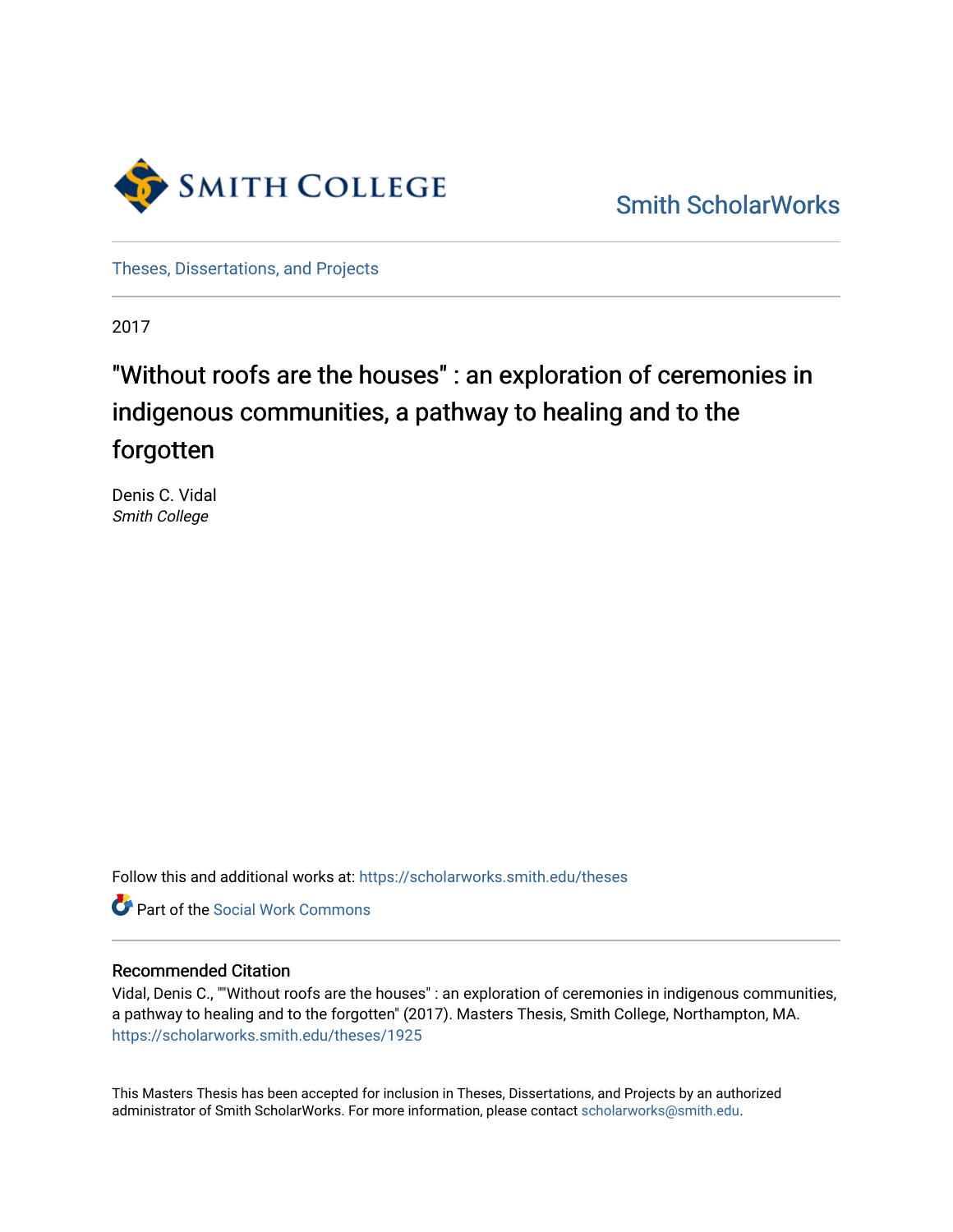DENIS C. VIDAL, 'Without roofs are the houses': an exploration of ceremony in Indigenous communities, a pathway to healing and to the forgotten.

## ABSTRACT

*Settler colonialism is often cited as the foundation for a myriad of social problems such as psychopathological stress in Indigenous communities. This research study explores how culturally syntonic interventions such as sacred ancestral ceremonies can alleviate acute symptoms of anxiety and depression. The experiences of eleven people of Indigenous heritage who live in the Southwest and had participated in sacred ancestral ceremonies were interviewed in an attempt to better understand the potential healing properties of these ceremonies. The participants all self-reported a reduction in anxiety and depression symptoms as measured before and after participating in the ceremonies.*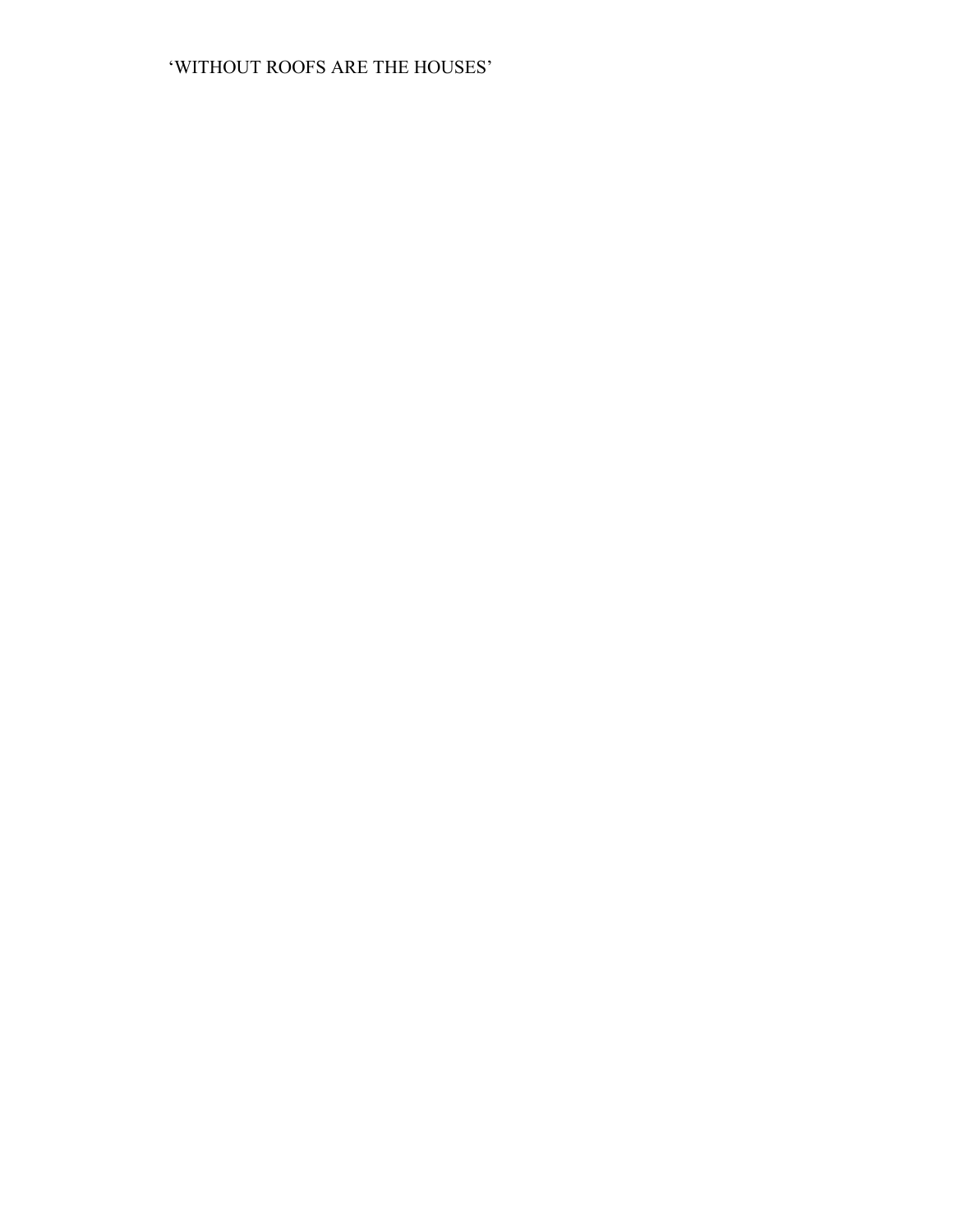## 'WITHOUT ROOFS ARE THE HOUSES': AN EXPLORATION OF CEREMONY IN INDIGENOUS COMMUNITIES, A PATHWAY TO HEALING AND TO THE FORGOTTEN

A project based upon an independent investigation submitted in partial fulfillment of the requirements for the degree of Master of Social Work.

Denis C. Vidal

Smith College School for Social Work Northampton, Massachusetts 01063

2017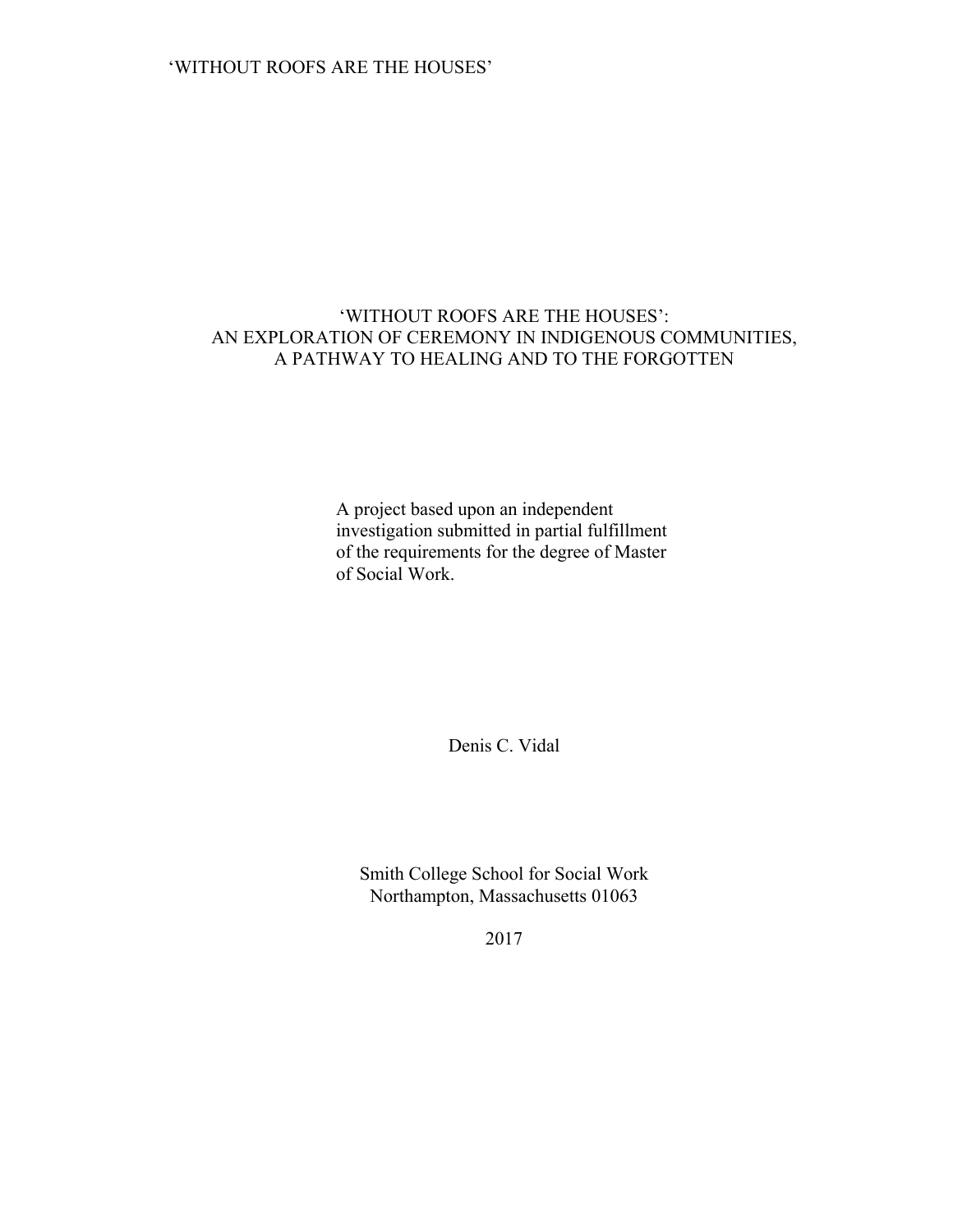## ACKNOWLEDGEMENTS

It is hard to scrutinize evidence from a distant and objective position when you are an Indigenous person writing about Indigenous trauma. Often feeling like a child wandering lost in my own backyard, it was with the help of friends and family that I was able to complete this work. I want to thank those that guided me as I wandered and those that allowed me a glimpse of their inner world in this process.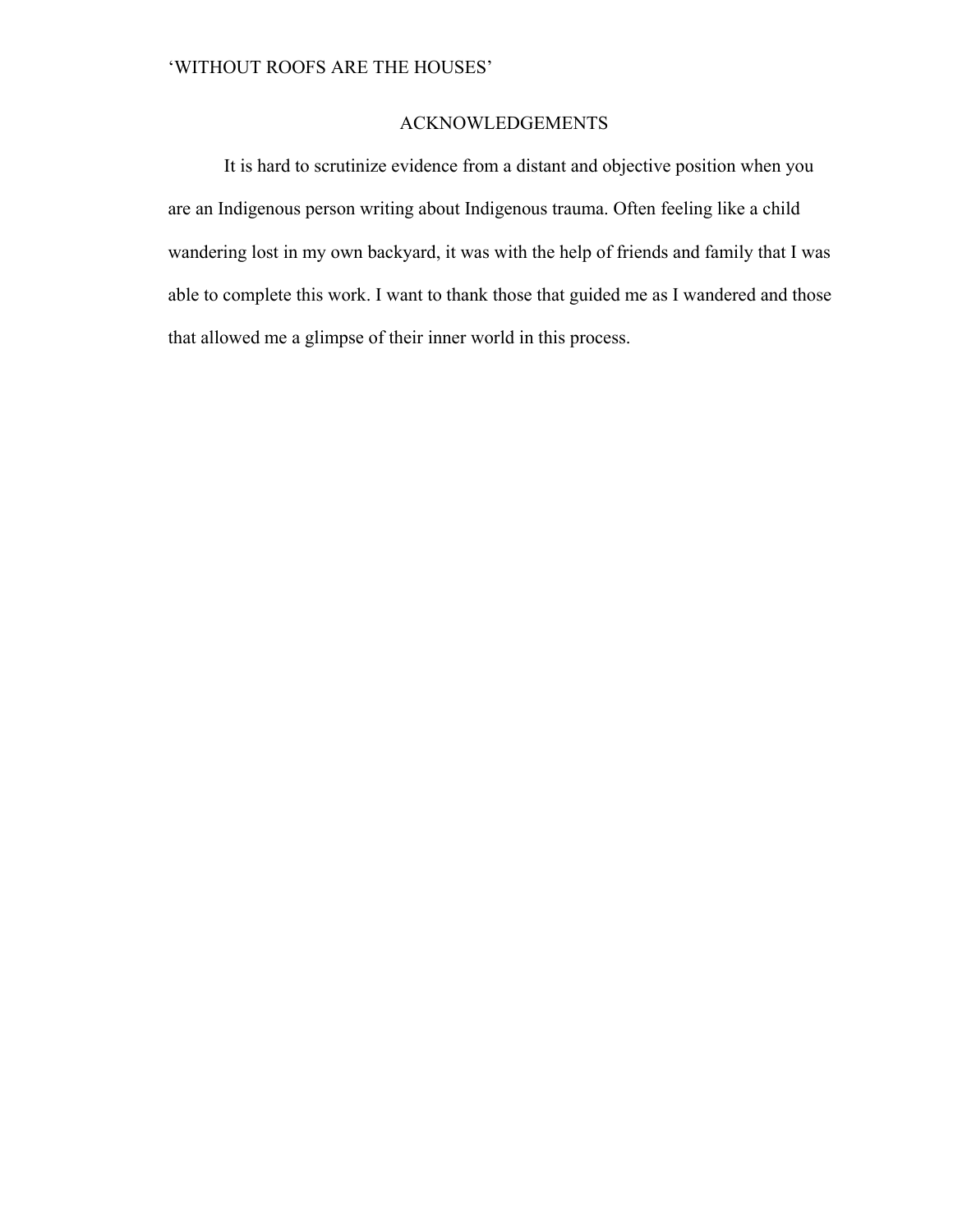# TABLE OF CONTENTS

| <b>ACKNOWLEDGMENTS</b>   |                              | ii.  |    |
|--------------------------|------------------------------|------|----|
| <b>TABLE OF CONTENTS</b> |                              | iii. |    |
| ICNOCUÍCATL              |                              | iv.  |    |
|                          | I. INTRODUCTION              |      | 1  |
|                          | II. REVIEW OF THE LITERATURE |      | 7  |
|                          | III. METHODOLOGY             |      | 16 |
|                          | IV. FINDINGS                 |      | 20 |
|                          | <b>DISCUSSION</b>            |      | 32 |
|                          | <b>REFERENCES</b>            |      | 37 |
|                          | <b>APPENDIXES</b>            |      | 45 |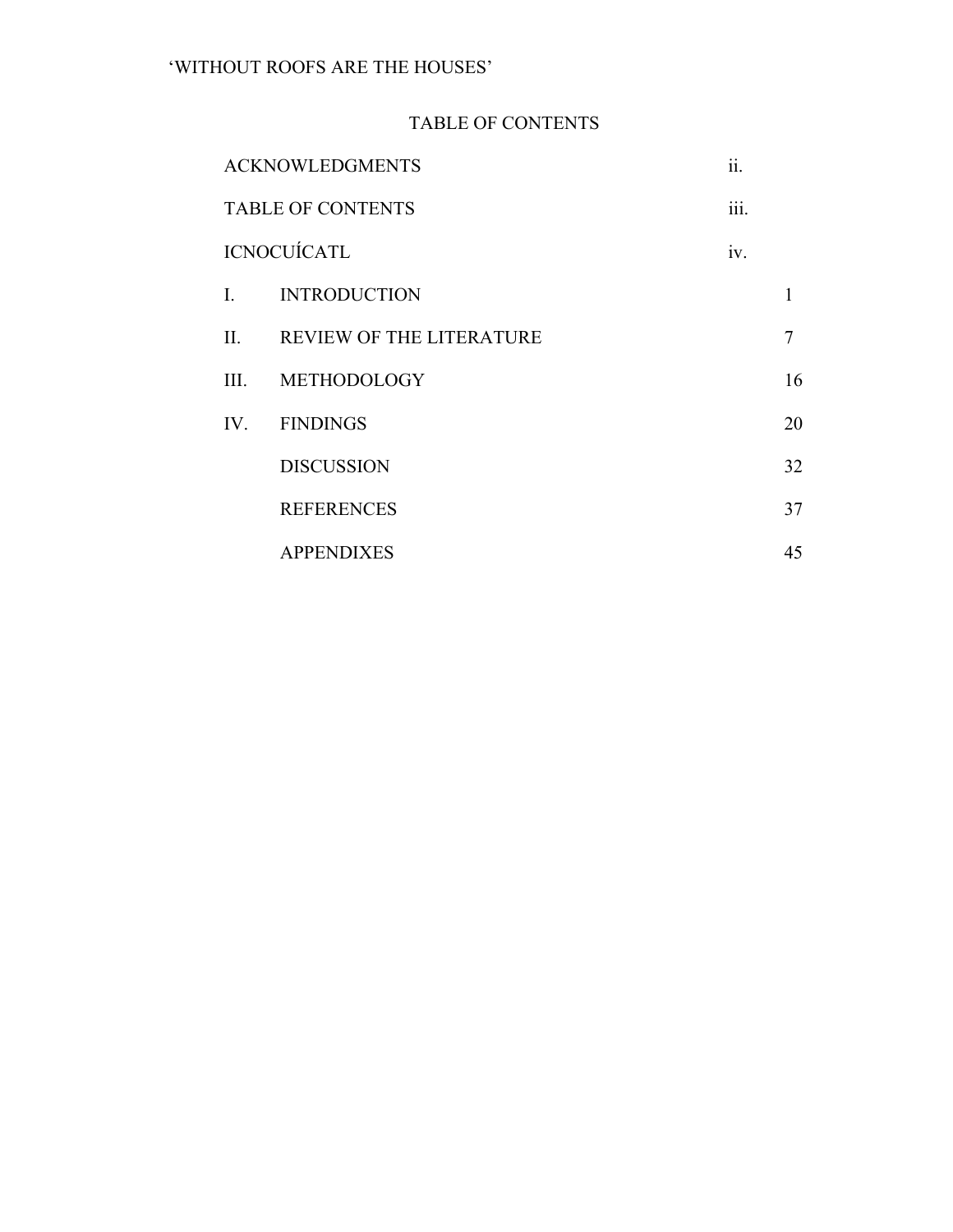And all this happened to us. We saw it, we marveled at it. With this sad and mournful destiny we saw ourselves afflicted. On the roads lie broken arrows, our hair is in disarray. Without roofs are the houses, and red are their walls with blood. Worms multiply in the streets and squares, and on the walls brains are splattered. Red are the waters, as if they were dyed, and when we drink, it seems water of saltpeter… We have struggled against the walls of adobe, but our heritage was a net made of holes. Our shields were our protection but not even with shields could we defend ourselves… Gold, jade, rich mantles, plumage of quetzal, all that has value was then counted as nothing…

> *Icnocuícatl* (ancient Aztec elegies) composed by surviving poets of early settler colonialism.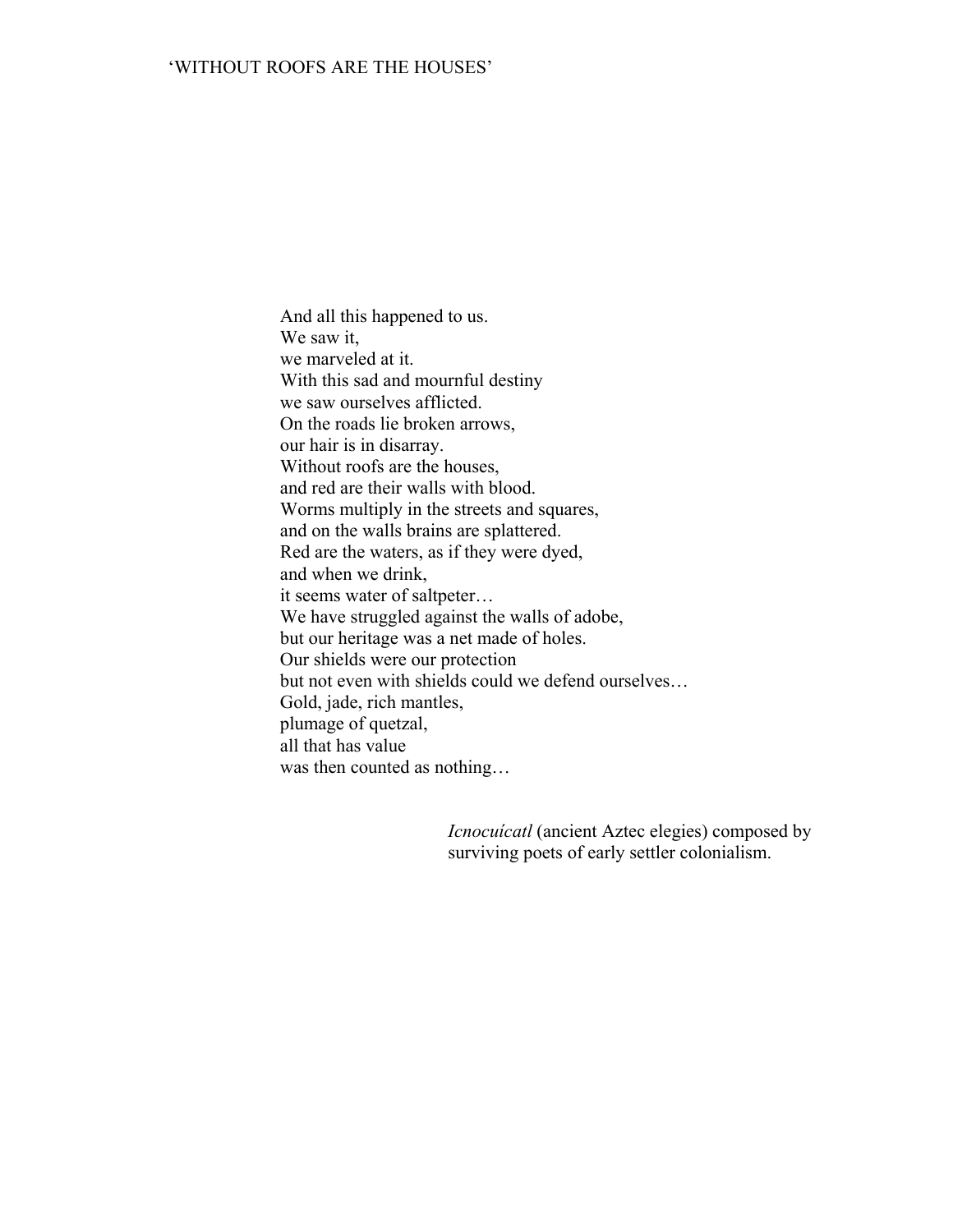## CHAPTER I

## **INTRODUCTION**

In this study, I interviewed members of Indigenous communities in the Southwest to learn about the healing properties of sacred ancestral practices. My key question was: How can culturally syntonic interventions such as sacred ceremonies alleviate acute psychopathological stress? This first chapter provides an introduction to trauma resulting from settler colonial violence and its impact on sacred ancestral traditions among Indigenous communities in the United States.

## *And All This Happened to Us*

Despite the common refrain that Christopher Columbus "discovered" the United States in 1492, both North and South America have been inhabited by a diverse group of Indigenous people for millennia. Since the arrival of settler colonialism, Indigenous people have experienced violence across multiple generations resulting in cumulative trauma (Brave Heart-Jordan, 1995). In North America, Indigenous groups originally enjoyed sovereignty over their land but throughout the course of colonization settlements began advancing and demanding the dispossession of Indigenous property through enforced displacement (Stone, 2012). From that moment on, various Indigenous groups in the United States have endured loss of life through war and disease, repeated dispossession of land and imposed relocation, forceful assimilation and acculturation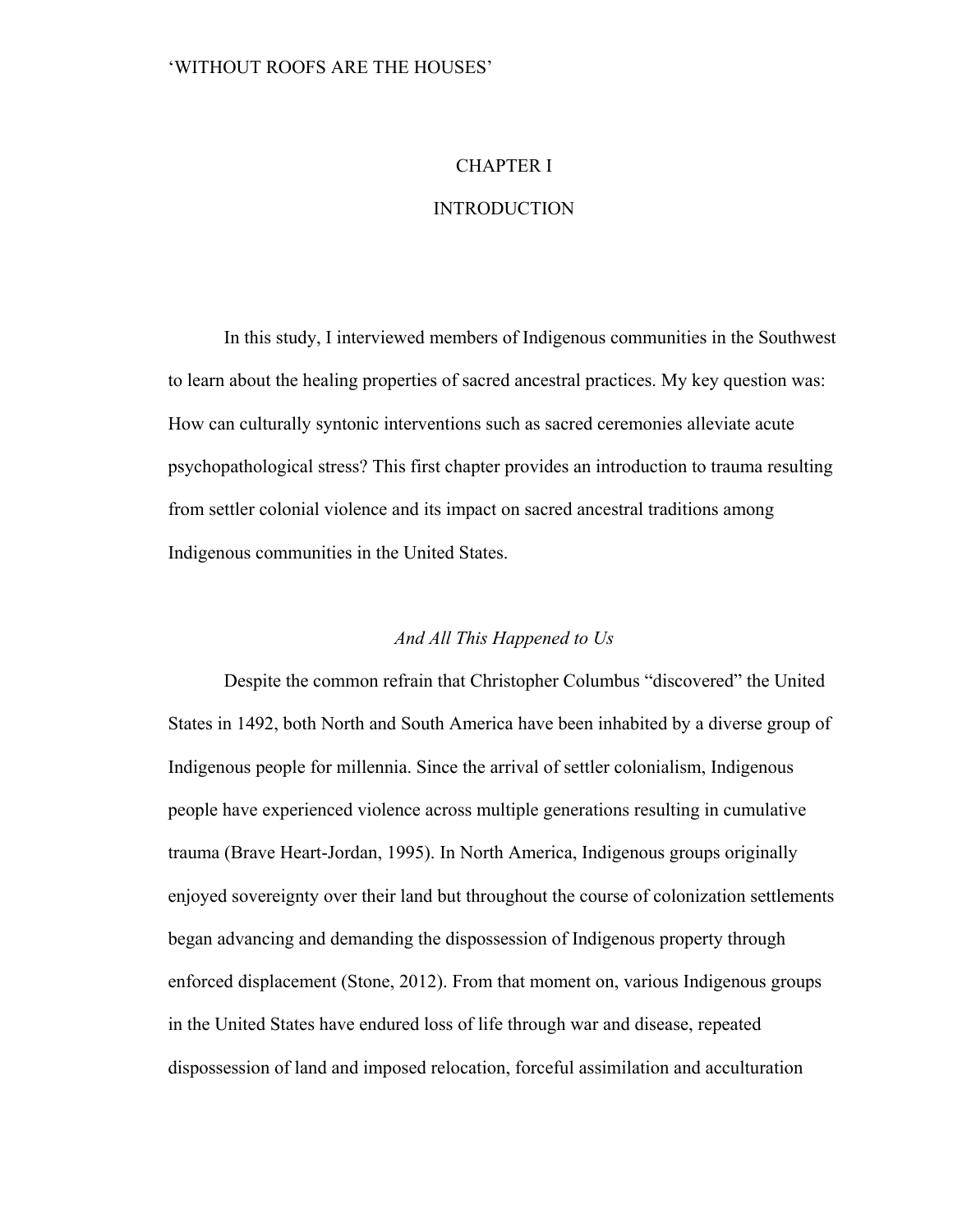through residential schools, and the suppression of sacred ancestral practices and language (Nutton & Fast, 2015; Stone, 2012).

Stone (2012) among others contends that initial attacks on Indigenous communities were particularly harmful to the elders who serve as oral historians in their communities. As part of tradition, the Indigenous elder plays an important role in the practice of sacred ancestral ceremonies. Ceremony is important to the health of the community and serves as a path of wellness for each person. Much of the discussion about mental health disorders in Indigenous communities ignores culturally appropriate interventions that take accumulative trauma into account. In this study, I aimed to better understand the impact of settler colonial trauma and its relationship to acute psychopathological stressors.

The literature review of this research study explored in Chapter II examines acute psychopathological stress in Indigenous communities. Chapter III explains the two major methods of research: a) interpretive phenomenological analysis of quantitative material and b) analysis of quantitative responses to an experience-based questionnaire. Chapter IV is a presentation of the findings and results of the research study. Chapter V discusses the results and outlines future recommendations.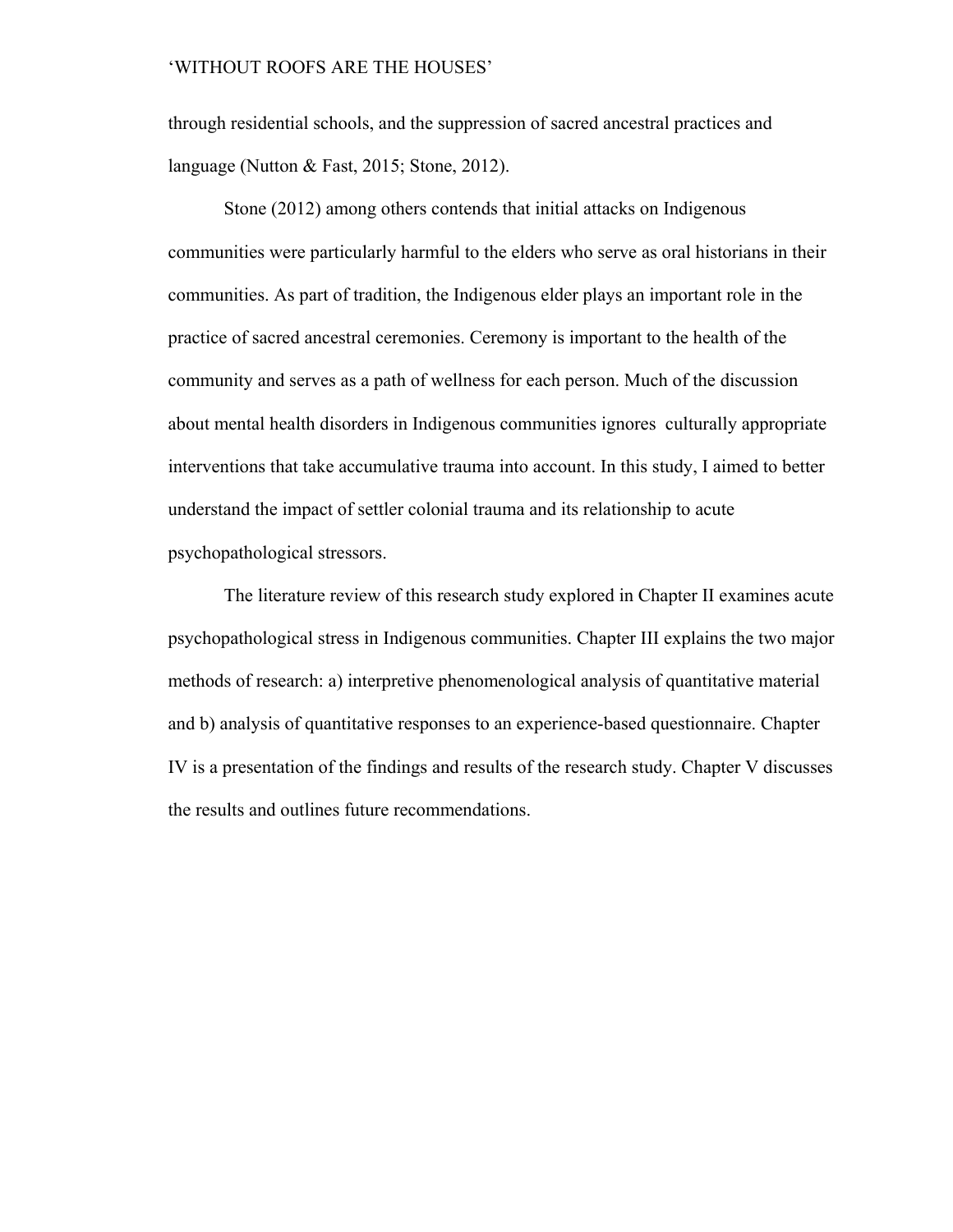## CHAPTER II

## REVIEW OF THE LITERATURE

 This chapter attempts to explore important contributing factors to acute psychopathological stress in Indigenous communities.

## *Without Roofs Are the Houses*

Most Indigenous ancestral knowledge teaches that all facets of the universe are alive and interconnected (Erdoes & Ortiz, 1984; Erikson, Vecsey & Venables, 1980). This deep relationship with the physical world and with all the elements of nature allows for an inextricable physical and spiritual relationship with the world. Land and water must be healthy so that humans can be healthy too. Indigenous ancestral knowledge views human beings as an important part of nature, which takes a key role in ceremony and daily life in their communities. A key component of these traditions entails viewing human beings as part of nature, which is explicitly and implicitly represented in ancestral ceremony. In most Indigenous traditions, there is no difference between the natural and the supernatural. Everything in nature has a mystical and spiritual power. Ancestral practices in Indigenous communities serve as a channel to health and wellness. In the United States, Indigenous traditional practices have often been challenged by settler colonial oppression.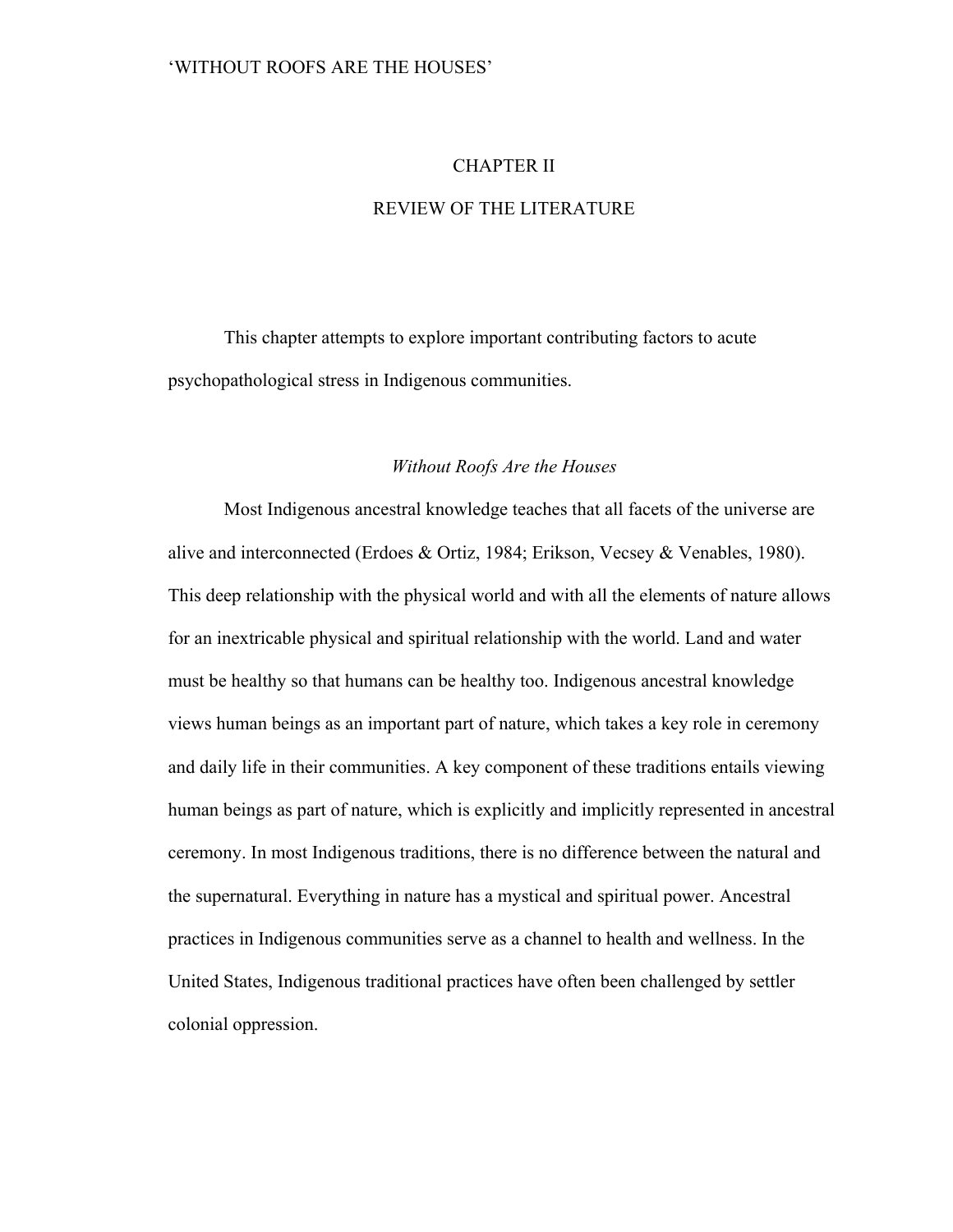To talk about colonization, we must also talk about the concept of race and its origin. The term first made its appearance in the English language in poems around 1508 (Husband, 1982). Subsequently, it was seldom used informally as a generalized descriptive category in the everyday lexicon in Europe. The consistent use of the term race started later in the eighteenth century, prior to the arrival of the concept of race as a "science" at a later time (Fryer, 1984). One can speculate that racialized dynamics preceded the invention of the concept of race itself (Dalal, 2002). In other words, dynamics embedded in racist attitudes were already at play in the unconscious before the etymological origin of the word. The construction of race was often used to determine who was *human enough* in the eyes the colonial settler. During the colonial era the Indigenous person was often labeled a *savage*, and their freedoms and rights were constantly under attack. It was this settler colonial mindset that allowed for the construction of Indigenous people as vulnerable targets of violence and legitimized their historical targeting (Perry, 2002). Today it is clear that attacks on the Indigenous person were nothing less than genocide.

Settler colonialism is often cited as the foundation for a myriad of social problems, which can provide some context for the presence of trauma in Indigenous communities. For instance, as sociologists Keith Kilty and Eric Swank (1997) point out, the settler colonialist justified the violence perpetrated on the Indigenous person by declaring that the "elimination of *savages* is less of a moral problem than eliminating human beings." The rationalization for the extermination of the Indigenous person had to be internalized first. Others justified their violence with more self-righteous assertions emerging from savior attitudes, like General Richard Henry Pratt, an influential figure in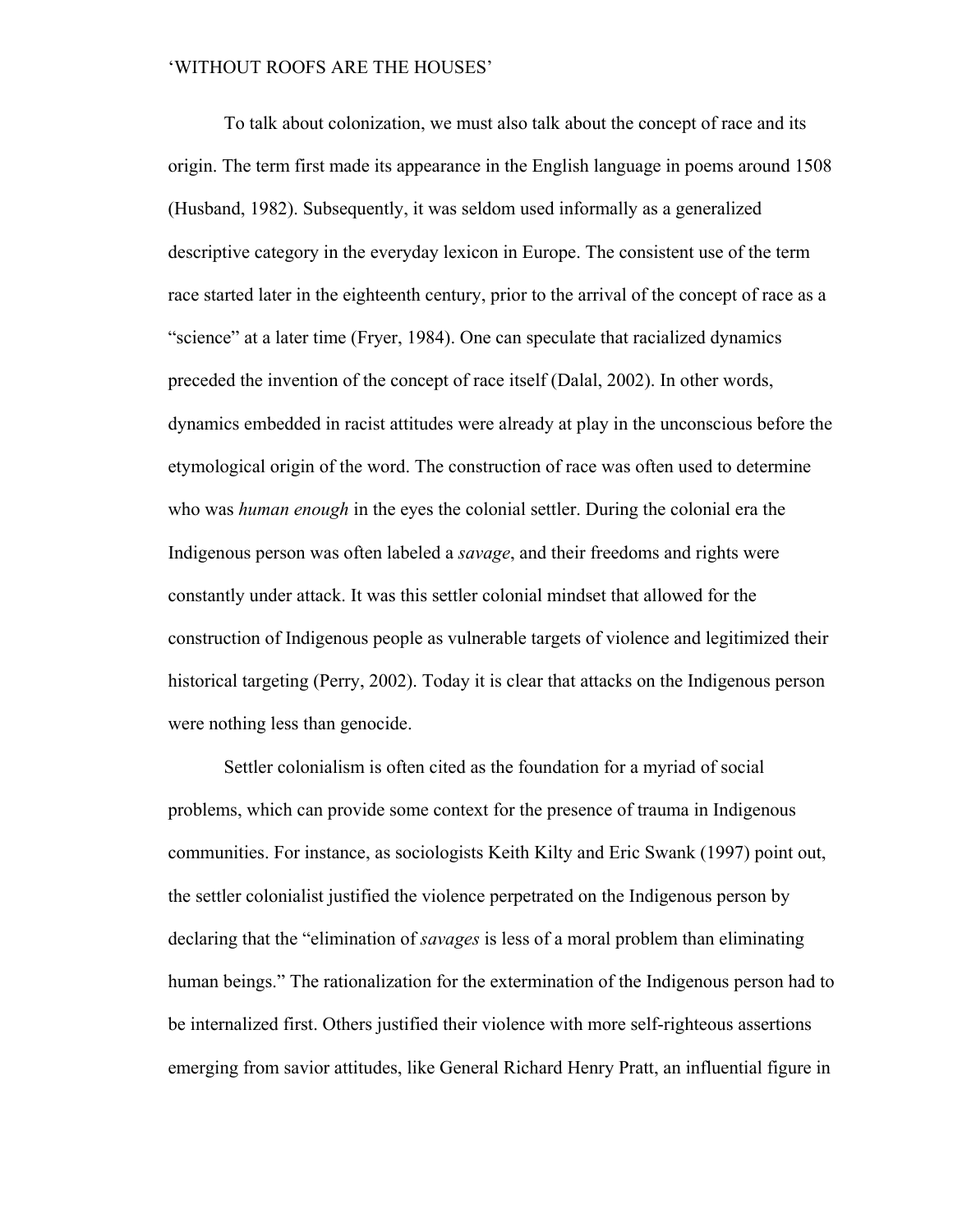the Carlisle Indian Industrial School at Carlisle, Pennsylvania, who said that the express purpose of his residential institutions was "killing the Indian to save the man" (Adams, 1995). Consequently, the effects of the period of enforced boarding school attendance in the United States continue to linger three or four generations later in high rates of child abuse and youth in the foster care system (Willmon-Haque & BigFoot, 2008).

In the nineteenth century, the settler colonialists continued invading larger and larger swaths of territory to meet capitalist demands for natural resources. To this end, the Indigenous became a growing impediment to white European *progress*, and during this period the images of the Indigenous promoted in books, newspapers, and magazines became increasingly negative (Alexander, 2012). It is the continuation of these interests and attitudes that prompt the outgrowth of damaging social conditions, multiple marginalization, poverty, historical trauma, cultural hegemony, and multiple forms of violence that have left the Indigenous vulnerable to trauma (Willmon-Haque & BigFoot, 2008). The ongoing settler colonial and racial violence prompts high rates of crime victimization: twice as high as that of non-Indigenous people, with almost half of crimes being perpetrated by white people, and this number rises to 80% for sexual assaults (Death Penalty Information Center, 2012). Since the arrival of the settler colonialists, the Indigenous person was seen as an impediment to *progress* not worthy of possessing land or due any respect or any human rights (Weaver, 2014).

Indigenous peoples across the world have very different cultures, beliefs, and forms of social governance; however, the common experience of colonization has led to the development of substantial commonalities such as health, social, and economic disparities between Indigenous and non-Indigenous populations (Weaver, 2014). A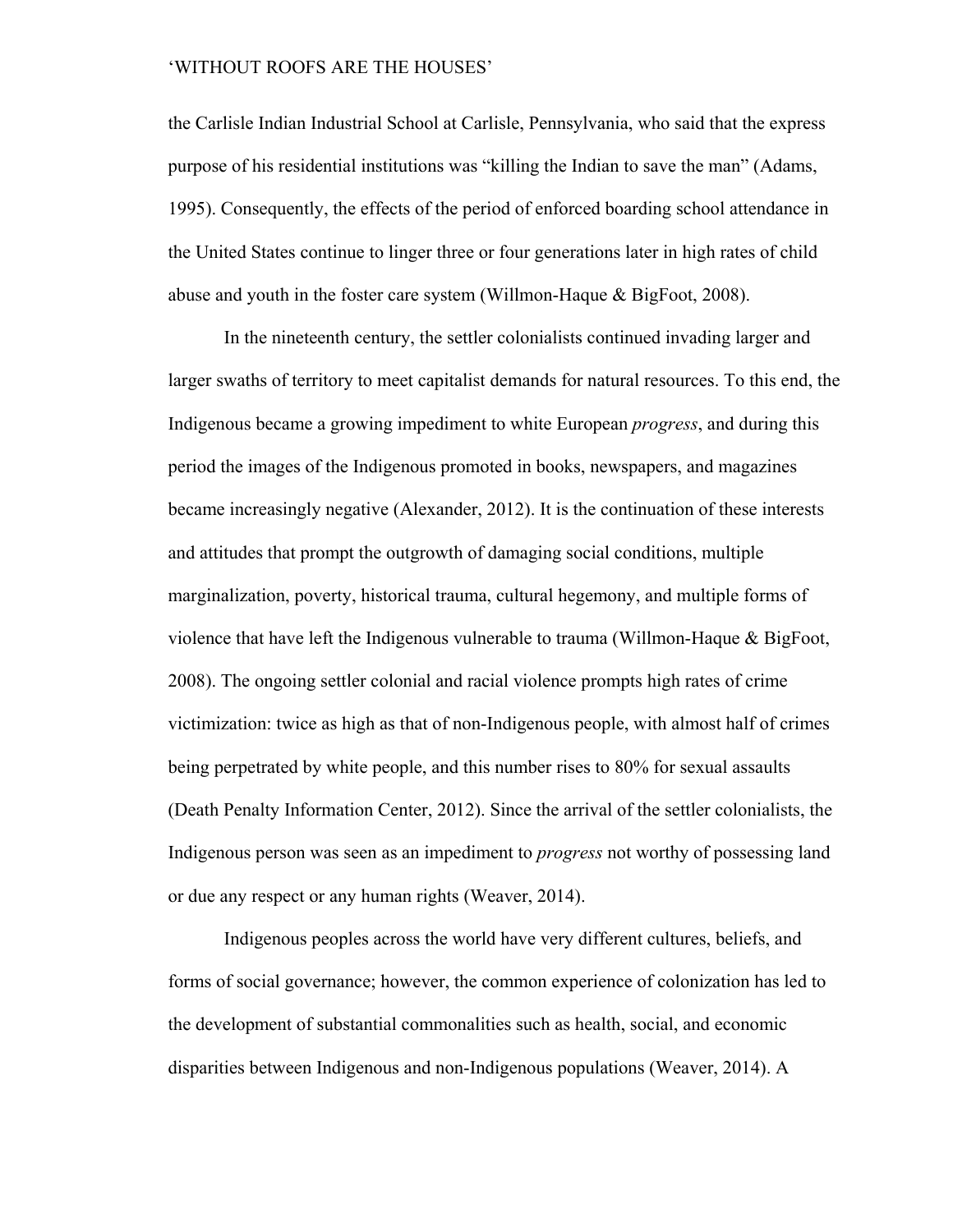systematic review and meta-analysis research study of Indigenous and non-Indigenous populations in the Americas, for example, found that lifetime prevalence of posttraumatic stress disorder (PTSD) symptoms and social phobias were significantly higher in Indigenous participants of the study in contrast to the non-Indigenous population (Kisely, et al., 2017). A new report by the World Bank finds that, despite important advances, Indigenous communities in the region are disproportionately affected by poverty and continue to face widespread economic and social exclusion. New research studies continue to show that Indigenous populations in the Americas exhibit considerably higher mental health stressors than the general population (Gracey & King, 2009).

Throughout most of the settler colonial history in North America, indelible expressions of violence have drastically shaped the experience between the European immigrant and the Indigenous person (Episkenew, 2009; Frideres & Gadacz, 2008; Morse, 1985). As mentioned earlier these include: loss of life through war and disease; dispossession and appropriation of land; enforcement of cultural assimilation through residential schools; systemic suppression of traditional practices; and the reenactment of violence as outgrowth of internalized oppression (Brave Heart-Jordan, 1995; Evans-Campbell, 2008; Nutton & Fast, 2015; Stone, 2012). Ultimately, these assaults have generated numerous injuries to the psychic identity of the Indigenous person which have resulted in health disparities over the course of several generations. In the United States, ceaseless violence continues to affect succeeding generations with grotesquely unfair results for the Indigenous person. Notwithstanding substantial social justice efforts in the twentieth century, the Indigenous person remains in the margins, afflicted by health care disparities.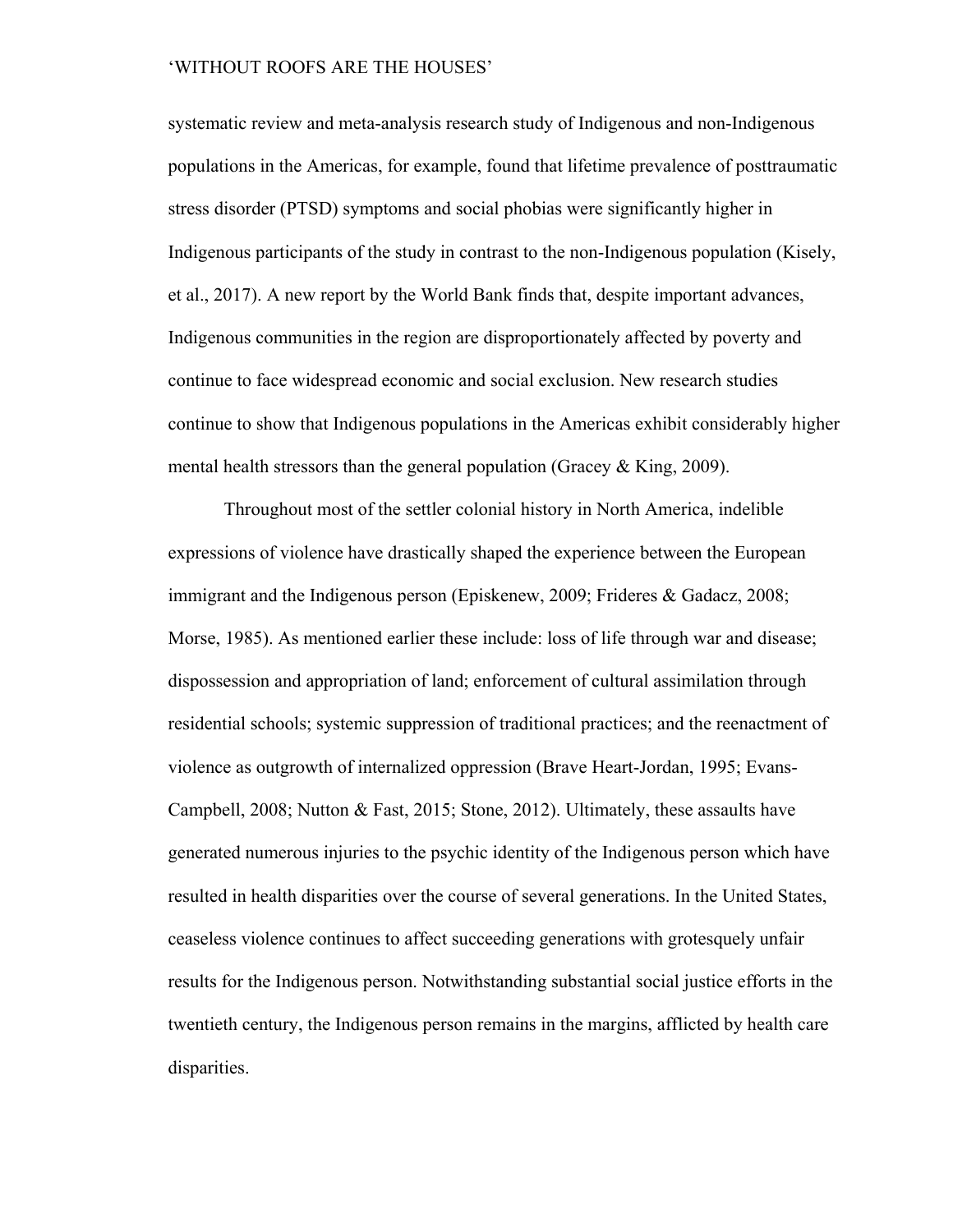In 2013, the U.S. Department of Health and Human Services (HHS) released data showing that rates of depression and physical health problems, suicide, alcoholism, family and sexual violence, incarceration, and child maltreatment are higher for the Indigenous populations than non-Indigenous populations in the United States (Kirmayer et al., 2014, 2003; Sinha et al., 2011). Indigenous communities also experience one of the highest rates of suicide of any population in the United States: 18.2 per 100,000 (Department of Health and Human Services, 2010). The same study released by HHS showed that Indigenous people have the highest rates of intimate partner homicide, at 2.1 per 100,000 people. Furthermore, Indigenous women are almost three times more likely to be killed by a partner than Whites or Hispanics, and twice as likely to be raped. Possible explanations for these trends include socio-economic deprivation, intergenerational trauma, cultural disruption, and loss of ancestral spiritual practices through settler colonial acculturation (Gracey & King, 2009; Gone, 2007). Much evidence shows that physical and psychological health has been a historical problem among Indigenous communities since the inception of the reservation era (Tanner, 1982). Research also reveals high rates of mental disorders, especially alcohol dependence and PTSD (Kunitz et al., 1999; Kinzie 1992), as well as high rates of heart disease, cancer, and diabetes (Nutton & Fast, 2015).

Traditionally, Indigenous communities organize modes of healing through ceremonies to help overcome physical and mental health stressors. However, with the emergence of an independent United States, Indigenous communities were forcefully relocated from their sacred lands which play an important role in ceremony. This displaced people from ceremonial modes of stress mitigation and healing while also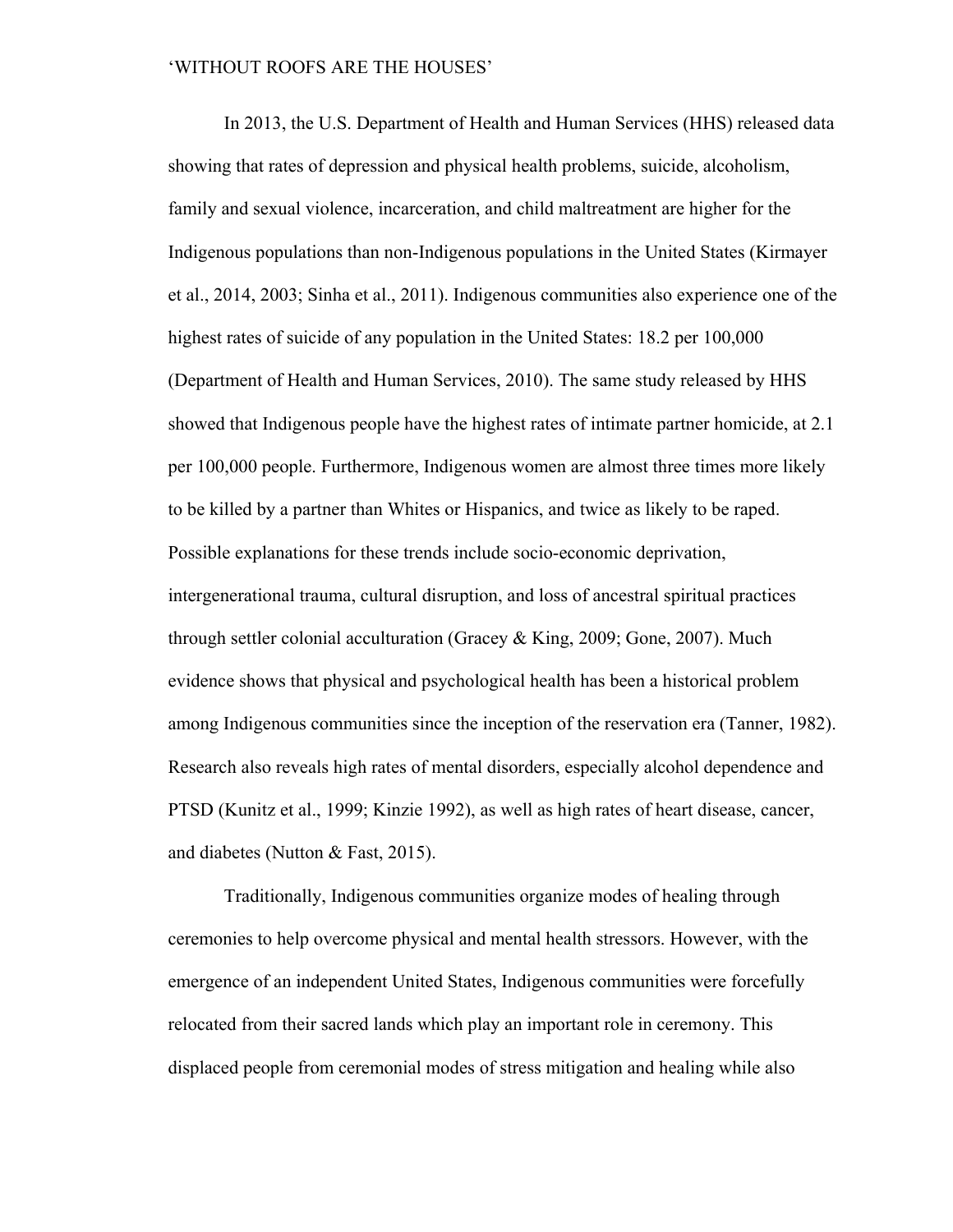increasing the need for healing practice because of the trauma accumulated from settler colonial violence. The succession of trauma experiences across generations further compounded the accumulation of health disparities in these communities. Substantial evidence demonstrates that Indigenous populations face staggering rates of physical and psychic distress. Beginning to understand this requires understanding a complex interaction of biological, educational, economic and socio-cultural factors connecting to the cross-generational violence present in these communities (Kisely, et al., 2017). From a psychological perspective, Freud can help us understand grief as loss of culture (in this case by means of forceful assimilation) through a mourning and melancholia framework which puts culture as the lost object (Eng  $&$  Han, 2000). Searching and pining for the lost object or person was noted in acute loss reaction by Bowlby (1969) and Klein (1940). Maria Yellow Horse Brave Heart-Jordan (1995) argues that "this unresolved grief, a persecution from the loss of lives, land, and aspects of culture rendered by the European, is a psychological factor contributing to current Native social pathology." The inability to resolve the loss of culture as the loved object creates internal conflicts and ambivalences in the Indigenous person.

Franz Fanon (1963) contends that in order for the colonized to survive psychological and physical attacks inflicted by the colonizer, the colonized Indigenous has to change and make themselves like the colonizer, inside and out. One can argue that an internal psychic divide emerges as a mechanism to ensure physical and psychic survival. Fanon (1963) understands that the Indigenous must reject characteristics seen as *less-human* or *less-civilized* by the settler colonizer, in order to assign their self as *human-enough* to be in the world. As mentioned earlier, the explicit emergence of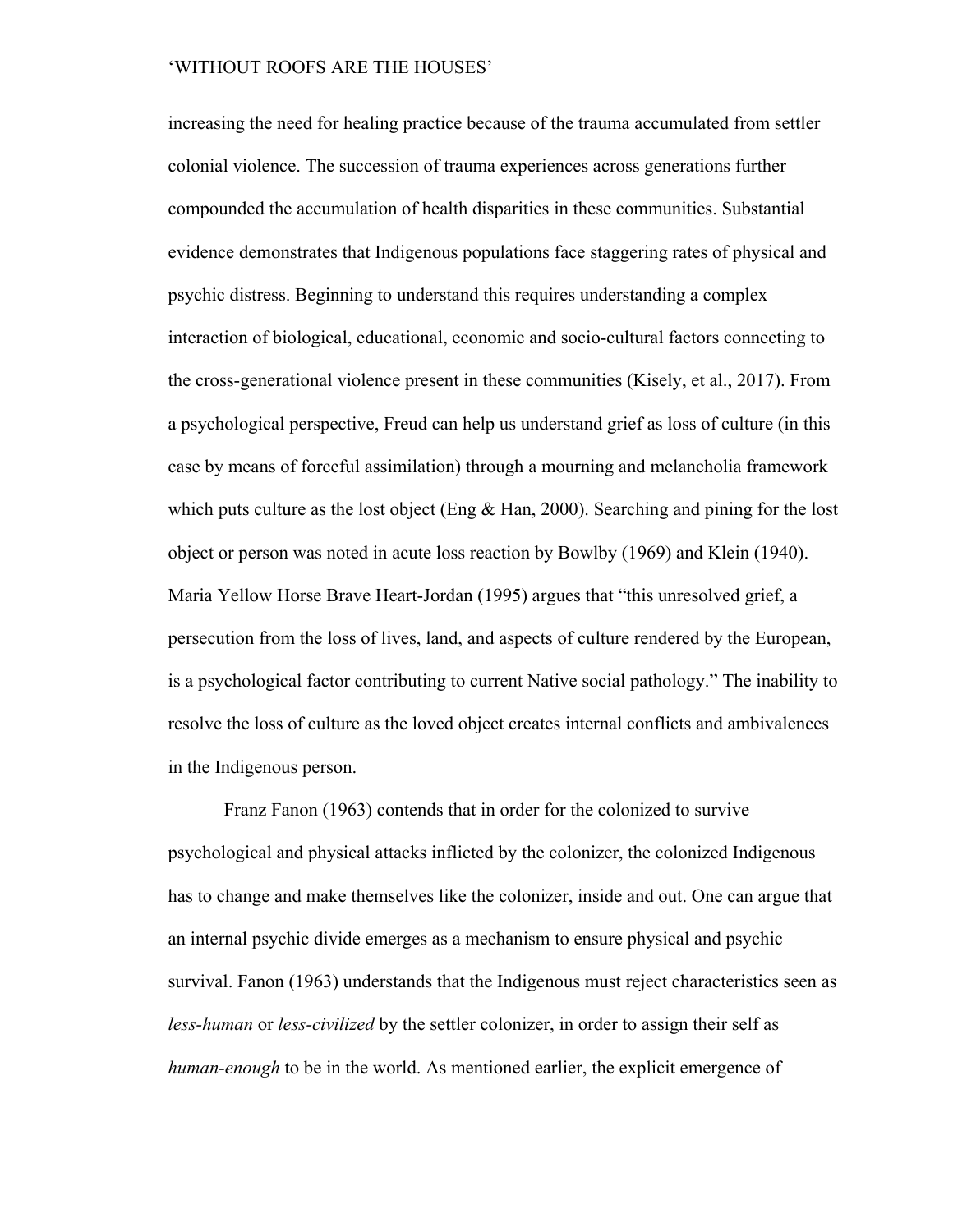racialization on concepts of *sameness* and *difference* in terms of human-types is directly connected to settler colonial expeditions of the Americas. Through this outlook, the imposed settler colonial hierarchy brought about by racialization (rejected or not) threatens all parts of the Indigenous self and constantly questions the validity of their existence as *human-enough*. The external racial divide is established and internally accepted by the Indigenous self, fueling a desire to get the *human side*, thus casting any part of the Indigenous self as *savage*.

From an ego psychology perspective, the Indigenous "has therefore to choose between his family and European society; the individual who climbs up into society – white and *civilized* – tends to reject [their] family – black and savage… and the family structure is cast back into the id" (Fanon, 1982). Over time the imposed structural hierarchy of the settler colonialist is institutionalized in the psyche of the Indigenous self rendering the superego white and id black (Dalal, 2002). This internal divide, this psychic split, lends itself to the emergence of lateral violence as an outgrowth of settler colonial violence. That is to say, as Paulo Freire (1972) suggests, "the oppressed attack each other, because they see in each other the internalized oppressor, and that this imago is the true target of their aggression creating what he calls *horizontal violence*." This proposes that the *subjugated* Indigenous is full of anger and aggression against the oppressor then externalized against other *subjugated* that mental image of the oppressor.

Freire and Fanon give us concepts that allows us to discern the origin of violence and aggression in Indigenous communities from a difference perspective. Psychoanalysis helps to understand the internalized divide of the Indigenous self through the defense mechanisms of splitting, repression, displacement, and projection. Through these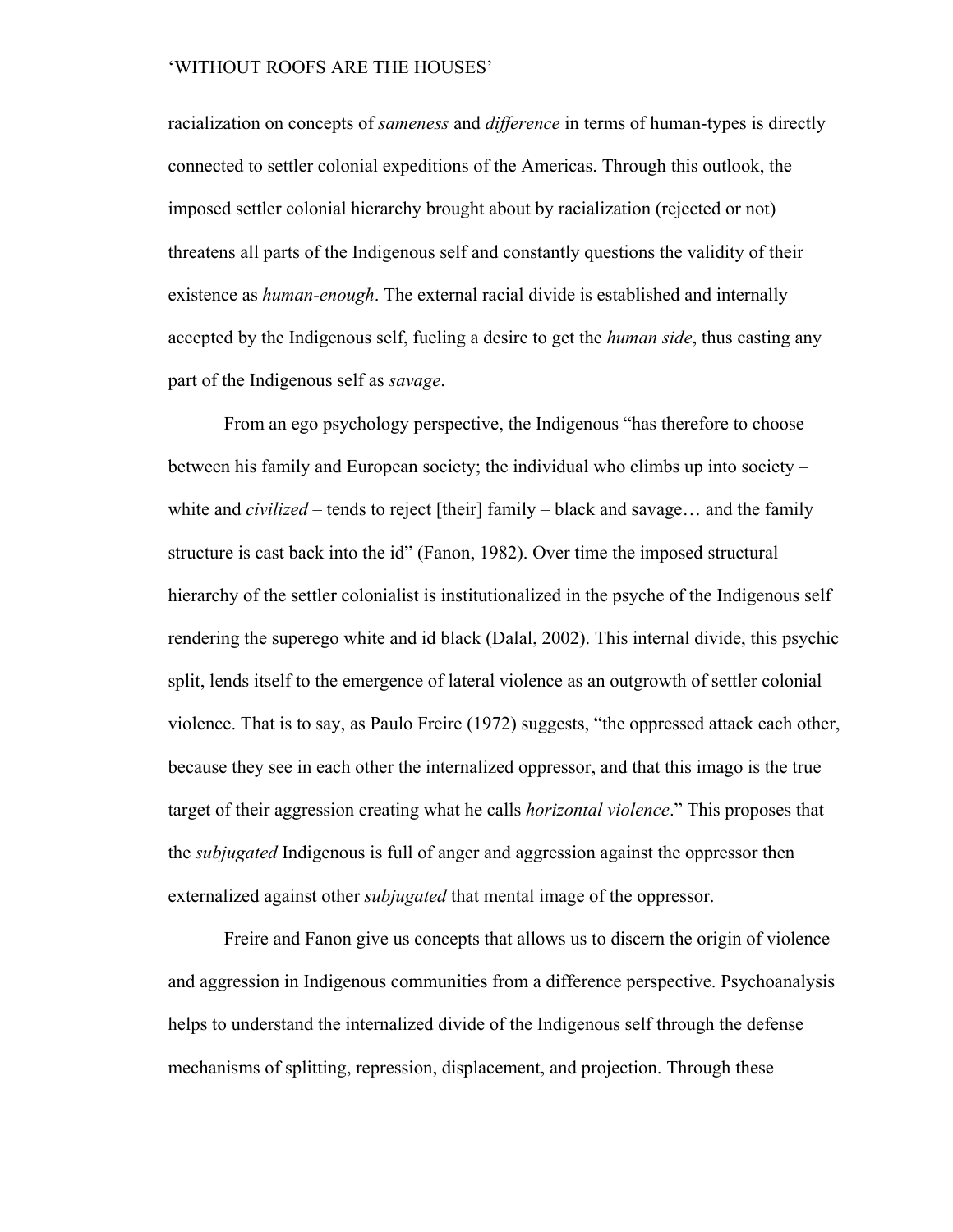concepts, we could begin to wonder how the internal divide in the psyche of the Indigenous comes as a result of oppression experienced in the outside world. Particularly, when thinking about modes of healing. If ancestral practices are internalized as *savage* for the sake of survival and disavowed as a loved object, than loss and grief of this loved object create conflicting emotions amounting to unresolved mourning. Mourning that transmutes to melancholia when further distancing from parts of the the Indigenous self through perceived personal *success* or *failure* outside the Indigenous community.

Although Indigenous people have demonstrated incredible resilience through generations of trauma, these physical and psychological injuries have also taken a toll on their internal psyches, resulting in loss of essential parts of the Indigenous self. Addressing cross-generational patterns of trauma through culturally syntonic interventions can allow the Indigenous person to gain insight into resolving psychopathological stress resulting from historic settler colonial trauma. A group of mental health professionals from the Society of Indian Psychologists, who work mainly with Native American clients, were asked which of the traditional counseling theories apply best to counseling Native American clients and they responded as following:

The most highly recommended theories approach (24% of respondents) was the phenomenological approach (various described as existential, Rogerian counseling, client-centered, humanistic and experiential). Half as many respondents (12%) recommended narrative therapy, and 6% recommended each of the following: interpersonal therapy; family therapy; Jungian therapy; psychoanalytic therapy; and eclectic therapy. (Thomason, 2013)

From the study presented above, there is a growing need not only for Indigenous clinicians but also counseling theories considering the unique non-monolithic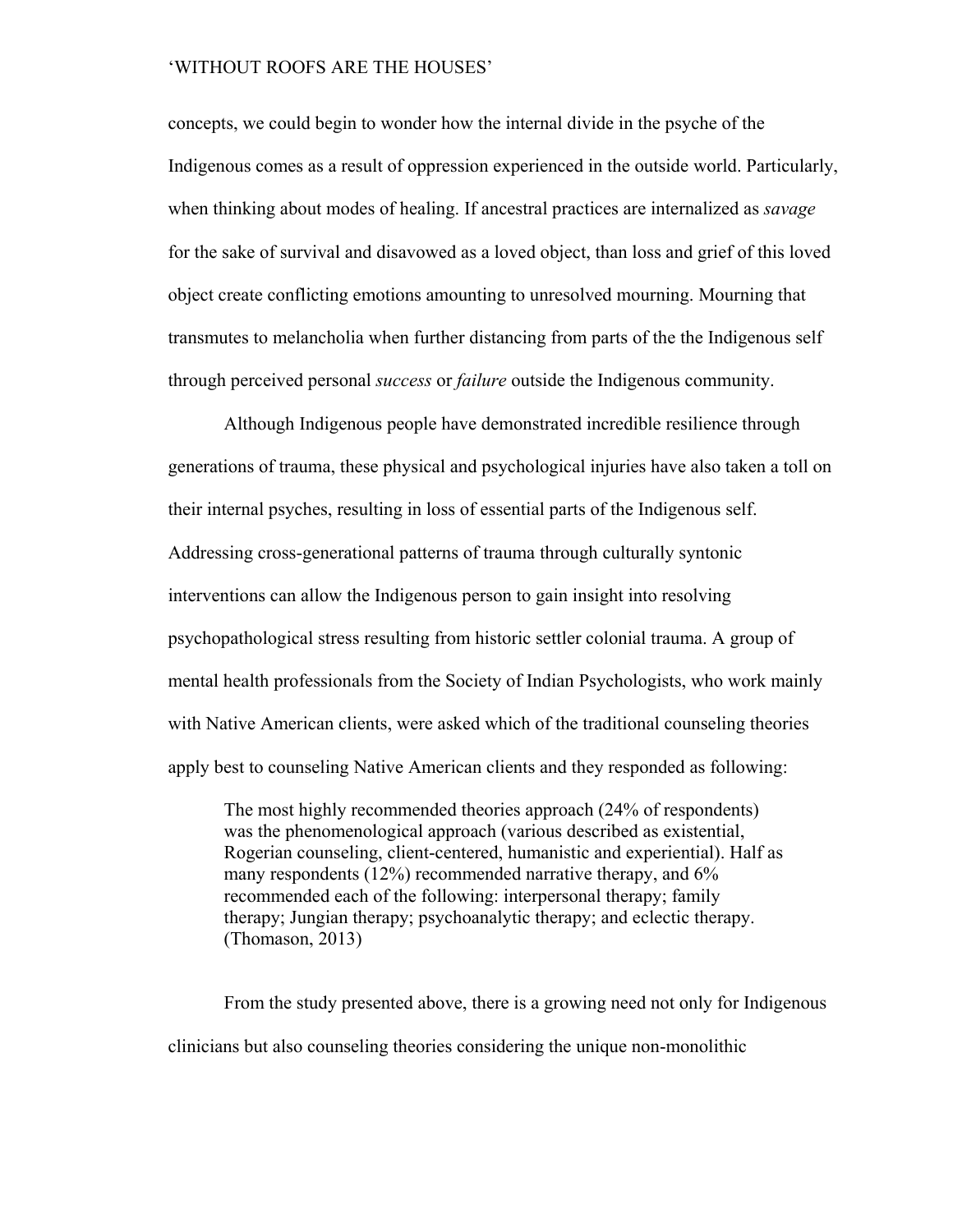perspectives and cultural qualities of each group and individual (Roberts et al., 1998). Ceremony and ritual, community interventions, talking circles (including Alcoholics Anonymous and the Indigenous Wellbriety Movement), and family therapy are more compatible with Indigenous thought than conventional Western biomedicine (Mehl-Madrona & Pennycook, 2009). This research study looks to explore how culturally syntonic interventions such as sacred ancestral ceremonies can alleviate acute anxiety and depression resulting from the depersonalization of the Indigenous self.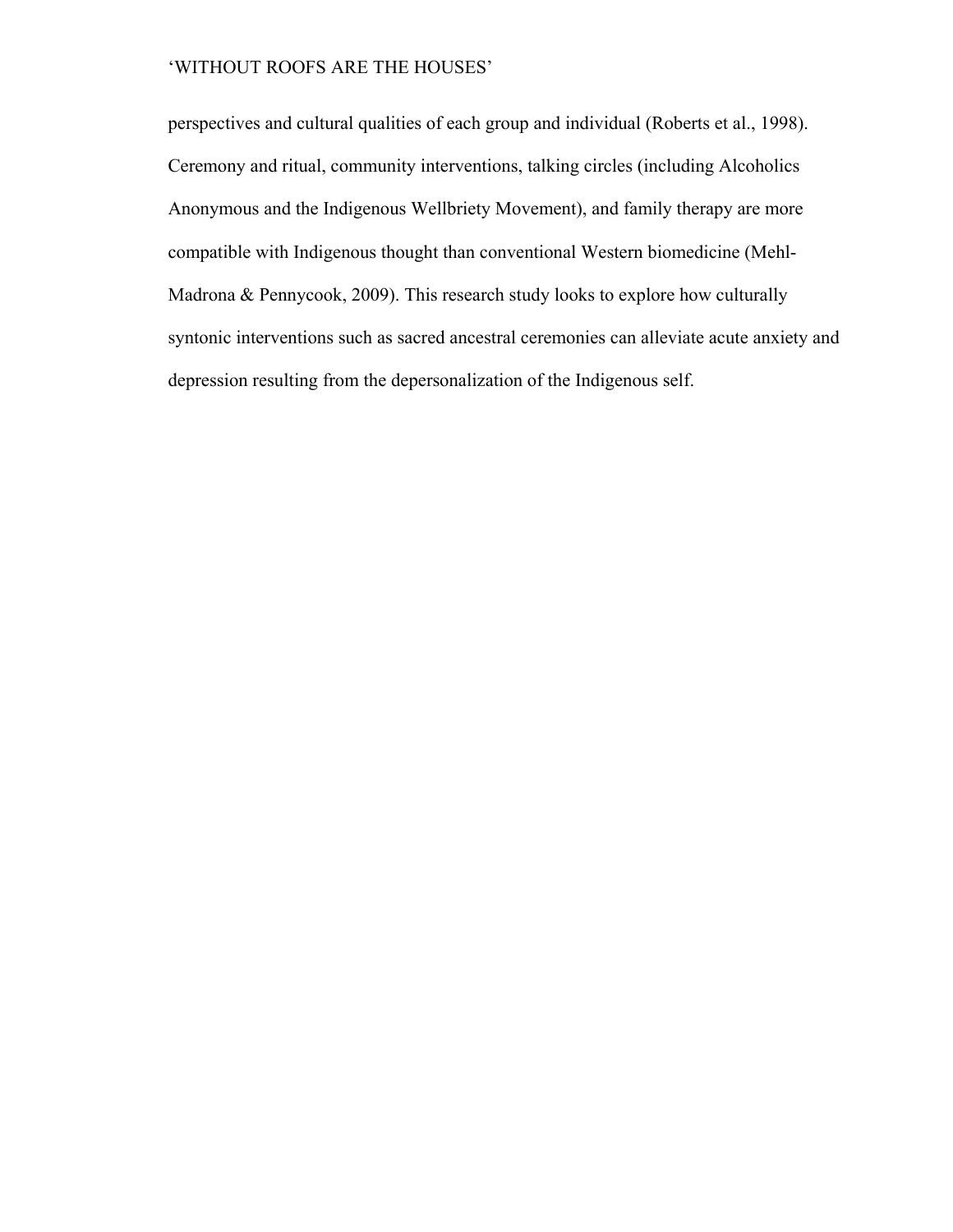### CHAPTER III

## **METHODOLOGY**

This chapter explains the two major methods of research: a) interpretive phenomenological analysis of quantitative material and b) analysis of quantitative responses to an experience questionnaire.

This research study was constructed to better understand if and how culturally syntonic interventions, such as ceremony, alleviate acute anxiety and depression. Settler colonial violence and its impact cross-generationally were given attention as important markers of acute stress in these communities. Other self-oppressive and self-harming behaviors were also given careful consideration in the development of both questionnaires.

The sample was composed of three male and eight female adults from twenty-six to fifty years of age. All participants identified as of Indigenous heritage from North America. Two participants lived part of their life on a reservation and the rest either did not specify or reported not having lived on a reservation. The majority (*n=8*) of the participants identified as presently living in the Southwestern part of the United States, one in Canada, and a few  $(n=2)$  opted to not disclose where they live presently. Their identities include Navajo, Zapoteca, Chumash, Mexica, Huichol, Jicarilla Apache, Metis, Xicana, and Maya K'Iche. Notable differences between ethnic identity, physical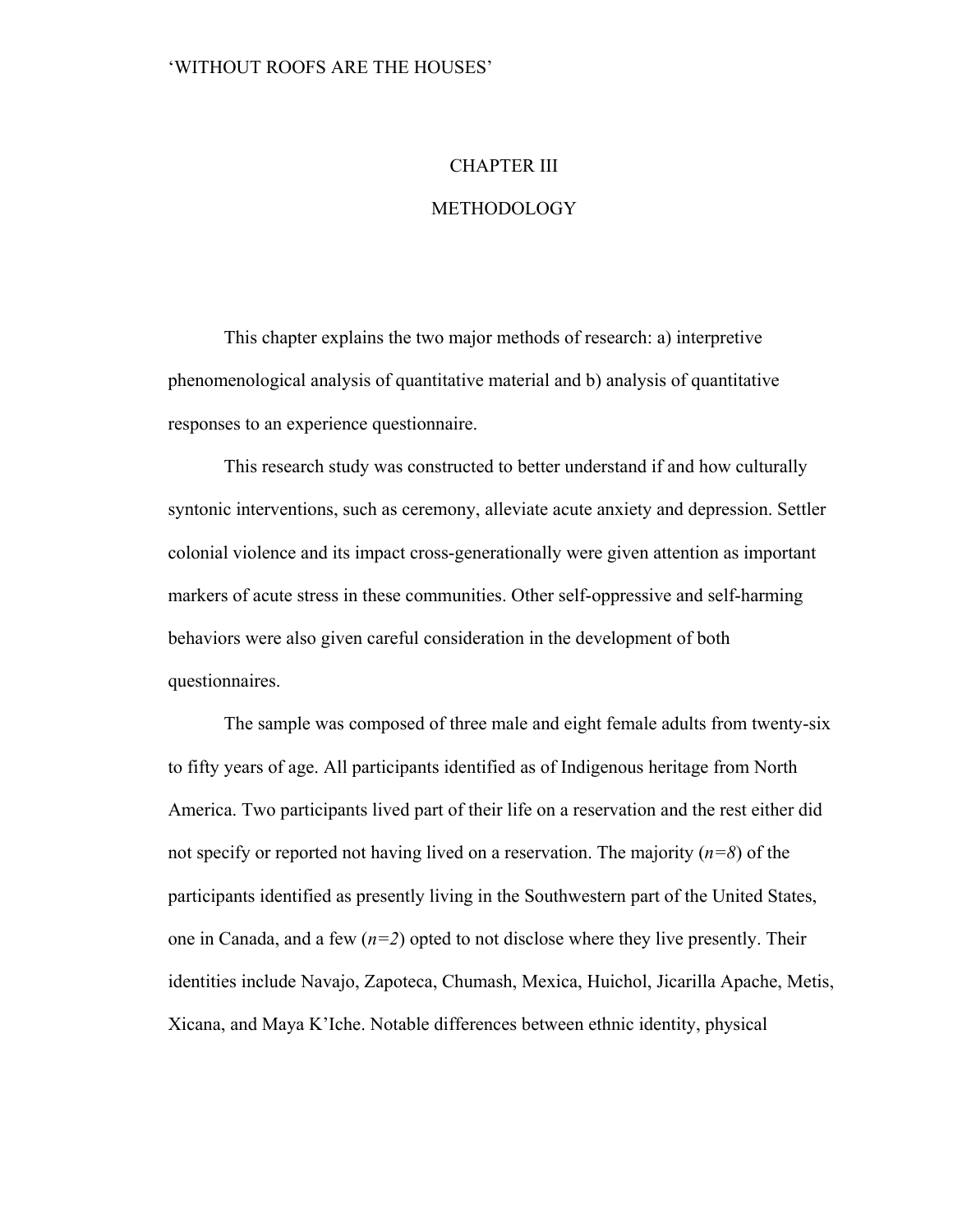appearance (White/Caucasian or Native/Indigenous features), and primary residence for most of their lifetime (if raised on reservation) were explored.

The research study was advertised as a research study conducted to fulfill a Master's in Social Work degree requirement and approved by the Smith College School for Social Work Human Subjects Committee. Flyers and emails were sent to different academic forums and community-based agencies. Both contained unifying symbols representing Southern and Northern Indigenous cultures and orientations. The *Chakana* represents the transfiguration of the constellation of the Southern Cross in which the whole of Inca cosmology is concentrated (del Mar, et al., 2009). The Medicine Wheel exemplifies concepts of holism in Native American traditions. The flyer also included an eagle and a condor as two holistic symbols of Indigenous spirituality.

To be eligible for the study, participants had to identify as being of Indigenous heritage and be presently receiving physical and spiritual health supports through traditional healing ceremony. In this study, the term Indigenous refers to peoples who are descendants of inhabitants who were present at the time of colonization and who retain social, economic, cultural, and political institutions that distinguish them from the general population (Anderson et al., 2016). Participants could reside anywhere in the United States to participate in the study. In the interest of thoroughly capturing a heterogeneous collection of information, data from reservations and urban settings was collected.

The research study involved a confidential hour-and-a-half long audio-recorded interview where each participant was asked to share experiences related to physical, spiritual, and symbolic aspects of healing ceremonies, as well as racial acculturation dynamics in the United States. The interviews were held in private and public spaces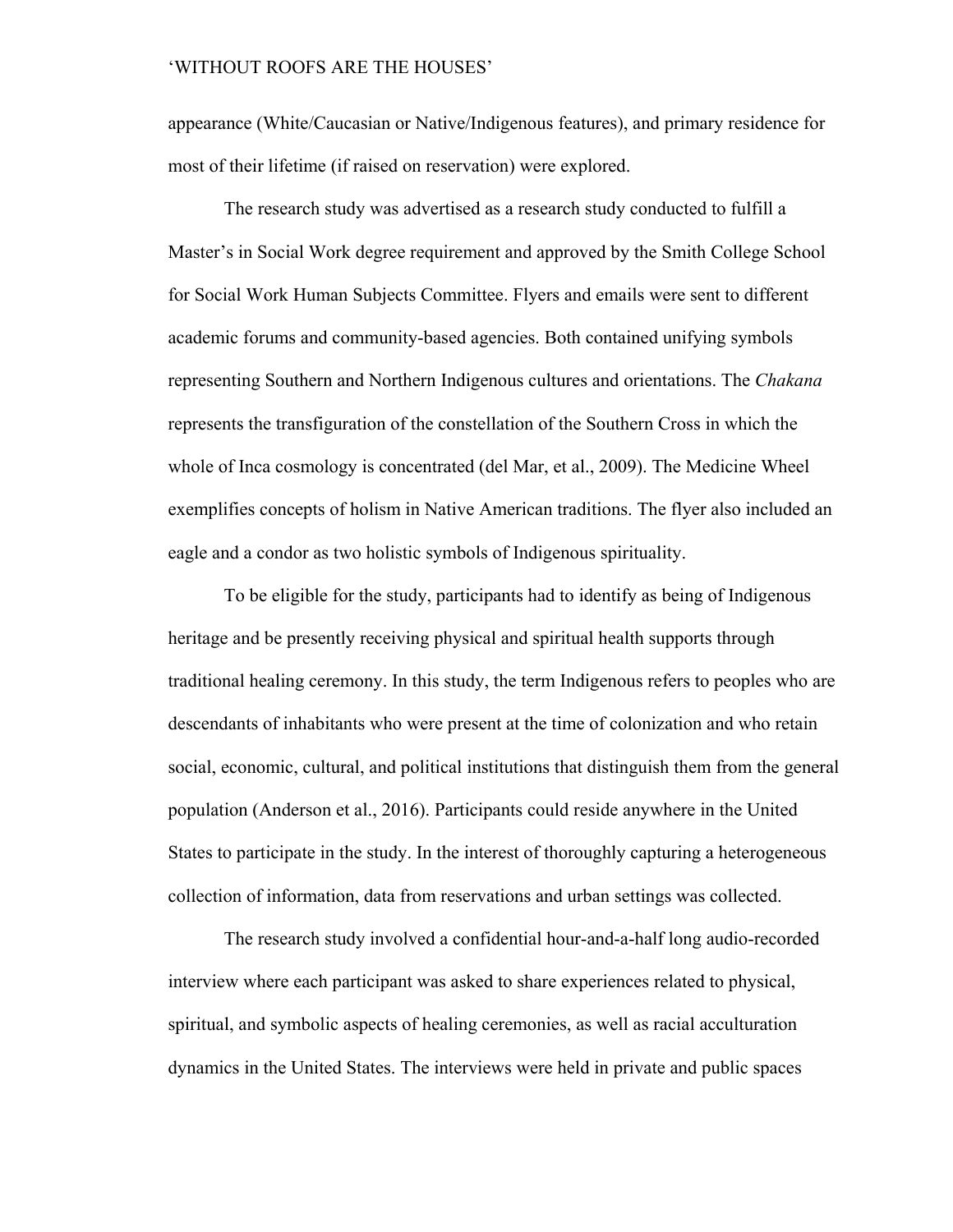accessible to the participant. All participants completed the Trauma Experience Questionnaire (see Appendix B) and half (*n=6*) participated in the In-Person Interview part of the study.

The Historical Trauma Experience Questionnaire (Appendix A) is a research instrument that was adopted and modified as used by Brave-Heart (1995) to measure various acute symptoms of historical trauma. The sections aimed to capture emotional content through the exploration of school history, language, spirituality, chemical dependence, health issues, dreams and symbolism. The authors of the Historical Trauma Experience Questionnaire (Appendix A) and The Semantic Differential Questionnaire (Appendix B) have permitted the adaptation and utilization of these instruments to researchers without their express permission.

The Semantic Differential Questionnaire (Appendix B) was first developed by Osgood, Suci, and Tannenbaum as a semantic instrument (1957/1978) and modified for this study to measure meaning through presentation of concepts. The concept stimuli were: my true self, anger, the past, the future, the white man, my people, and the snake. The Evaluation Form (Appendix C) was developed for this study and was administered immediately after each interview for the participants to complete. The intention was to measure any emerging themes that might require special attention in the analysis of the data and future research work. The instruments were accessible on paper and online for data collection. They involved self-reported submission of data through a confidential survey, which followed a short evaluation form after each submission.

The qualitative portion of this research study involves an anonymous historical trauma experience questionnaire and a language questionnaire in relation to concepts and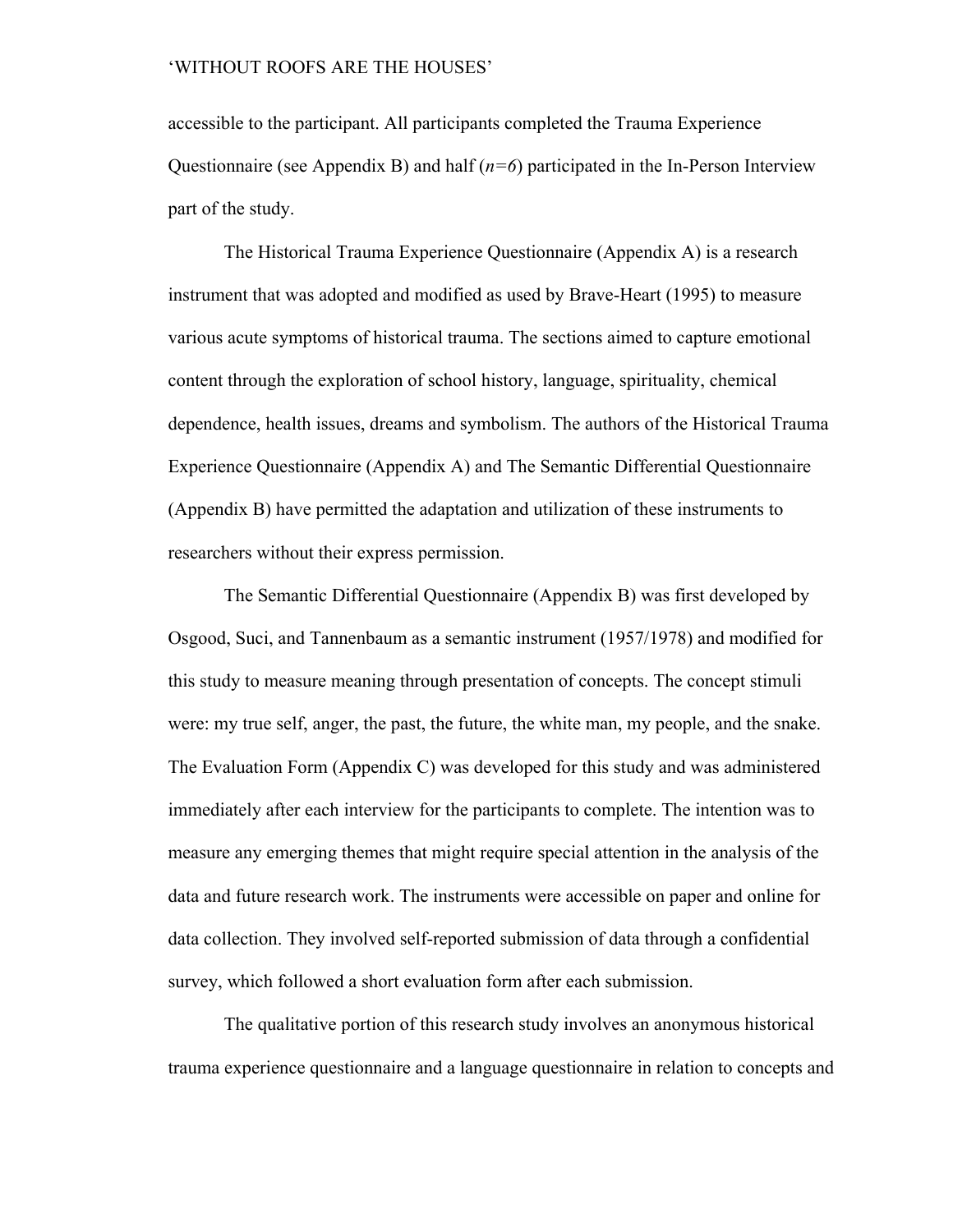terms connected to colonial characteristics (see Appendixes A, B, and C). The qualitative portion of this study focused on experiential dynamics in exploring broad questions related to how ancestral ritualistic practices are relevant to the experience of the contemporary Indigenous person. Attention was given to elements of settler colonialist trauma, acculturative oppression, ancestral knowledge, inferiority complexes, internalized oppression, ceremonial symbolism, the collective unconscious, and trauma responses. The interview represented the qualitative component of the study, which was designed to provide an opportunity for the participant to speak about experiential dynamics in a traditional ceremony and conscious colonial ideologies as a Native person.

The Interpretative Phenomenological Analysis was used during the in-person interview aiming to offer insight into how an Indigenous person in a traditional healing ceremony experiences the physical and spiritual content of each ritual. A major component of this approach is designed to help understand how to examine and comprehend lived experiences through self-analysis. The particular use of this approach invoked intentionality to describe the relationship between the process occurring in consciousness and ceremony as the object of attention in the healing process. Additionally, this study gave attention to ancestral knowledge that live in ceremonial traditions as an essential element for health and wellness.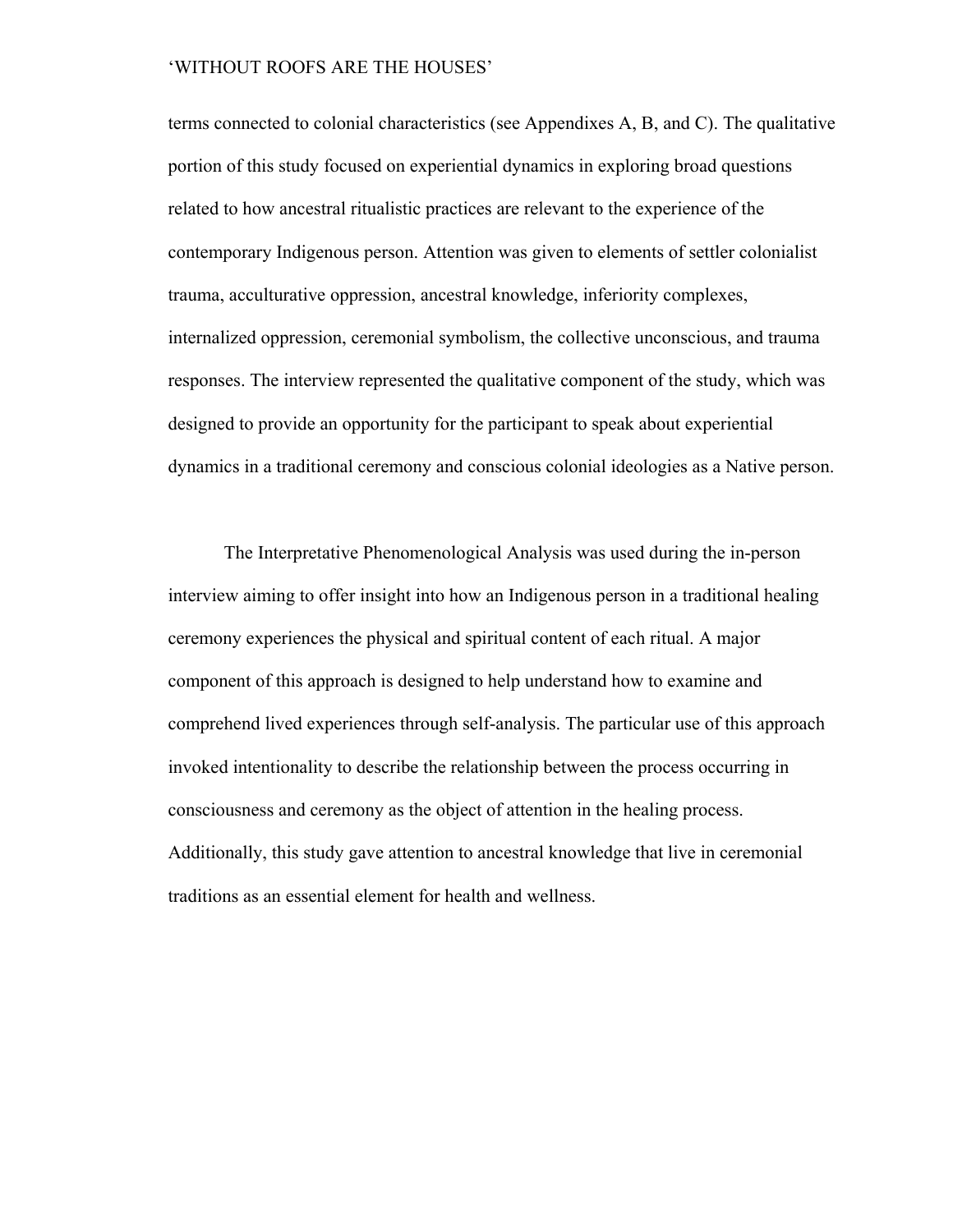## CHAPTER IV

## **FINDINGS**

This chapter presents the results of the qualitative and quantitative data analysis. All respondents  $(N=11)$  completed the quantitative process. Six respondents completed the qualitative process of this study. This chapter will include the findings from the Trauma Experience Questionnaire (Appendix B), the Semantic Differential Questionnaire (Appendix C), the Evaluation Questionnaire following the quantitative interview (Appendix D), and the Evaluation Questionnaire (Appendix E) following the qualitative online survey.

## *Red Are the Waters*

The Trauma Experience Questionnaire (see Appendix B) and the In-Person Interview showed the following results. Descriptive findings are followed by quotes from the participants.

The majority  $(n=7)$  rated their emotional state as extremely positive or somewhat positive (*n=4*) after participating in ceremony to resolve traumatic experiences.

[Ceremony] helps me heal in life in general; I have these check-ins with myself.

In ceremony... I realized that I came to know that liminal space is a space that's more than just what's in the [immediate] powerful healing space…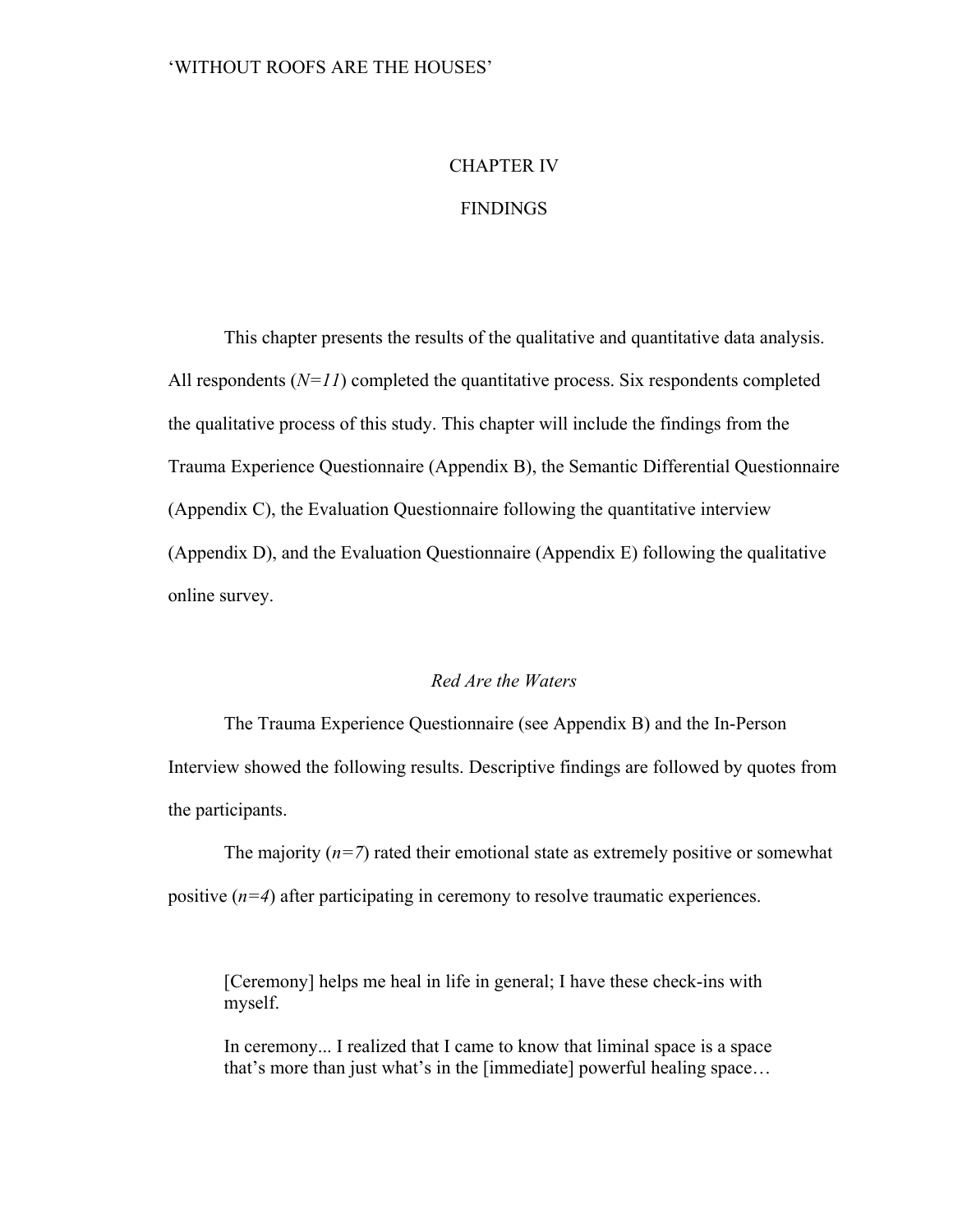and through that I deeply transform… I mean, it saved my life, because I [was] ready to die…so by doing it with people that can help me understand, and coming to that understanding [of ceremony] in my own way, [ceremony] saved my life.

In ceremony, I pray to [my grandparents]. In praying to them, it's like am having a conversation with them... like I connect with my grandfather in ways that, like I can say [that] I miss him, you know? Like, I think maybe a few years back I couldn't say that cause, what was there to miss? But being in ceremony and prayer and in imagining him through the stories that my family retells, I get to think about him, who he was, so in that way he has come to me.

The majority  $(n=7)$  also rated the degree to which ceremonies were helpful in

resolving trauma experiences as extremely effective, a small number (*n=1*) as very

effective, and a larger number as moderately effective (*n=3*).

I believe that any kind of trauma from other generations, I reflect in this life, in this generation… so the medicine and ceremony helps to get in touch with [yourself], with your emotions, even the reaction of the mescaline in your brain and all the chemicals that are used in the moment when you have the medicine in your system. It helps your organs. I believe every emotion is connected to organs, so I feel that there is a very deep cleanse every time you go to a ceremony. There is that bigger understanding and that's how you start healing, whatever needs to be healed or whatever you need to heal.

It was on a Lakota fast, run by my godfather and mentor… you're on the hill for four days by yourself. You're just up there thinking about your prayer ties and why you did things and learning what spirits are in the different directions and why they're important. For me, there's just something that happened where I was visited by Creator because at that point I had so much anger [in] my life, and like how could you put us through this? Where were you? Why did this happen? How could you let this happen? Just resentful, like, if you're so amazing, why did you put us through residential school, why did you do that to my dad? Why did you let this happen? One morning, around 3 or 4am, I woke up and there was a presence there. It was an overwhelming sense of gratitude, and love, and forgiveness, everything that I had wanted. And I sat there bawling my eyes out for about three hours. Just deep, deep, deep sobs of regret and remorse and feeling like how could I have ever doubted you, you've been there all along the way... seeing all my ancestors come out to be with me and then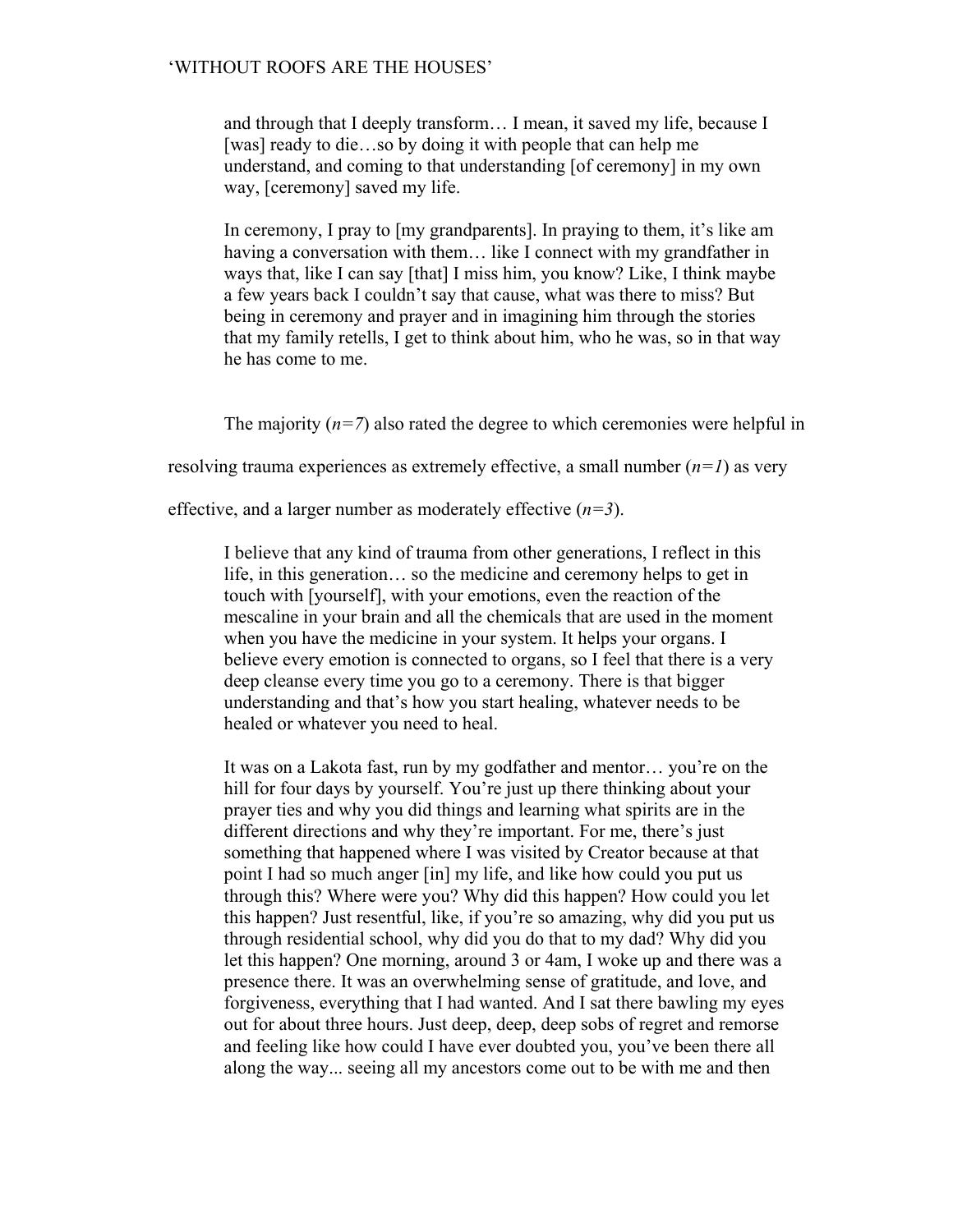also having all these different elements and entities acknowledge me specifically as an important person. Everyone is important, everyone has their own special abilities and gifts, and I have my own unique set of abilities and gifts that are fkin' awesome. I loved me so much after that experience in a non-conceited way because they were like, look at who you are, look at what you have to offer the world, and don't forget that… the fast is a gift that keeps on giving because there's still stuff that comes up as a result of that experience that I have to acknowledge and live with and incorporate into my life. I would also say that it was an extremely grounding experience, where now I know that I'm actually real and actually living on this planet. For a while—they call it disassociation, right. I didn't expect that there was an effect or consequence on my life, and later I learned that that's a reaction to trauma, is that there's a nonreality kind of thing. And now I'm totally in reality, I'm like okay I need to take care of myself.

When asked to rate their emotional state *before* participating in ceremony to

resolve traumatic experiences, the majority said either somewhat positive (*n=3*) or

somewhat negative  $(n=3)$ , a smaller number as extremely positive  $(n=2)$  or somewhat

negative  $(n=2)$ , and only one as extremely negative.

I have one [ceremony] that's been on my mind since we started talking. I have this memory of going to this one sweat... I was in college and in a very fragile place, because I had been bombarded with these personal memories… all of the sudden, I got in my car and drove six hours south, back to… the place where the lodge was and knowing somehow that they would be holding a ceremony but not knowing the exact nature of what it would be, and it was actually a sweat for women, and I just remember parking all skewed by the side of the road and going in… [it was] that feeling of being held in that time and with these women around me, some of whom I knew and some of whom I didn't know, and this structure made of earth and all the elements from this place that I've loved, and I broke down in tears… wondering why… [the memory] has to do with my mother using the cleaver on me and making me decide which limb… I wanted to cut off, and all while chasing me and holding me… I couldn't understand it, something was understood in a different level because of all these elements coming together [in ceremony]… I mean it saved my life.

I decided to call for that sweat, and before that happened, you know, I've just been concerned about my mother, because she also, that's another thing, she got, she has, ugh… She has cancer, and we found out about this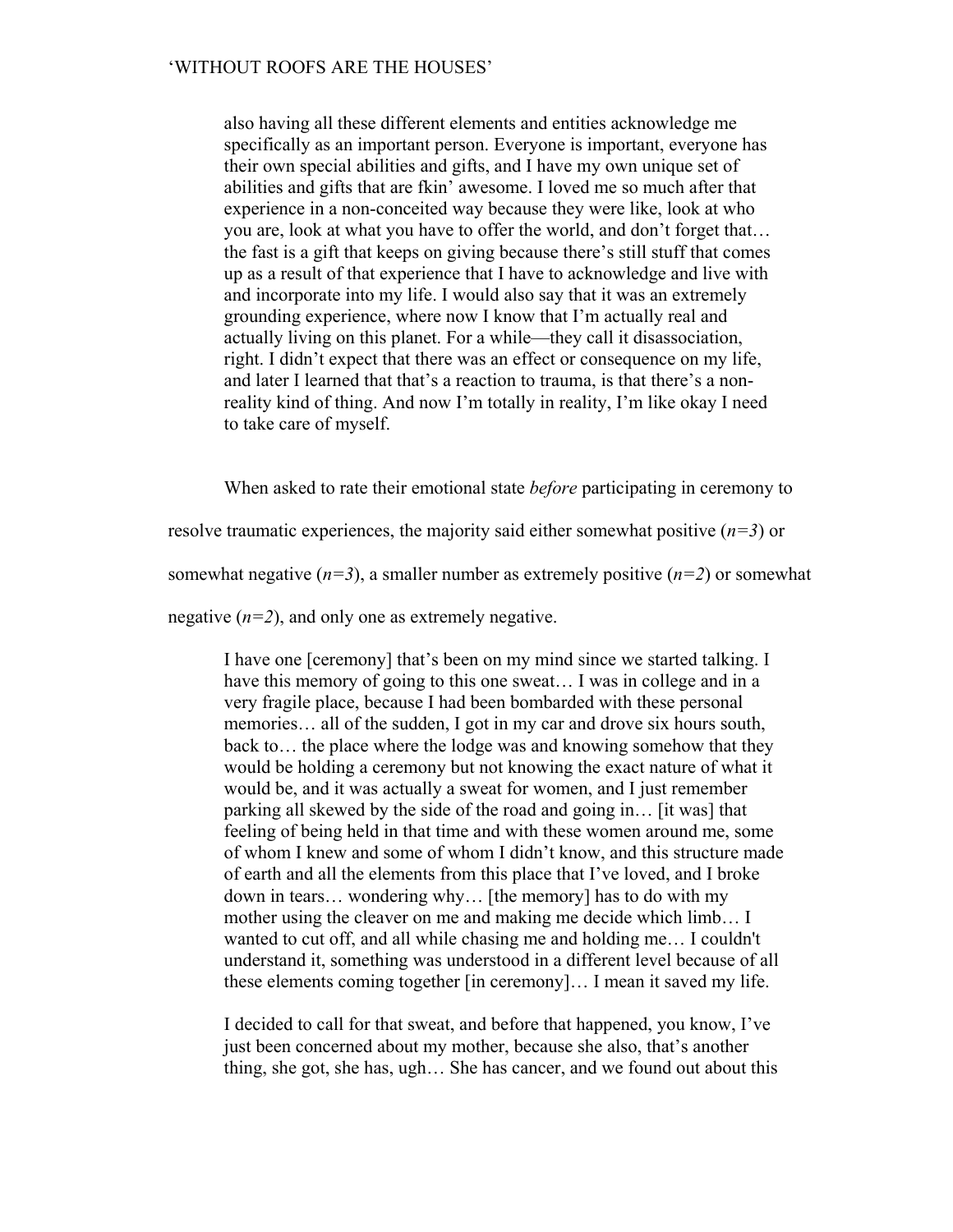in the beginning of the year, after my sister's passing, so it just added more fuel to the fire, and I was just feeling like my life was unmanageable and that I needed more help so… I was concerned about my mother and helping her as much as possible, making trips to [her state] so she can [have] proper ceremonies so that's taking care of... the bloodline lineage… because I see [that] it's very important. I see that is important more and more as I'm away and I'm finding myself, and also helped out my uncle who needed a ceremony, so I'm taking care of all these people, and I'm feeling tired and exhausted and I know I need help, and they would say, in Indigenous belief or when you're in a meeting or in any ceremony when you're doing a prayer for anybody, *don't forget about yourself*, pray for everyone but *don't forget about yourself*, so that's where that thought process is coming in, don't forget about yourself, because I felt like I was just hanging on, barely hanging on, because I wasn't caring about life much, you know? I was feeling empty.

All respondents  $(N=11)$  acknowledged the presence of alcohol abuse in their

families, and about a little over a half of the participants (*n=6*) shared that alcohol was a struggle for them. The majority  $(n=10)$  also expressed that alcohol was also a struggle for their parents and and slightly less  $(n=9)$  for their grandparents.

Two weeks ago, I requested to have a sweat for me because, about a month ago, my sister passed, and it was a really big loss for me and my family. She was like, the heart of us, she knew how to get to us. She knew how to pull the heartstrings, to make us laugh, to bring us together. She also had an addiction to alcohol, so it was hard because… she was, she is a sweet person, she brought us together. At the time she was suffering from a disease that affected us all, put us on the edge and she was always the priority and always the center of attention and… when it came to the alcoholism part, it got very overwhelming and worrisome, stressful. I tried my best to help her out, bringing her to [my state], helping her find a rehab facility. Always wondering and stressing about her… but after she passed, I went through so many emotions and… I was feeling guilty as well, feeling that, you know my mom telling me *you're the oldest now*, and I'm thinking, I don't want to be the oldest, you know? So in some ways I was feeling very guilty that it happened… and I felt you know, why did she leave and I am still here… I was feeling guilty about that, so I was starting to feel… I guess, hopeless about life. I wasn't very motivated. I felt very much, like dead, you know? And I needed help, and I knew [that] I needed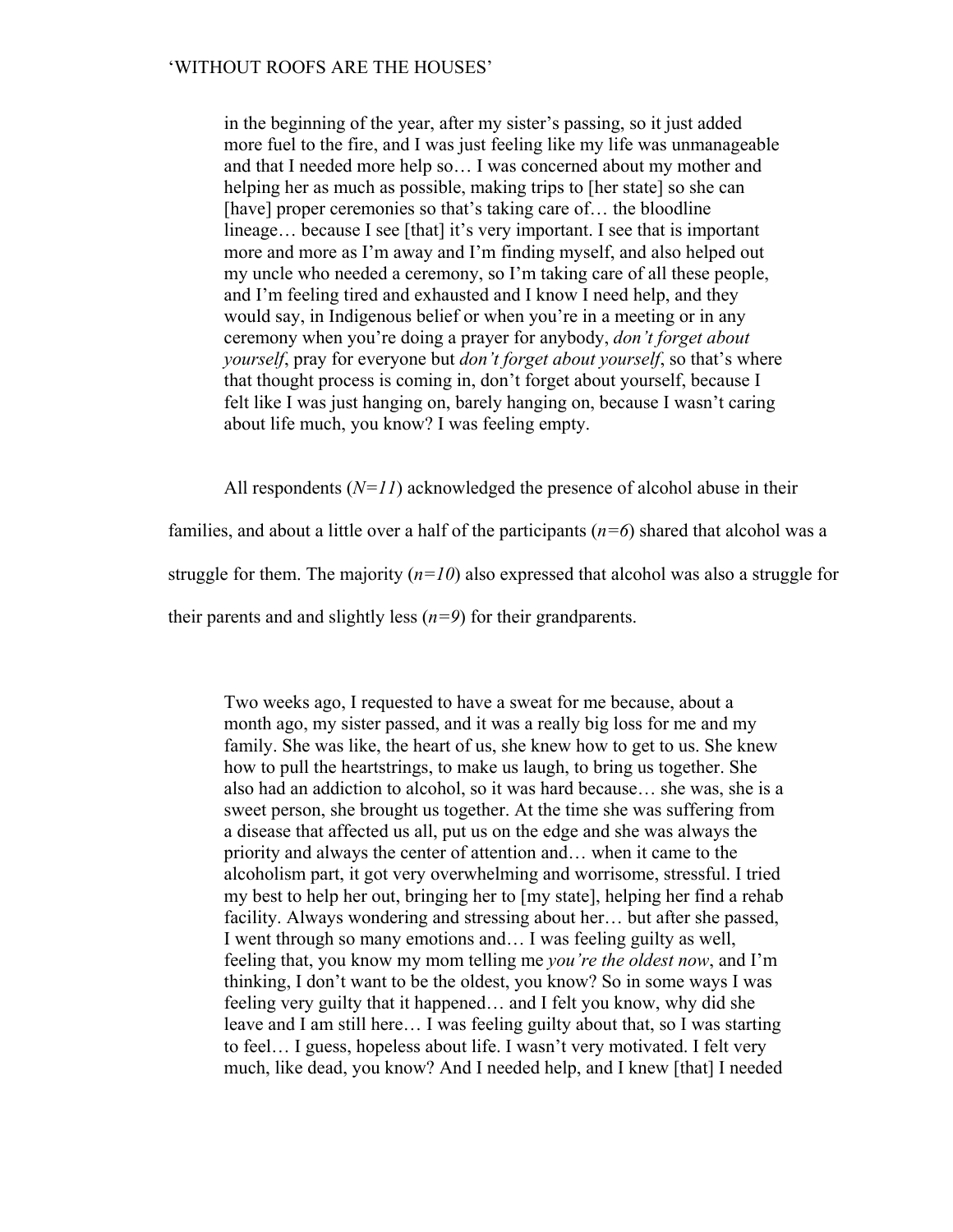help but I couldn't feel it completely, but that was my way of reaching back, [by] asking for a ceremony.

Thinking about [my mother's] side of the family producing my mom, to set her up to be married to like an abusive alcoholic, and then how that affected all our family. There's all these mechanisms that happened, like my mom grew up in a harsh and oppressive environment because her parents were extremely Catholic, that when she finally got a chance to get out of school and then once she was in school she had a chance – she ended up on a Navajo reservation because she wanted to get away from her family so bad that she was like, 'Yes, I will work in the middle of nowhere on a Navajo reservation in Arizona because it means I can get the fuck away from my family.' She chose to do that, and so she ended up on the res, where she met my dad.

I think we've gotten to a point where we [are] independent for the longest time. The oppressor had their tactics with alcohol and their treaties, and then they got us in a very vulnerable position, where we became dependent and it did narrow down to surviving, and surviving meant to just assimilate, and do what the white man says. I think this belief for stuck with our elders and they look on from all the sides, the hardness, the genocide, and the hopelessness, and just that broken feeling, and then for them to be, hurt, and then you know, carrying on with their legacy, and passing on to their children. I feel that there is a serious of generational trauma, of this pain that has existed for the past, I would say sixty, seventy years, and we're still dealing with it. We don't know how to really identify with it, because we're trying so hard to just survive, and we get caught up in traps. We get caught in addiction, we get caught up in various escape routes that deter us from actually dealing with the issue, and then it's just a domino effect.

The majority of the participants  $(n=7)$  rated their physical appearance as mostly

Native/Indigenous (Native/Indigenous features, dark skin and hair), a few (*n=2*) as

mostly Caucasian (Caucasian features and lighter skin), and the rest as either purely

Native  $(n=1)$  or other  $(n=1)$ .

Participants with Caucasian features and lighter skin reported that either their relatives and parents never wore clothing with Native/Indigenous designs, emblems, or jewelry or they did not know how often their relatives and parents did. In contrast, those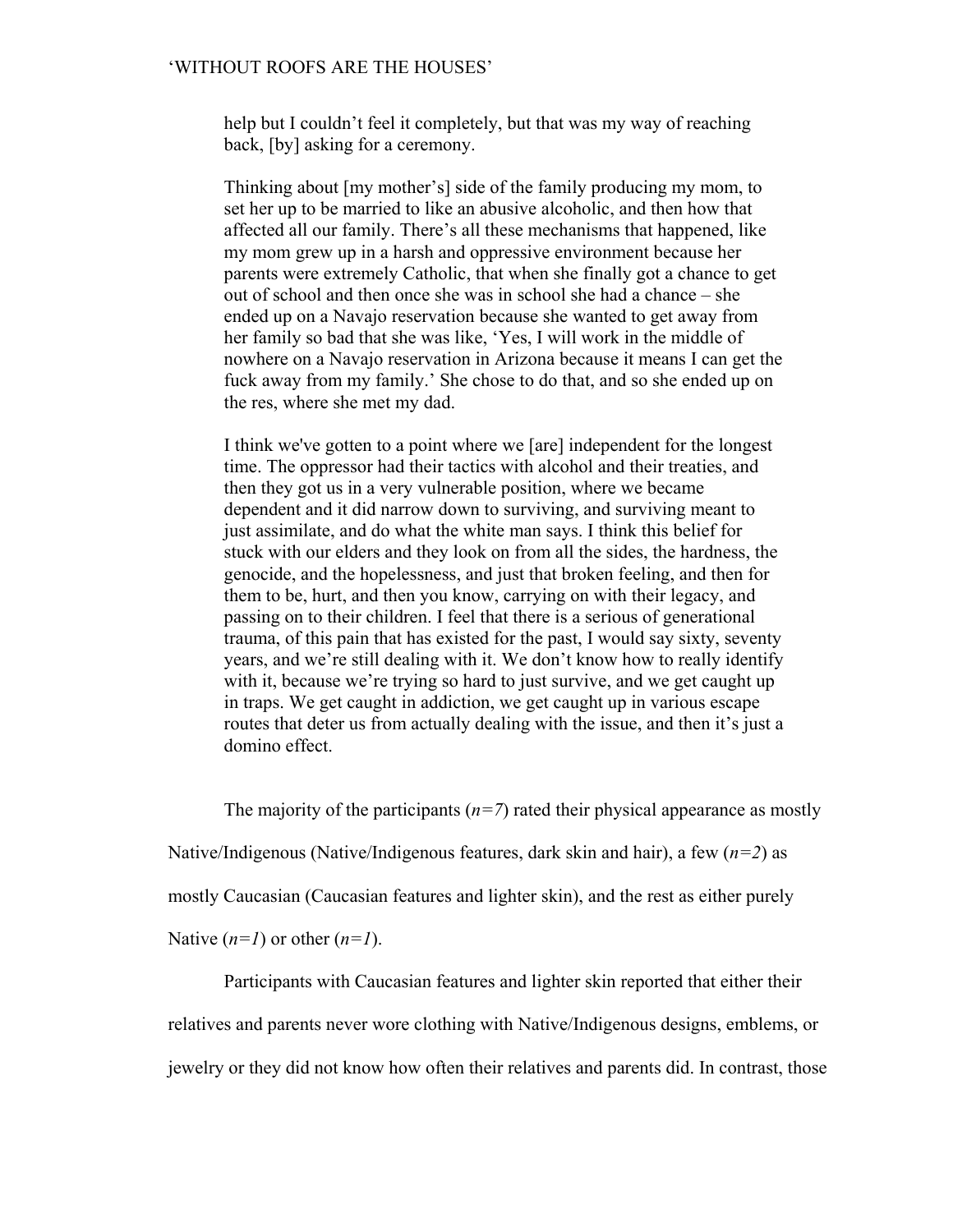with Native/Indigenous features and darker skin communicated that they wore clothing with Native/Indigenous designs, emblems, or jewelry several times a week. Additionally, this group reported attending Native/Indigenous ceremonies at least once a month (*n=2*) or at least once a year  $(n=2)$ . Participants with Caucasian features and lighter skin spoke about their physical appearance in the following way.

I don't know [that side of my family] per say, but I imagine, they are all northern, the border of Canada, in the middle of the woods, and I just imagine, the trace of ancestors back and back and back and I wonder at what point my Indigenous ancestors came into contact with White people and how, like in what sense is that side of my family is both White and Indigenous, was it consensual, was it a positive relationship between the two people that created a child that then was you know Indigenous and White, there's just a lot of questions that come up.

There is a part of this [study] that is right for me because of privilege in terms of my white skin and how I can walk around and nobody notices or thinks and asks, you know, if I'm native, and nobody notices or thinks and asks, you know? If I'm Native, and [people] treat me as a white.

I don't acknowledge the feelings [around being a Native/Indigenous person]… and part of that is White privilege, and part of that is my own resistance for looking right at it. Part of that is, I don't know, convenience, of not having to face the hard feelings [around being a Native/Indigenous person].

It's also shocking because also, the way that I see myself, the way I see my family, as being White people. I identify them as White people, so I guess I had this stigma based on appearance, so it brings a [sense of pride] but at the same time *there is no way*, because the way I see myself in the mirror, I see myself as a White person.

On the Trauma Experience Questionnaire, many of the participants opted to not

answer questions related to the past and a large number of participants chose *Unknown* as

their answer when asked about their grandparents and parents.

[In the survey] there were a lot of unknowns, because it pertained to my grandparents and I didn't get to know… out of my four grandparents, I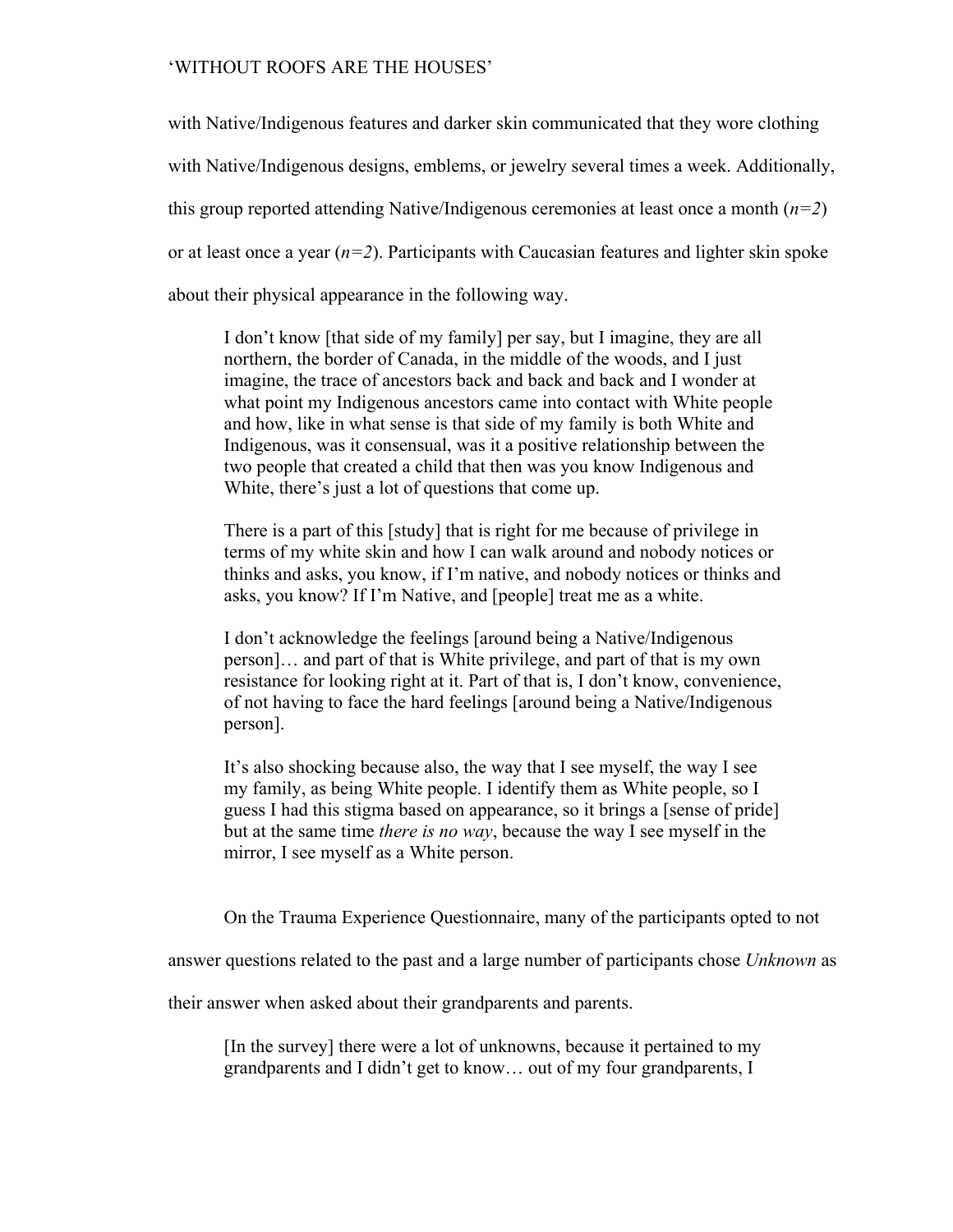only knew one… it's kind of sad, because I feel like… so [my grandfather] passed away when my mom was about thirteen or fourteen so he was always gone, like he wasn't in my memory. I would say within the last five to ten years I started wondering more about him.

[While completing the survey] there was that really heavy feeling… with regard to specific questions you asked, like boarding school or Christian school, I felt a lot of shame around not knowing, so for example I have never spoken with my paternal grandparents about anything at all, cause, I think they died either before I was born or one of them died when I was an infant so I've never spoken to them, and because of my family dynamics, I never really met anyone on my maternal side of my family, so not knowing, but then there was also people who I did know but never got a chance to connect with… like my maternal grandparents… but through the way I experienced the life of my parents, I know that some pretty painful things have gone on and passed down, and even don't know the exact details.

I also had some unknowns about my dad, and that's because I didn't fully grow up with him. I grew up seeing him once a week, so I think there are a lots of conversations that we didn't get to have, so that was another piece where I tried to imagine [in order to respond survey questions], what it was like for him, because I know my family is Indigenous from both sides, but would they necessarily identify? No. But knowing my father's history, especially of poverty, is like, he couldn't be anything but Indigenous [in Guatemala].

It has to take that, the new, there has to be a new movement, a new concept, a new type of education, because, we're miss educated. We don't even know what has happened to us. Our history has been depleted from the educational system. We're just told that we're hopeless, that we're not enough, that we're broken, that we're dependent, most of our reservations are in poverty, and all we see is just a lot of issues, and hopelessness all around, but I mean, I think we need to get back to our roots and remind ourselves of who we are and what has happened to us, because, any culture or nation that would go under such oppression would have these types of [issues]. I think, we need to reeducate ourselves again, and get reacquainted with our practices, and find out about, between surviving and having that integrity of self.

A large number (*n=8*) disclosed that their relatives attended boarding school or a

school of Christian faith  $(n=3)$  in their lifetime. About half of them  $(n=5)$  reported that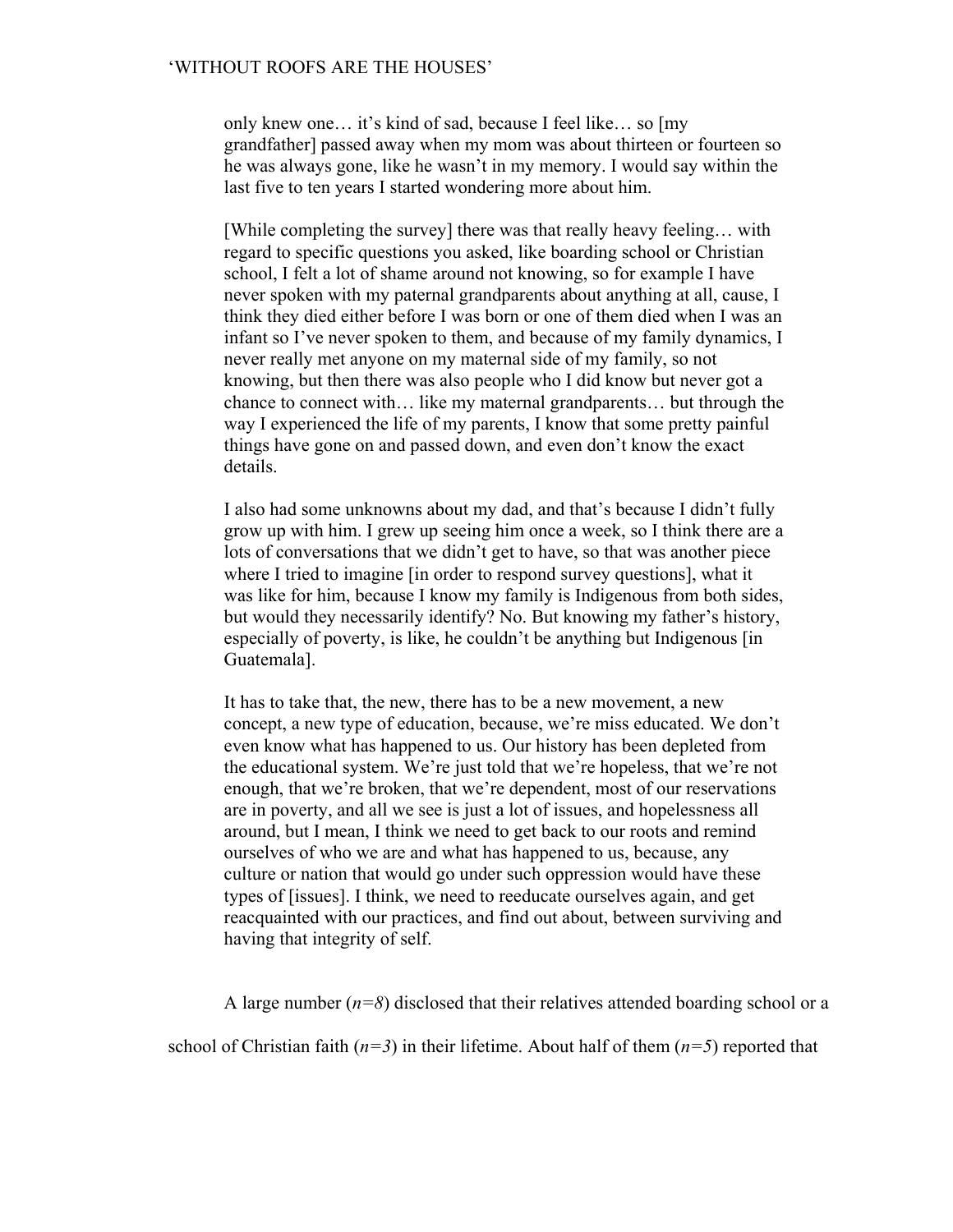their mother talked about their boarding school or Christian school experience and only one person in relationship to their father. A few  $(n=3)$  disclosed talking about their own experience and a few less  $(n=2)$  reported not talking openly about their own boarding school or Christian school experience. Among all participants (*N=11*), about a third (*n=4*) said their grandparents didn't talk about about their boarding school or Christian school experience, while a few  $(n=2)$  admitted to not knowing fully, and the rest  $(n=5)$  of the participants opted to not answer this question. A number of participants responded partially to whether they or their relatives talk about their boarding school or Christian school experience.

I just feel like I need to talk with my parents about their experiences in the boarding school, because that's something that I always wonder more about and I wonder why they don't really talk about it. It's kind of a reference point, like 'Oh yeah, I went to boarding school,' but they don't really talk about their experiences, it's more like, 'That's something I did,' but not something they share, as far as experiences are concern.

I think [the effects of generational trauma] caused a delay in decisionmaking; a delay in the ability to make decisions is an affectation of colonization, especially with respect to residential school and the missions. Because the missions in South and Central America and the Southwestern United States are the main thing, then up further north it's residential school. But those institutions created in our people an inability to make and take decisive actions, whereas in the past we were doing it all the time.

It sucks that my grandfather was never there for my grandmother. My family was in Catholic school… and I realized one day that Catholic school and residential school are pretty much the same thing, because the nuns and the priests were like fucking assholes to people everywhere. Whether you were white, whether you were brown, it didn't matter. The Catholic Church and the school that the kids were in were harsh, repressive environments. My mom talks about some of the nuns and getting slapped on the hand with a ruler, and she just decided to play it bythe-book her whole life in order to not get beat at school, in addition to being psychologically abused from her mom.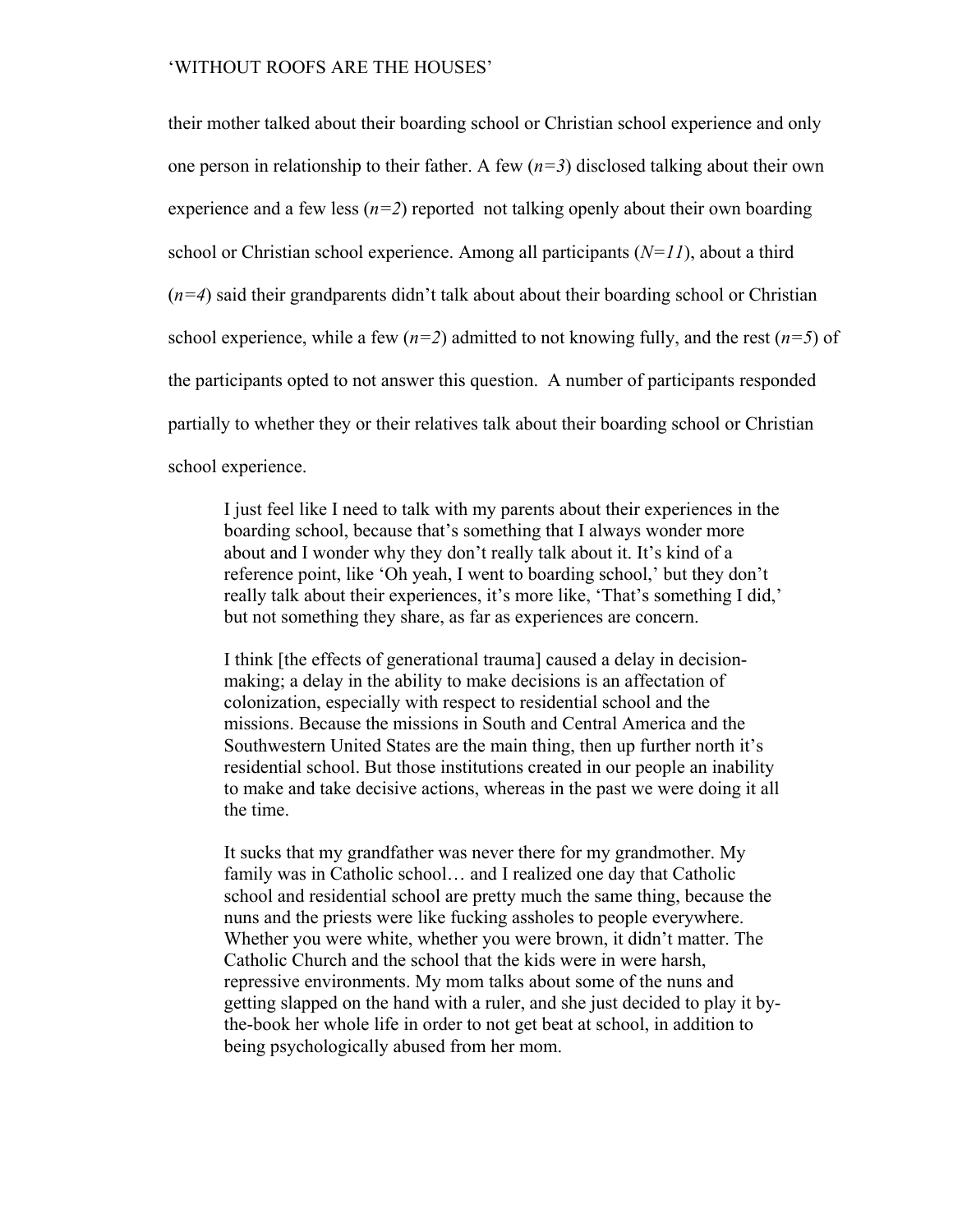Another significant difference came from asking participants about experiencing any undesired sexual behavior while in boarding school or Christian school. Everyone (*N=11*) except for one participant disclosed experiencing undesired sexual behavior while in boarding school or Christian school. A follow up question revealed the person responsible for the undesired sexual behavior was a boarding school or Christian school staff.

In some ways I was really grateful for the questionnaire. It was a form of conscious raising in some way, in the sense that it stated the realities of what most people had to go through, either through themselves, or a relative, or other people in their community. Things like boarding school, sexual abuse and boarding school, even if I were to not know, anything about what relatives experienced. [The questionnaire] reminded me of those realities, and I felt deeply… I don't even know the word to describe it. I think sad, angry, but you know, like something is suffocating on the inside. That's how I felt like… I think about how people talk about abuse and sexual abuse and talk about things like that, but there is just no acknowledgement that entire generations of people were subjected to it, by an external force, I mean it was imposed.

In thinking about ancestors and their experiences, a participant shared

perspectives on generational trauma as an Indigenous woman:

My grandmother was an orphan... from what I understand my grandmother was an orphan because my great-grandmother was so poor… imagining that poverty is what makes it painful, you know? To have to give up your children because you can't feed them... There are things that come to me when I'm in prayer, what it was like, specially, the women, the lineage of women in my family. As a woman… and knowing the history of colonization, is where I imagine it be very painful, and then the amount of poverty that my family had to survive… the violence, but some reason, the tape is what comes to me. How they survived that. My mother also survived a rape, but she doesn't fully it call it that, so there is trauma there. My grandmother, she had to be like a servant in a home, and when my grandfather found her, and the reason why my grandfather took her away from that home, is because she was physically bruised up, and so the man at the house had been… went beyond physically bruising her.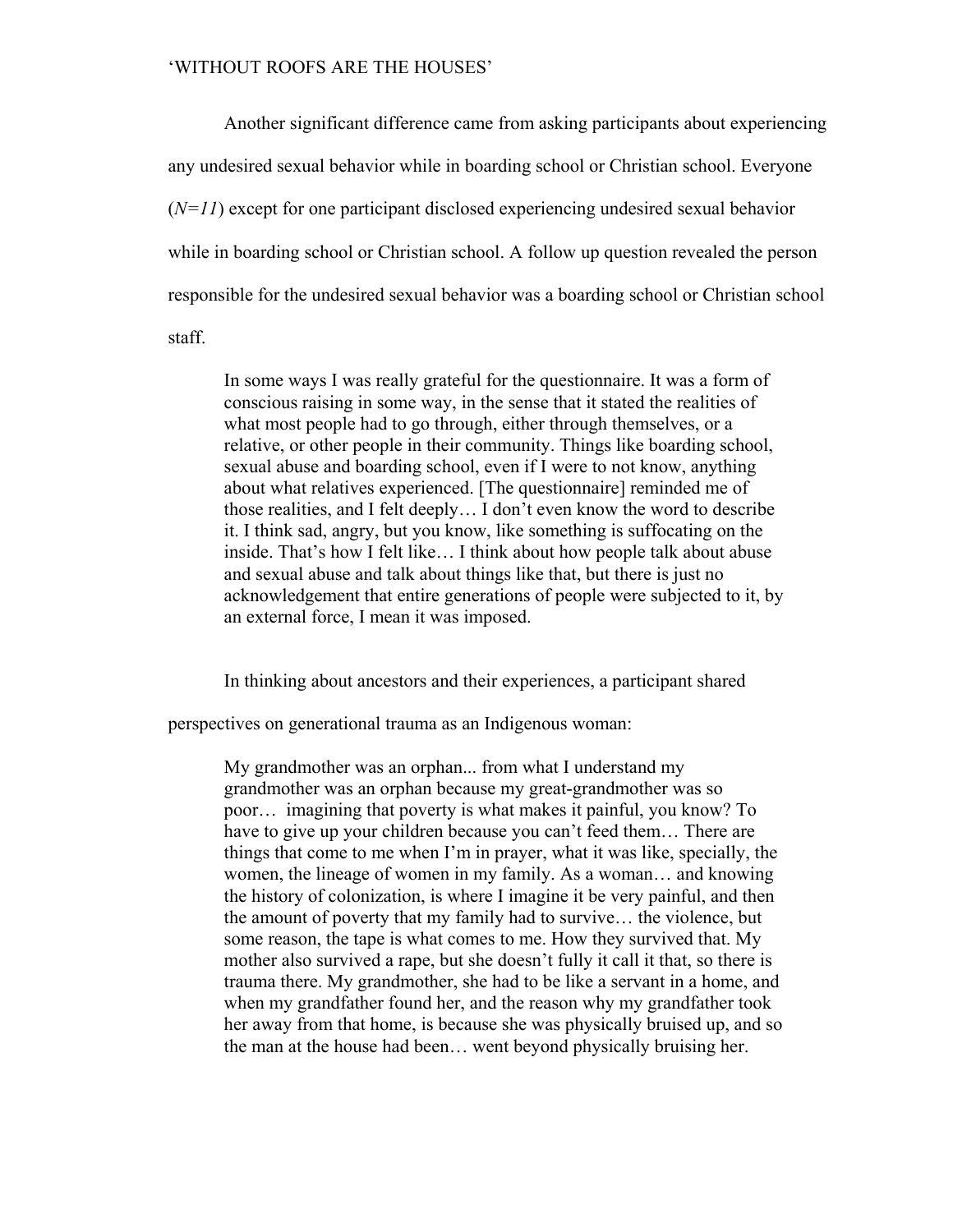Only three participants disclosed that all grandparents (*n=4*) spoke their Native/Indigenous language. The *only* person from the entire sample (*N=11*) whose parents spoke their Native/Indigenous language belongs to that group of three. The same participant proudly disclosed presently being in the process of learning their Native/Indigenous language but not speaking fluently:

I feel that I have a responsibility to carry on my traditions, to carry on with the language, to heal others in my pain. The pain I've experienced, and my pain is just the detachment of culture. It's very painful when you are pulled away from your family… I am very happy that our language was never really written, until recently, until WWII, before that it was never written. I'm glad I guess it lacked of symbolism. I'm glad we didn't have it written, because it lets me know, it's a language of submersion, it's all about that. I guess that physical attendance and it's all about sounds and experience, so to me that's very historical, and I like that. I like that we have something that hasn't been distorted, in the sense that it's good to hold on to.

Familial exposure to language through parental figures has an influence in the desire of a child to learn more about that language and culture. Among the participants that answered questions regarding spoken language only one person had *at least* one parent who spoke their Indigenous/Native language. Only a few (*n=2*) disclosed that at least one grandparent spoke their Indigenous/Native language and the rest  $(n=6)$  said no or did not know about their grandparent's Indigenous/Native language fluency.

As high as seven participants reported that their grandparents and parents identified as of Catholic faith. The rest identified as of *traditional* faith and the rest as *other* which included: Agnostic, Navajo, Christian, Native American Church, Christian Evangelical, Messianic (Hebrew traditions), Atheist, Sufi Islam.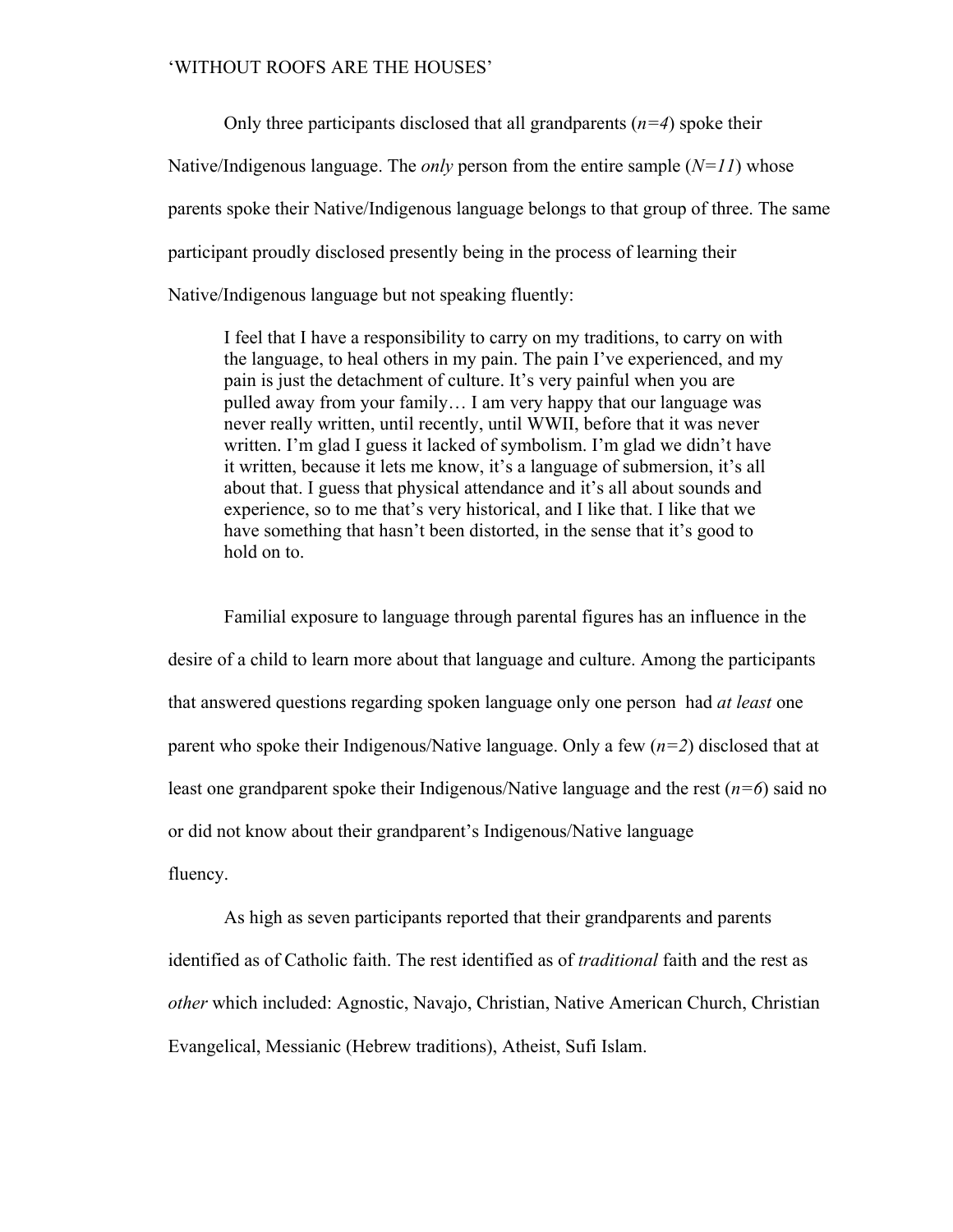I mean I have extreme of both, I was brought up Christian, and then, when I was married… my ex-husband was Catholic, so to be more connected with their family, and make things nice and I guess easier for everyone. I converted, but I felt I didn't wanna use those religious. I wanted to be, spiritually connected with something earth based, something beyond, beyond something written or constructed by man. Something more in tuned with the elements that I can have that straight connection, that no one can define for me, so the sweat lodge is a way, is a gentle way, is not as extreme as a native American Church, like Peyote meetings, cause that, I'm just not ready for… I needed some type of help, and that's when I decided to call for that sweat.

There is the aspect of trauma from my white side, from my mom, who grew up in an extremely Catholic family and went to Catholic school her whole life. So even though she's not Native there's that aspect of trauma that goes into it because the Catholic church was beating everyone. I mean her a little less because it was like an all-white paid-for private school, but that doesn't mean the nuns weren't crazy and strict as they were elsewhere.

A majority  $(n=10)$  communicated participating in traditional Native ceremonies led by a healer or facilitator, of which more than half (*n=6*) reported going at least once a month, a few less (*n=4*) participated at least once a year, and one person once a week. Notable gender differences among female and male relatives were present when asked if relatives practiced traditional Indigenous/Native cleansing rituals (like smudging). Participants revealed that a larger number of female relatives (maternal grandmother *n=5*, paternal grandmother  $n=4$ , and mother  $n=6$ ) were more likely to practice cleansing in contrast to a smaller number among the male relatives (maternal grandfather *n=2*, paternal grandfather  $n=3$ , and father  $n=3$ ). More than half of the participants ( $n=6$ ) described practicing cleansing rituals several times a week, a few (*n=2*) at least once a month, another small number (*n=2*) at least once a week, and one person as not practicing cleansing ritual at all.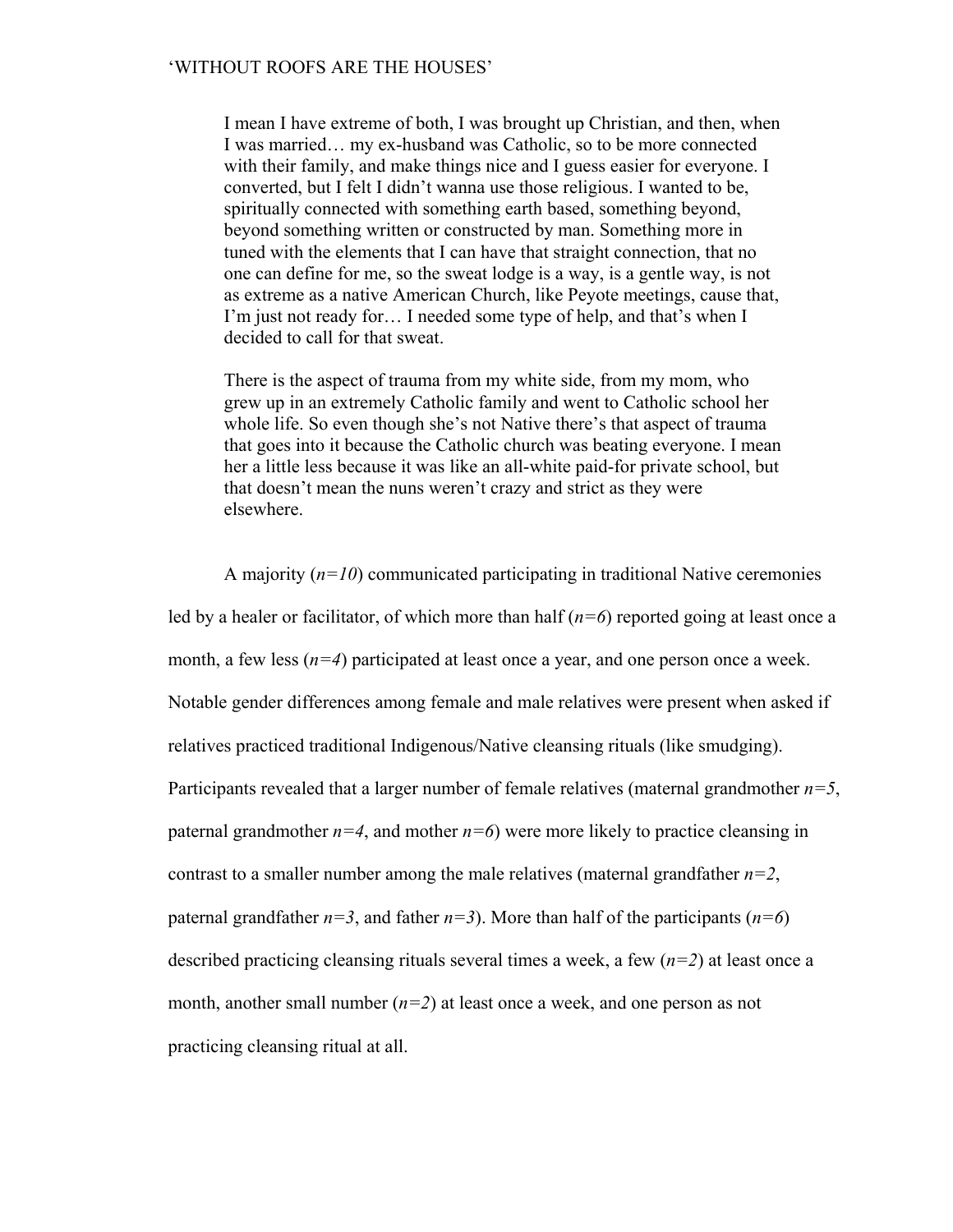Notable gender differences were also present when asked if relatives practice in traditional Indigenous/Native healing ceremonies led by a healer or facilitator (often held in sacred places). Participants disclosed that a larger number of female relatives (maternal grandmother  $n=6$ , paternal grandmother  $n=6$ , and mother  $n=7$ ) were more likely to practice cleansing in contrast to a smaller number among the male relatives (maternal grandfather  $n=3$ , paternal grandfather  $n=4$ , and father  $n=3$ ). More than half of the participants  $(n=6)$  described participating in traditional Native/Indigenous healing ceremonies led by a healer or facilitator at least once a month, a few less (*n=4*) at least once a year, and one person as much as once a week.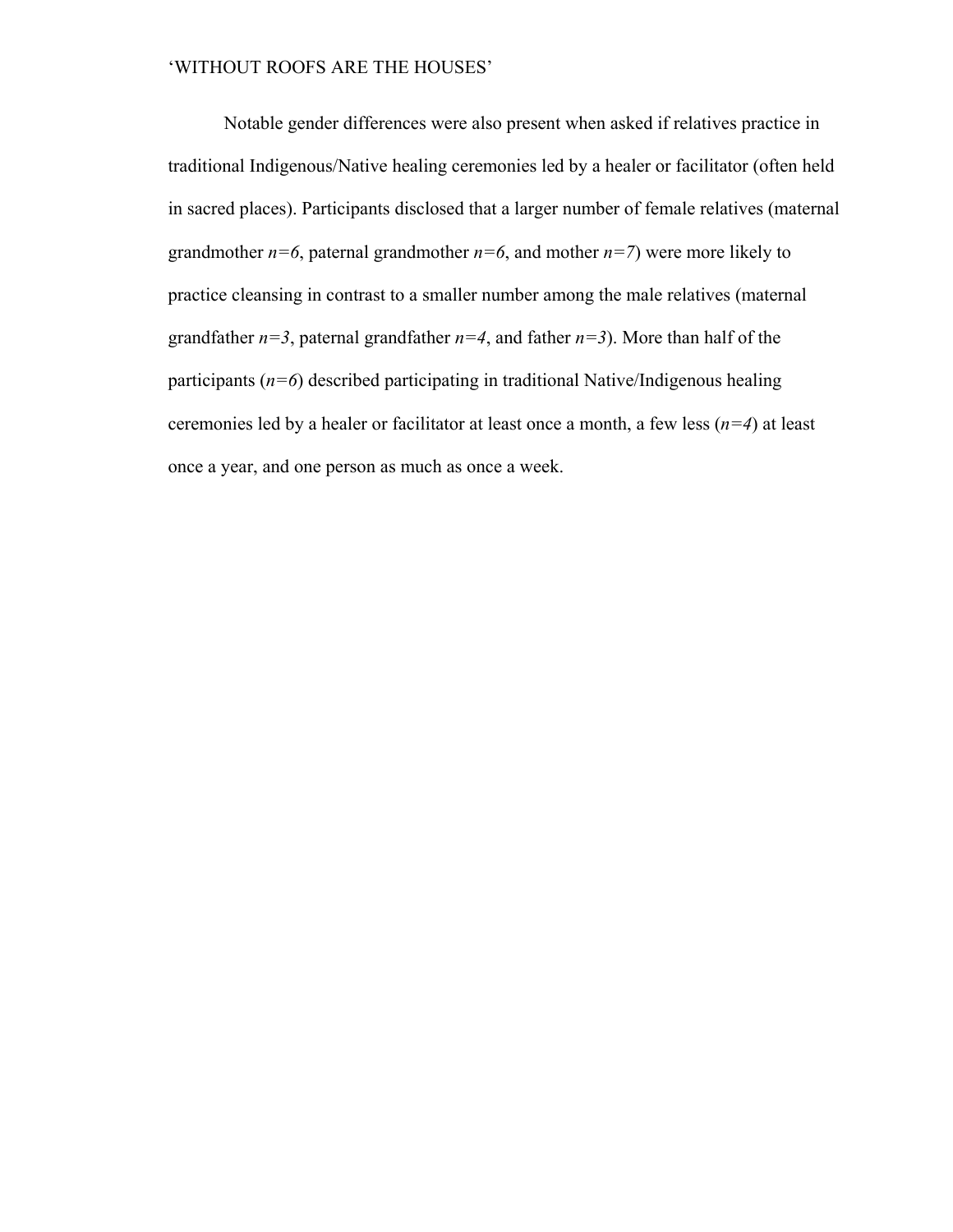## CHAPTER V

## **DISCUSSION**

This chapter begins with an examination of the results presented in the previous chapter and how they relate to concepts of resilience through identity. Next, salient features of the sample are evaluated along with any other notable gender differences. Finally, the chapter presents strengths and weaknesses of the study design followed by implications for the field and for further study.

## *Plumage of Quetzal*

The hypothesis of this research study was heavily supported by the findings. It proposed that participation in sacred ancestral ceremony can alleviate present psychopathological stress. Without question, participation in sacred ancestral ceremony produced a self-reported reduction of anxiety and depression as measured before and after participation. This hypothesis was grounded on the notion that sacred ancestral ceremony can serve as a reparative *holding environment* (Winnicott, 1958, 1965) for the Indigenous person, such that ceremony acted as an effective culturally syntonic intervention to address symptoms of acute anxiety and depression.

Participants reported resolving emotional grief by reconnecting with *loss objects* and parts of self in ceremony: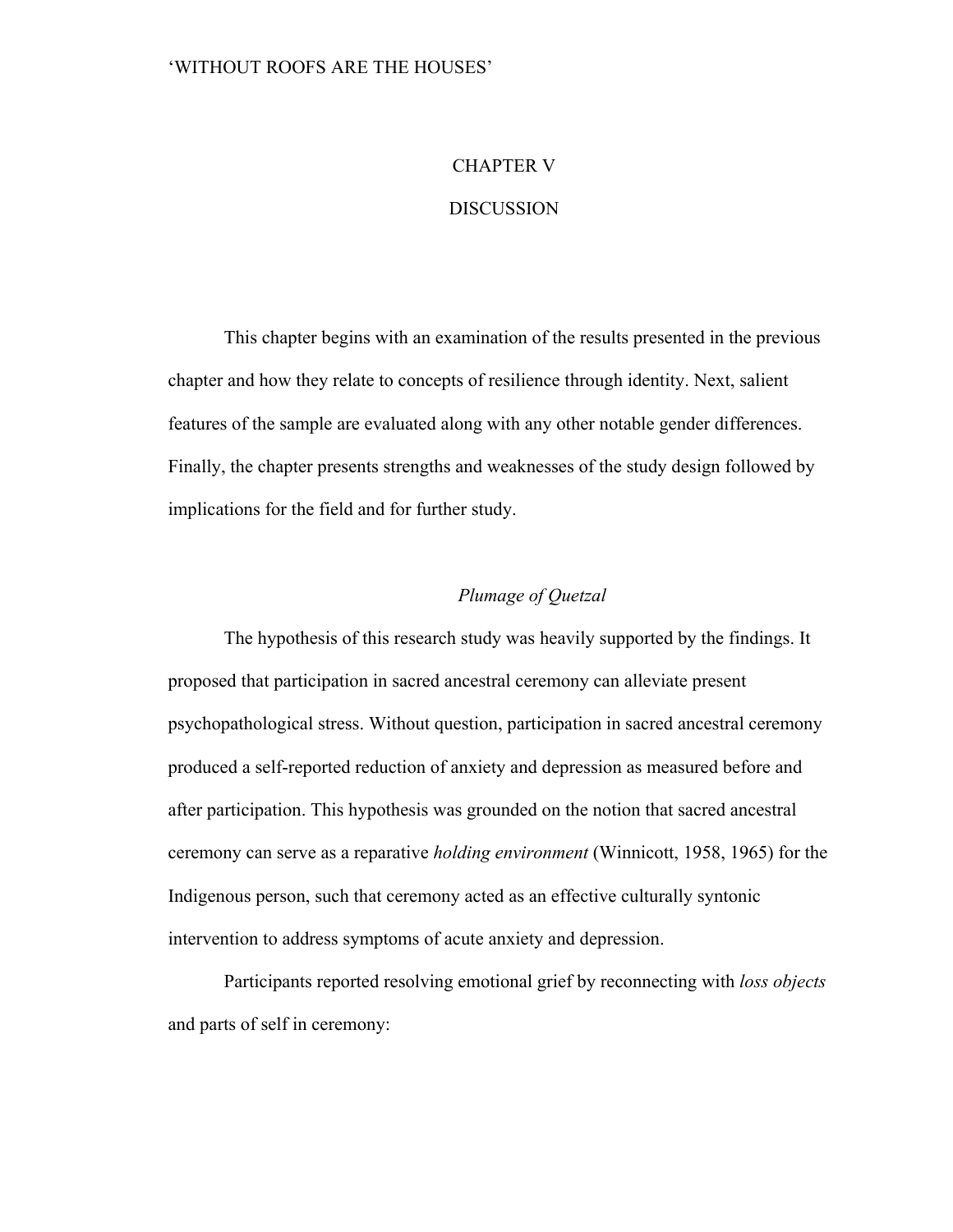In ceremony… I'm connected with my grandfather in ways that I can't say… I can say that I miss him [now]… I get to think about him, who he was, so in that way he has come to me.

This is a wonderfully evocative illustration of the ways in which a person can begin resolving grief in ceremony. Most participants reported addressing grief through ceremony and called attention to an *in-between* place from which one operates in ceremony. Gloria Anzaldúa's theories of *nepantla* can help us understand the notion of this *in-between* space, which defines *nepantla*, as a *liminal* space that can allow us to "see through the eyes of the other" (Koshy, 2006):

I felt lonely throughout my life because I come from this in between liminal space… in many different ways, one of which is feeling so separated from the world. I don't know why. I just never felt like other people... walking between the Indigenous world. When I'm in ceremony… I came to know that liminal space is a space that's more than just what's in the [immediate] powerful healing space, that everyone needs to enter, and that we could all enter. I don't know how to say it… but ceremony puts everyone in liminal space… And through that, I deeply transform.

*Liminality* or the *in-between* space in ceremony, like dreams for psychoanalysis,

puzzles and fascinates those who experience it. The *in-between* place is a place from which to listen intently and to liberate spiritually into a *third-space*. This concept is very similar to the co-creation of a *third-space* in psychoanalysis. Such major experiences can feel challenging to those encountering these practices for the first time. *Liminality* and *inbetweenness* constitute important parts of the *holding environment* that D. W. Winnicott talks about.

Participants also spoke of ceremony as immovable and without time: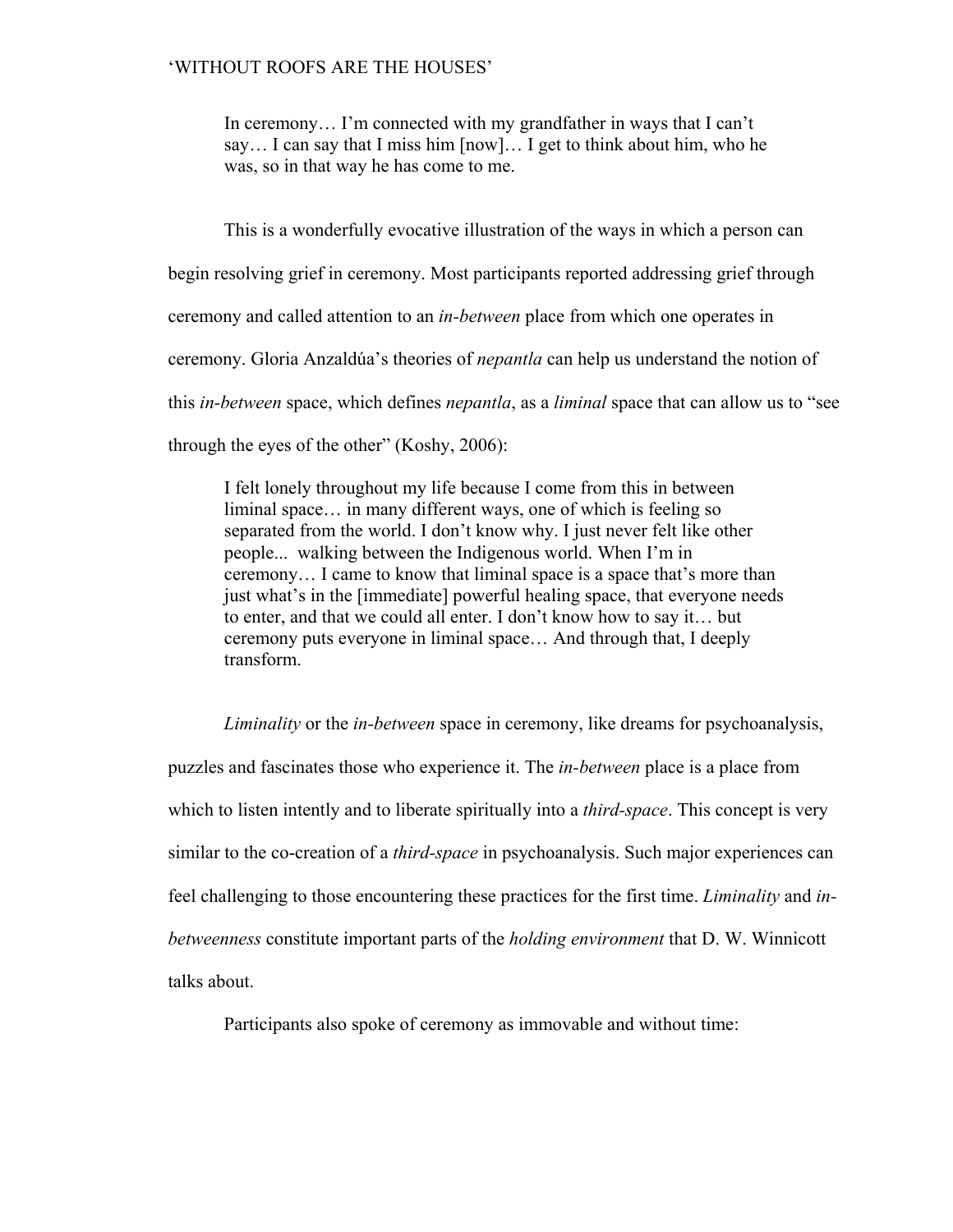In ceremony, time is not linear anymore, it's you know, past-present-andfuture comes together in the same space… and all the different parts of ourselves, including disassociated parts of ourselves come together in the same place.

Ceremony invites distinguishing and accepting all parts of ourselves as one to

individuate as a whole person. Repeatedly, notions of accessibility to the unconscious in

ceremony lurked in the language of participants:

Everyone supports a right to this [unconscious] dimension and we have direct access to it [in ceremony]. We don't need somebody else to give us access. You know? We don't need to depend on some colonial government to hand out rations so to speak because we have direct access to these worlds and ourselves.

Responses focused on cultural reclamation as central to resolving cultural

identity. Many respondents spoke about loss of cultural identity as an impetus for their

participation in ceremony:

It's about reclamation. It's about understanding that I am not alone… A lot of times I wear my handkerchief on my head, which is a traditional Navajo thing to do… I was treated like a gang member who was going to rob someone because I was wearing a traditional wrap. I learned of this concept… resistance through identity… [it talks] about how the way you dress, the way that you clothe yourself, is a means of resisting colonization. That really changed my life. I was like, Fuck yeah, I'm gonna resist by wearing my hair long. I am gonna wear my beadwork. I am gonna wear whatever I want that's from my culture because you're on my land, bitch. That's gonna begin.

To the extent that loss of cultural identity is a form of loss of the loved object (in

this case racialized parts of the Indigenous self), ceremony can assist to resolve cultural

grief. There is genuine paradox and real poetry in grief of this magnitude.

It really comes down to feeling whole, so there is something about participating in [ceremony]... my whole body is lit up… I can feel every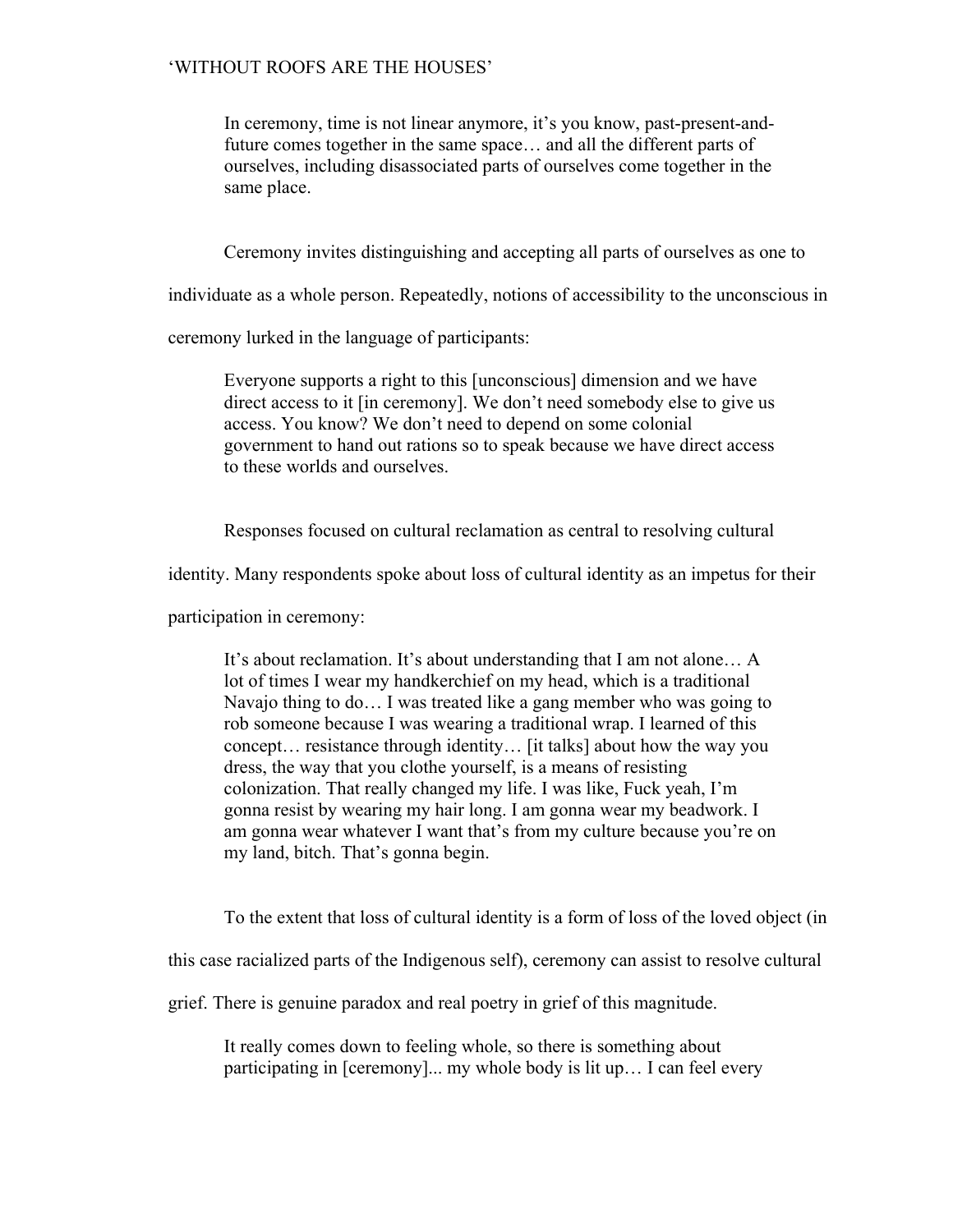vibration of the music… the whole ground is shaking… so something about that creates a feeling of wholeness.

In terms of strengths and weaknesses of the study design, the sample was small and relatively self-selected. The rather homogenous sample was primarily composed of individuals that identified as women. Important questions like military trauma were not acknowledged in this research study which should be present in future research:

There's also the military aspect which is an additional to the residential schools as a place of trauma, that both my father and my grandfather went through, but that wasn't part of the survey.

Ceremony brings an understanding of the relationships between all elements through self-analysis and self-reflection. Looking at self as the subject matter for interrogation, scrutiny, and questioning are all elements in the resurgence of self through self-awareness. As in psychoanalysis, this first requires untangling unconscious elements influenced by external elements. As Fanon (1963) said, the internal divide in the Indigenous manifests from the need to survive external stressors. The legacy of settler colonialism has muddled what constitutes justice and fairness in a universal sense. A need for internal wholeness and reunification with ancestral traditions are at the core of radical resurgence of Indigenous self.

All this to say, each ceremony is a vessel to a path of wellness returning to lost aspects of the Indigenous self. Reclamation of tradition becomes fundamental in reinforcing self-determination and self-governance in Indigenous communities, positioned as they are within larger societal structures heavily influenced by settler colonialist ideology. Traditional ceremonial rituals promote important awareness in the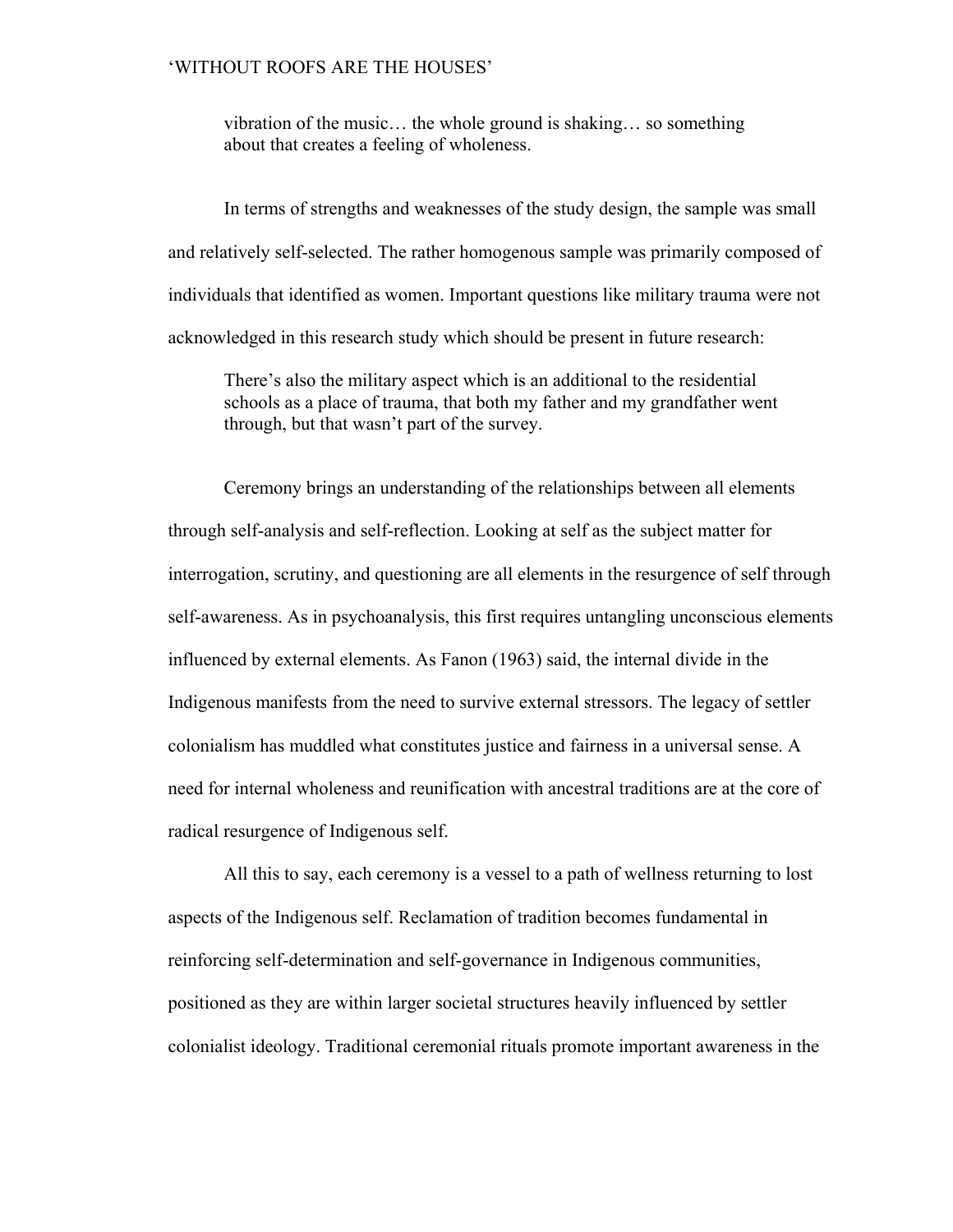individuation process of the Indigenous self through self-analysis, an approach which aligns with treatment interventions aiming to bring unconscious forgotten elements into consciousness. Fundamentally, ancestral practices search for self-understanding from a place of the unconscious. For this reason, it is of critical important that clinicians assist in continuing to adopt decolonizing efforts in the assessment and treatment of psychopathological stressors in these communities.

In terms of implications for the field, clinicians who are interested in working with Indigenous communities must get involved in their communities and learn as much as possible from them. Consider learning about traditional healing philosophies in order to better serve Indigenous communities. Consider asking yourself and your clients how culturally appropriate your interventions are, and understand that ceremony and therapy aren't the same thing — but do possess many similar qualities in their approaches to and, sometimes, effects on — health and wellness. Consider that spiritual traditions are sacred and are primarily sanctioned by Indigenous healers. Lastly, consider that cultural competence requires immersing oneself in the community that you look to serve rather than merely reading about it.

The results of this research study provide some insight into the ways in which ceremony can assist the Indigenous person in alleviating acute psychopathological stressors. The results also show a growing desire not only for Indigenous clinicians but also theories considering the impact of settler colonial dynamics in the Indigenous self. Further research should strive for more empirical evidence that honors the importance of lived-experiences as a fundamental starting point for evidence-based research. Such an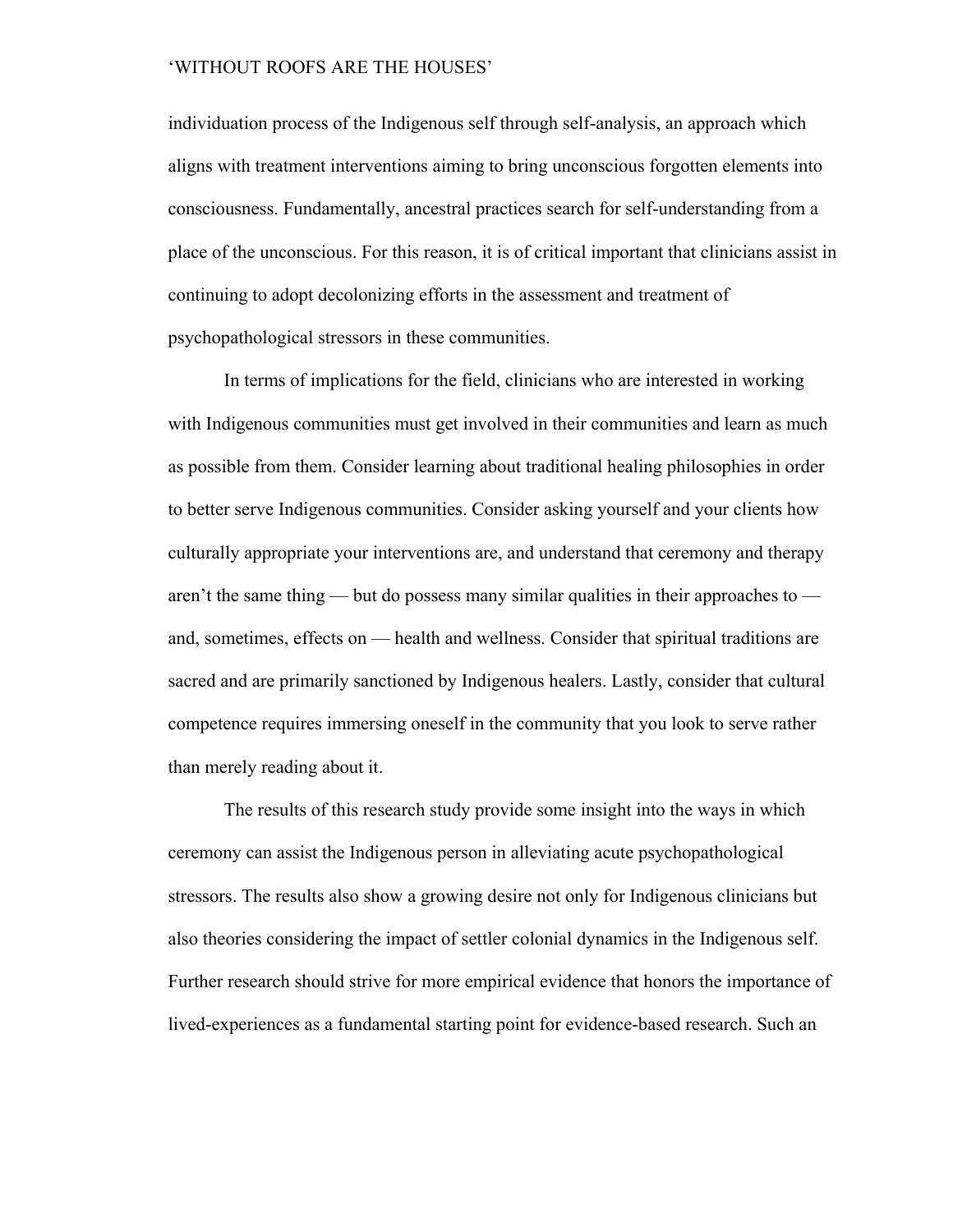approach will provide a strong foundation for those who wish to provide the most

effective services with Indigenous clients.

This research study ends with the words of a participant and their journey back to

#### ceremony:

My pain is just the detachment of culture. It's very painful when you're pulled away from your family. I feel that more, because, I intentionally left my family, because, maybe I'm just a sensitive person or emotional, but I left the pain and hardship back home. I felt imbalanced, and I needed to know if it was real, and why. So this is why I moved away from home intentionally as well, but it also gave me a bigger desire to want it back, to want the culture, to want that foundation, and I had to look at it from a distance, so the urge and the need to help heal indigenous communities is very strong. It always weighs on me, and maybe it's something that was communicated to me in ceremony and also just naturally, in intuition, cause… when something is wrong as a woman, as an indigenous person, you, well I feel like I have the compassion to do something about it. I feel in some way I have to give back. I gotta help, but also I try not to get too overwhelmed with that, because if I focus too much on all these external problems, which are very hard to control... the best thing I can do is control me internally, so I have that stability to contribute. So that's what I'm trying to learn, is that balance of self, healing self, paying attention, becoming my own doctor, I guess you can say, and specializing in that, and seeing what I can derive from that to give to others, so it's a work in progress and it really affected me recently, because, I actually made the initiative to have my first ceremony, two week ago…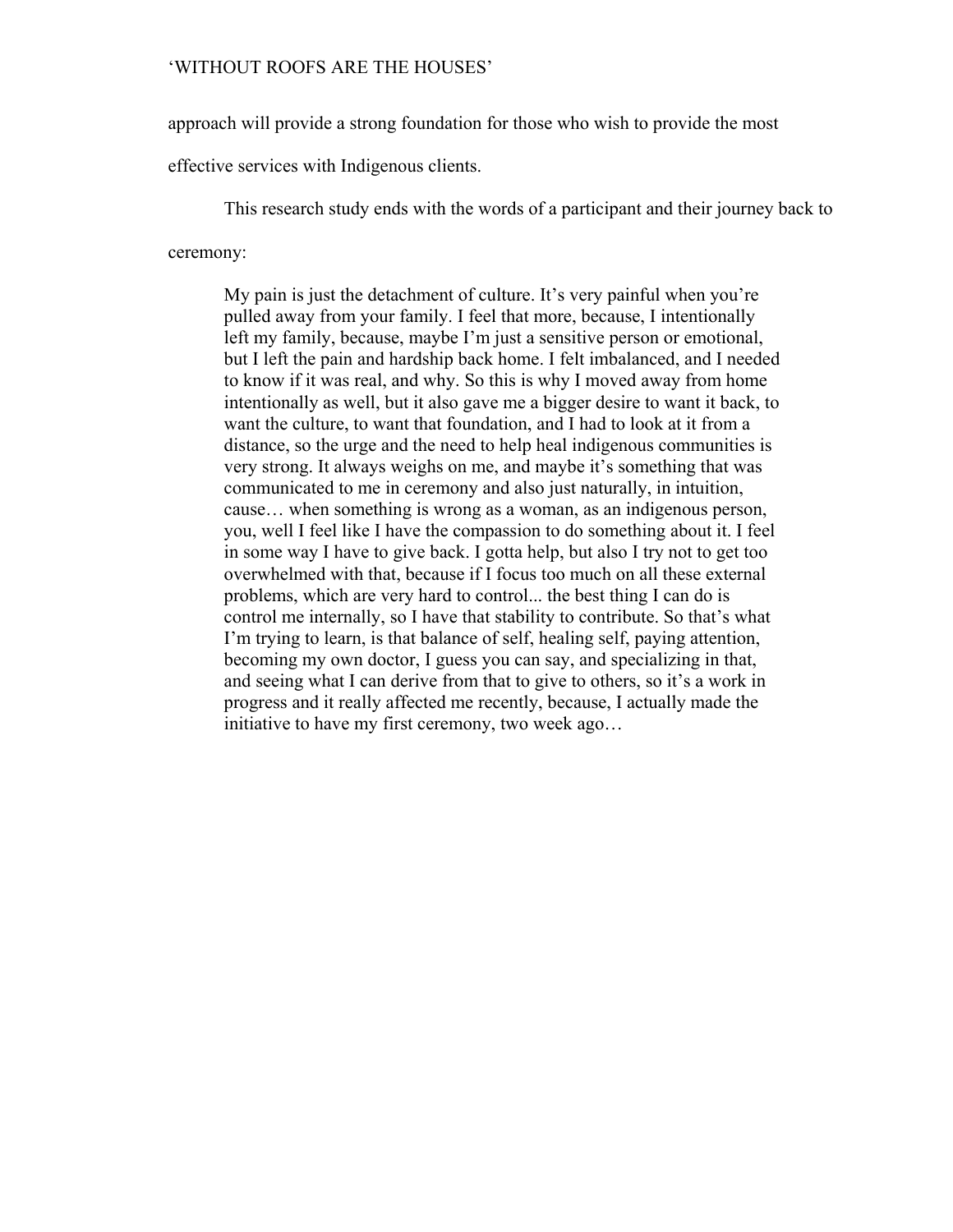#### REFERENCES

- Adams, D. W. (1995). *Education for extinction: American Indians and the boarding school experience, 1875-1928*. Lawrence, Kan.: University Press of Kansas, (1995).
- Alexander, M. (2012). *The new Jim Crow: mass incarceration in the age of colorblindness*. New York: New Press, 2012.
- Anderson, I., Robson, B., Connolly, M., Al-Yaman, F., Bjertness, E., King, A., & ... Yap, L. (2016). Articles: Indigenous and tribal peoples' health (The Lancet–Lowitja Institute Global Collaboration): a population study. *The Lancet*, 388131-157. doi:10.1016/S0140-6736(16)00345-7
- Brave Heart-Jordan, M. H. (1995). *The return to the sacred path: healing from historical trauma and historical unresolved grief among the Lakota: a dissertation based upon an independent investigation*.
- Brave Heart, M. Y. H., Chase, J., Elkins, J., & Altschul, D. B. (2011). Historical trauma among indigenous peoples of the Americas: Concepts, research, and clinical considerations. *Journal of psychoactive drugs*, 43(4), 282-290.
- Dalal, F. (2002). *Race, colour and the process of racialization: new perspectives from group analysis, psychoanalysis, and sociology*. Hove [England]; New York: Brunner-Routledge, (2002).
- Death Penalty Information Center (2012). Native Americans and the Death Penalty. http://www.deathpenaltyinfo.org/native-americans-and-death-penalty.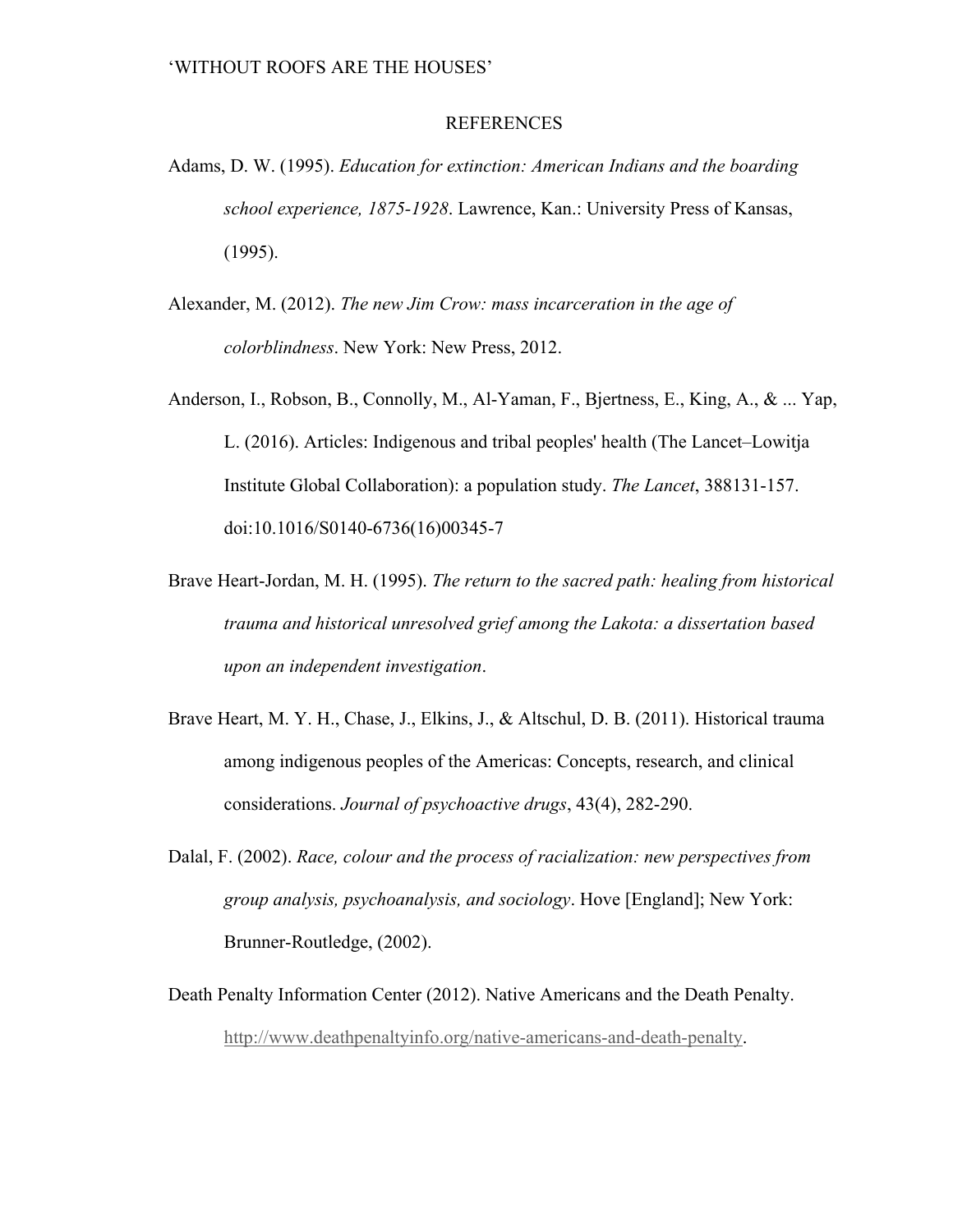- del Mar, J. Q., Sicardy, B., Giraldo, V. A., & Callo, V. R. A. (2009). An astronomical observatory for Peru. Proceedings of the International Astronomical Union, 5(S260), 616-621.Chicago
- U.S. Department of Health and Human Services (2010). Surveillance for violent deaths: National violent death reporting system, 16 states, 2007. *Morbidity and Mortality Weekly Report*, 59(SS-4), 1-50.
- Eng, D. L., & Han, S. (2000). A dialogue on racial melancholia. *Psychoanalytic Dialogues*, 10(4), 667-700.Chicago
- Episkenew, J. (2009). *Taking our spirits back: Native literature, public policy and healing*. Winnipeg, Canada: University of Manitoba Press.
- Erdoes, R., & Ortiz, A. (1984). American Indian Myths and Legends. New York: Pantheon Bks.
- Erikson, K., Vecsey, C., & Venables, R. W. (1980). American Indian environments: ecological issues in native American history. 1st paperback ed. Syracuse, N.Y.: Syracuse University Press.
- Evans-Campbell, T. (2008). Historical Trauma in American Indian/Native Alaska Communities: A Multilevel Framework for Exploring Impacts on Individuals, Families, and Communities. *Journal of Interpersonal Violence*, 23(3), 316-338.

Fanon, F. (1963). *The wretched of the earth.* Great Britain: Pelican.

Fanon, F. (1982). *Black skin, white masks*. Grove press.Chicago

Freire, P. (1972). *Pedagogy of the oppressed.* London: Penguin.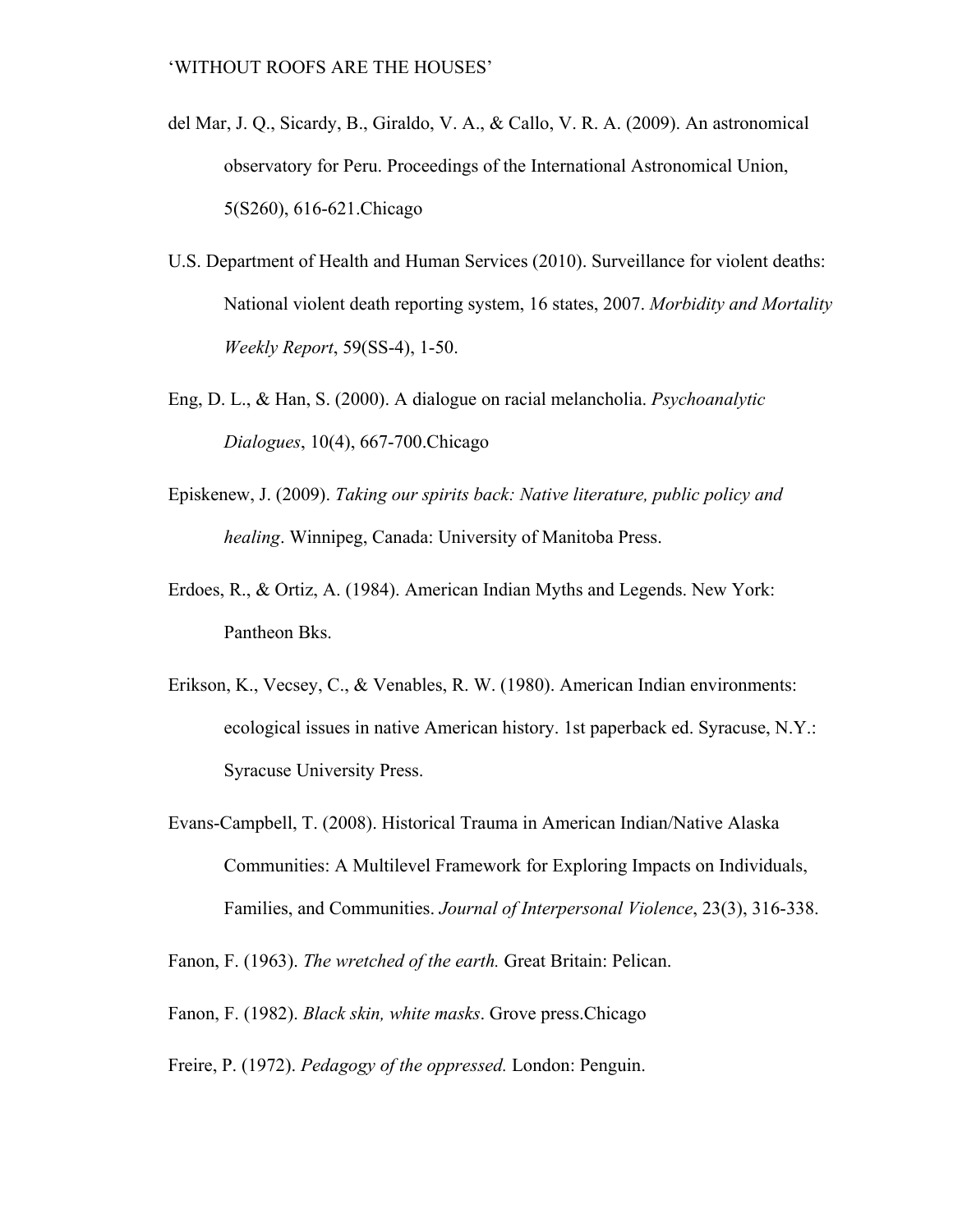- Frideres, J. S., & Gadacz, R. R. (2008). *Aboriginal peoples in Canada*. Toronto, Canada: Pearson Education Canada.
- Fryer, P. (1984). *Staying Power The History of Black People in Britain*. London: Pluto Press.
- Gone, J., 2007. "We never was happy living like a Whiteman": mental health disparities and the postcolonial predicament in American indian communities. Am. J. Community Psychol. 40, 290e300.
- Gracey, M., King, M., (2009). Indigenous health part 1: determinants and disease patterns. Lancet 374 (9683), 65e75.
- Husband, C. (ed.) (1982). 'Introduction: "Race" and the continuity of a concept,' in C. Husband (ed.). *Race in Britain – Continuity and Change.* London: Hutchinson.
- Kilty, K. M., & Swank, E. (1997). Institutional Racism and Media Representations: Depictions of Violent Criminals and Welfare Recipients[sup1]. Sociological Imagination, 34(2/3), 105.
- Kinzie JD, Leung PK, Boehnlein J, Matsunaga D, Johnston R, Manson SM, Shore JH, Heinz J, Williams M (1992). Psychiatric epidemiology of an Indian village: a 19 year replication study. J Nerv Ment Dis. 180:33–39
- Kirmayer, L. J., Gone, J. P., & Moses, J. (2014). Rethinking historical trauma. *Transcultural Psychiatry*, *51*(3), 299–319. doi:10.1177/1363461514536358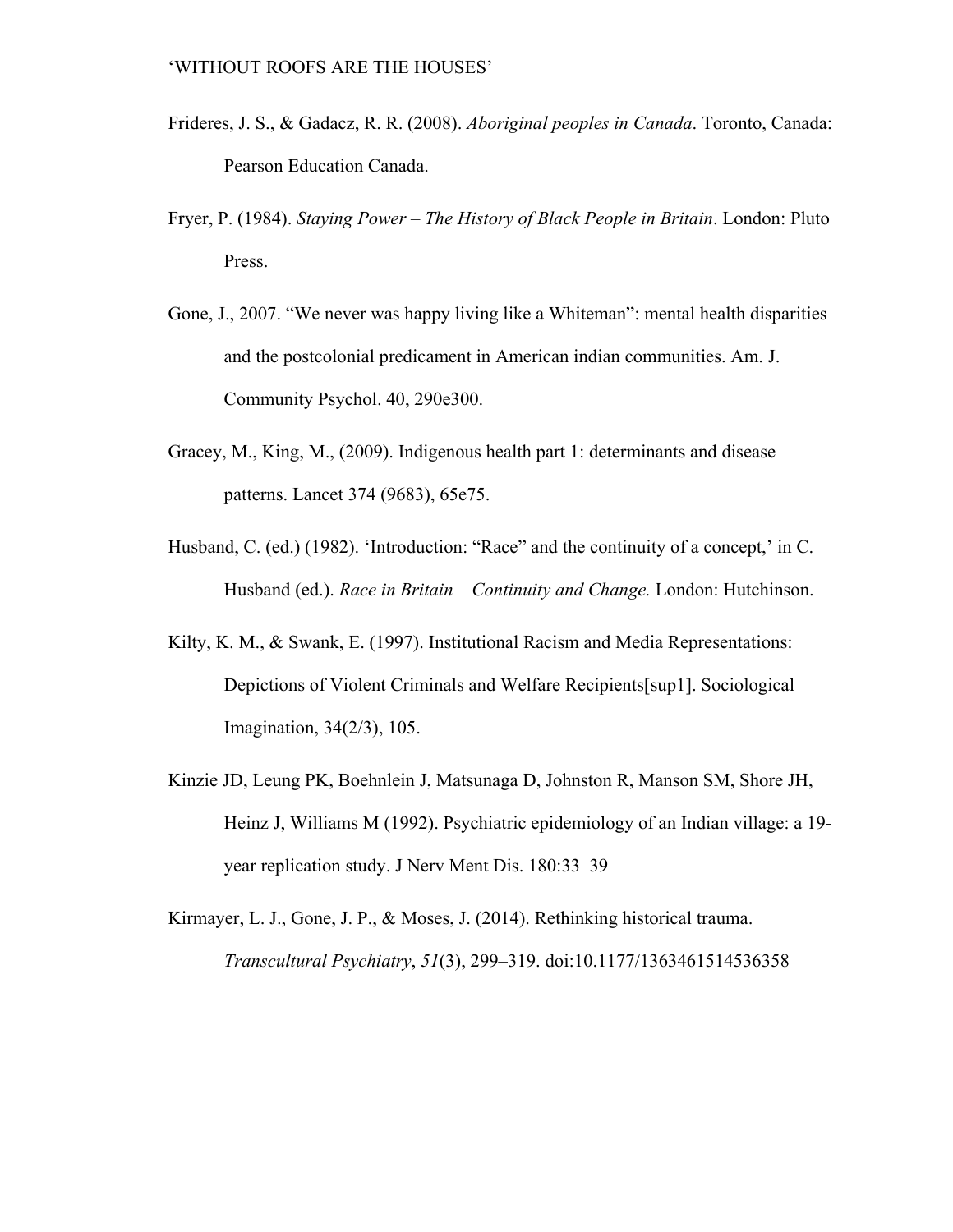- Kirmayer, L. J., Simpson, C., & Cargo, M. (2003). Healing traditions: culture, community and mental health promotion with Canadian Aboriginal peoples. *Australasian Psychiatry*, *11*,S15–S23. doi:10.1046/j.1038-5282.2003.02010.x
- Kisely, S., Alichniewicz, K. K., Black, E. B., Siskind, D., Spurling, G., & Toombs, M. (2017). The prevalence of depression and anxiety disorders in indigenous people of the Americas: A systematic review and meta-analysis. Journal Of Psychiatric Research, 84137-152. doi:10.1016/j.jpsychires.2016.09.032
- Koshy, K. (2006). Nepantlera-activism in the transnational moment: In dialogue with Gloria Anzaldúa's theorizing of Nepantla. Human Architecture, 4, 147.
- Kunitz SJ, Gabriel KR, Levy JE, Henderson E, Lampert K, McCloskey J, Quintero G, Russell S, Vince A (1999). Risk factors for conduct disorder among Navajo Indian men and women. Soc Psychiatry Psychiatr Epidemiol; 34:180–189
- Mehl-Madrona, L. and Pennycook, G. (2009). Construction of an Aboriginal theory of mind and mental health. *Anthropology of Consciousness*, 20(2), 85-100.
- Morse, B. W. (1985). *Aboriginal peoples and the law: Indian, Me ́tis and Inuit rights in Canada*. Ottawa, Canada: Carleton University Press.
- Nutton, J., & Fast, E. (2015). Historical Trauma, Substance Use, and Native Peoples: Seven Generations of Harm From a 'Big Event'. *Substance Use & Misuse, 50*(7), 839-847.
- Perry, B. (2002). From ethnocide to ethnoviolence: Layers of Native Americanvictimization. Contemporary Justice Review, 5(3), 231-4 7.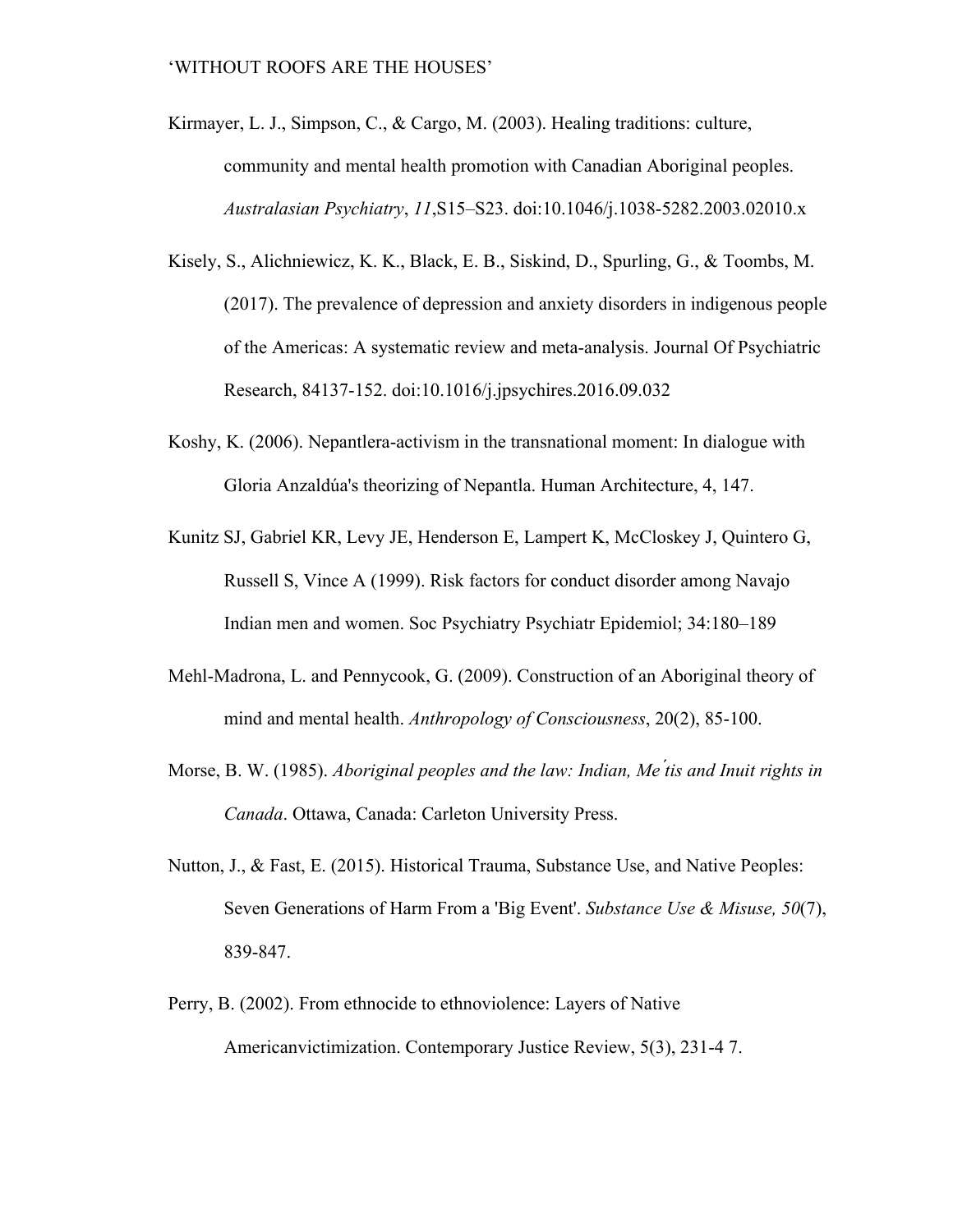- Roberts, R. L., Harper, R., Bull, D. T. E., & Heidemann-Provost, L. M. (1998). The Native American medicine wheel and individual psychology: Common themes. *Individual Psychology*, 54(1), 135.
- Sinha, V., Trocmé, N., Fallon, B., MacLaurin, B., Fast, E., & Thomas Prokop, S. (2011*). Kiskisik Awasisak: Remember the children. Understanding the overrepresentation of First Nations children in the child welfare system*. Ontario, Canada: Assembly of First Nations.
- Stone, J. B. (2012). Historical trauma and colonialism—a path analysis: the implications for neurological and developmental psychopathology and amelioration by healing through traditional medicine practices. In Carter N. (Ed.), *Native American cultures and the western psyche: a bridge between.* New Orleans, LA: Spring Journal, (2012).
- Tanner, H. (1982). A History of All the Dealings of the United States Government with Sioux. Unpublished Manuscript. Prepared for the Black Hills Claim by order of the United States Supreme Court, on file at the D'Arcy McNickle Center for the History of the American Indian, Newberry Library, Chicago.
- Thomason, T. (2013). Resources for Counseling Native Americans. *Journal of Indigenous Research*, 3(1), 3.
- U.S. Department of Health and Human Services. (2013). *Recent demographic trends in foster care.* Administration for Children and Families Administration on Children, Youth and Families. Washington, DC: U.S. Department of Health and Human Services Administration for Children and Families Administration on Children,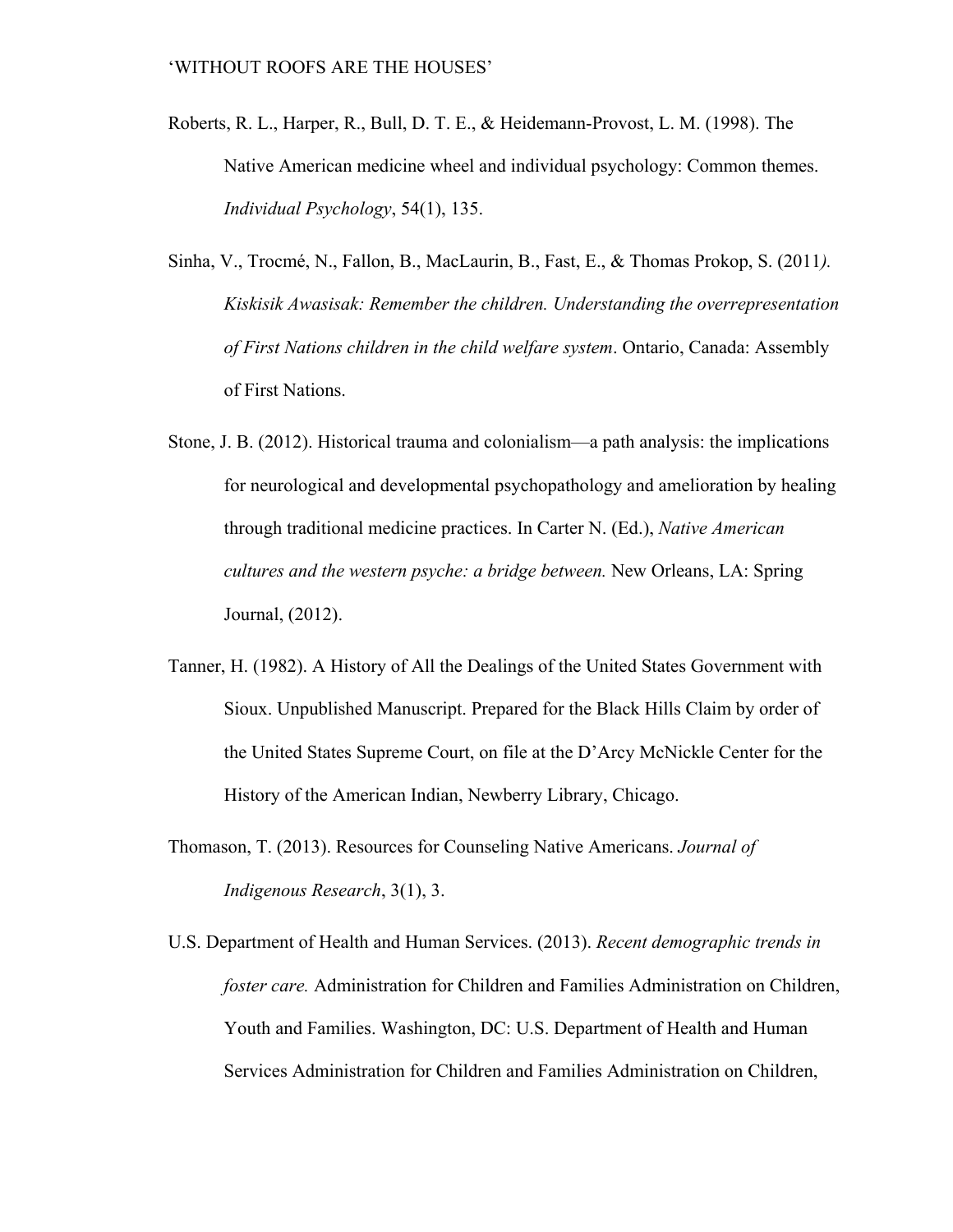Youth and Families). Retrieved from

<http://www.acf.hhs.gov/sites/default/les/cb/data brief foster care trends1.pdf.>.

- Weaver, H. N. (2014). Violence in the lives of Native Americans. *Social Issues in contemporary Native America: Reflections from Turtle Island*, 157-168.
- Willmon-Haque, S. & BigFoot, S.D. (2008). Violence and the effects of trauma on American Indian and Alaska Native populations. *Journal of Emotional Abuse*, 8(1/2), 51-66.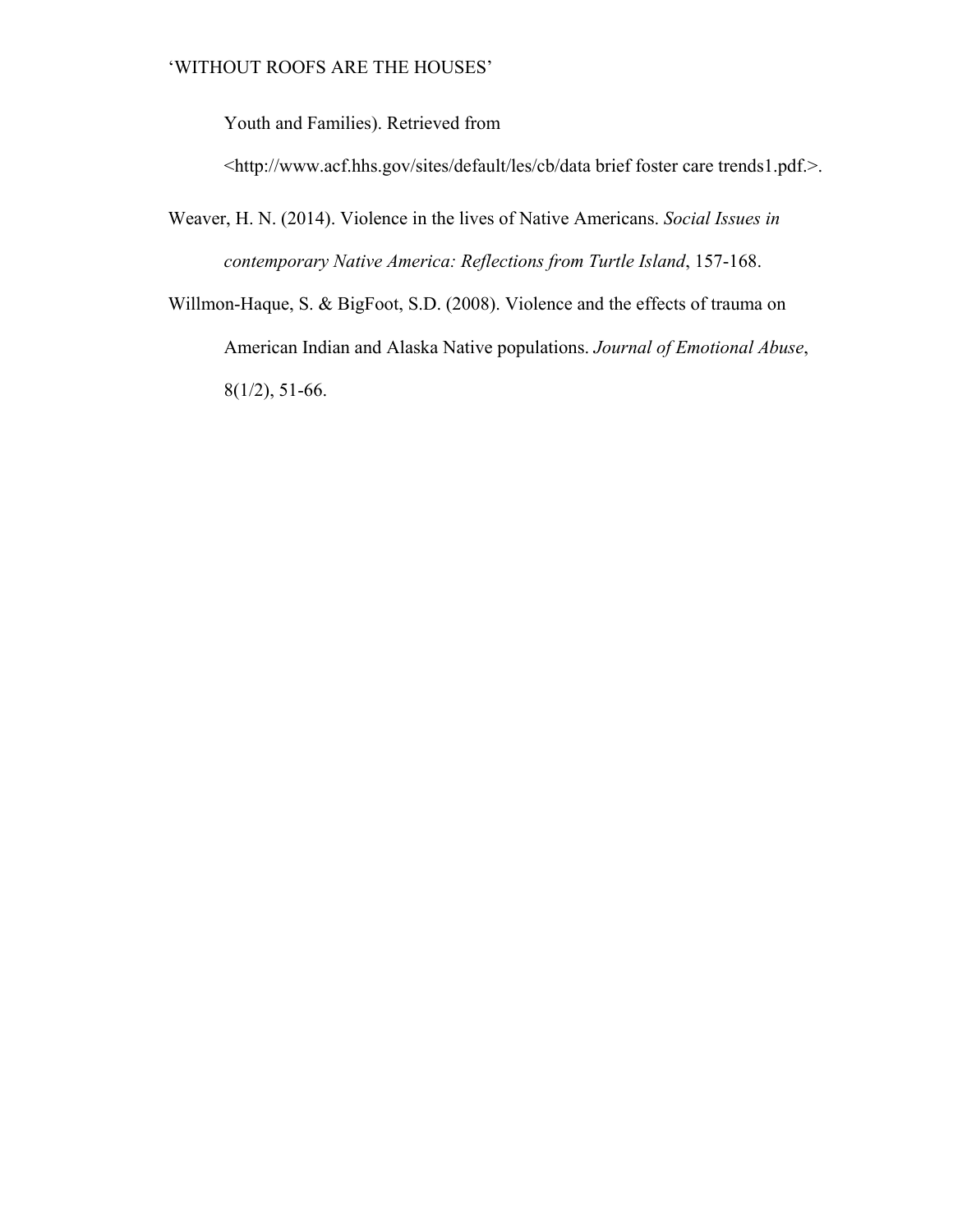### APPENDIX A



# Title of study: **'WITHOUT ROOFS ARE THE HOUSES': AN EXPLORATION OF CEREMONY IN INDIGENOUS COMMUNITIES, A PATHWAY TO HEALING AND TO THE FORGOTTEN (***REVISED TITLE***)**

Researcher: **Denis Vidal**  Institution: **Smith College School for Social Work**

### **Introduction**

You are being asked to be in a research study of adults who identify of Native heritage that have received or plan to soon receive physical and spiritual health through a traditional healing ceremony. You were selected as a possible participant because you are an adult who identifies of Native heritage and have and/or plan to receive physical and spiritual health through a traditional healing ceremony in your community. We ask that you read this form and ask any questions that you may have before agreeing to be in the study.

### **Purpose of Research Study**

The purpose of this research study is to better understand the process through which traditional healing ceremonies promote wellness in Native communities. This study is being conducted as a research requirement for my Master's in Social Work degree. Ultimately, this research may be published or presented at professional conferences.

### **Description of The Study Procedures**

If you agree to be in this study, you will be asked to do the following things: provide anonymous demographic information and complete a two-part confidential questionnaire for the first 30 minutes of the study, then take part in an audio-recorded interview with the researcher for roughly the next 45 minutes, and finally complete an evaluation form in the remaining 15 minutes of the estimated time. The entirety of the study from beginning to end should last between an hour and half to two hours.

### **Risks of Being in The Study**

The study has the following risks. While the study is not designed to upset you, some of the questions in the study might bring up painful emotions. During the study, you are free to decline to answer any question, or end the interview at any time. The researcher will provide you a list of follow-up services and resources in the area.

### **Benefits of Being in The Study**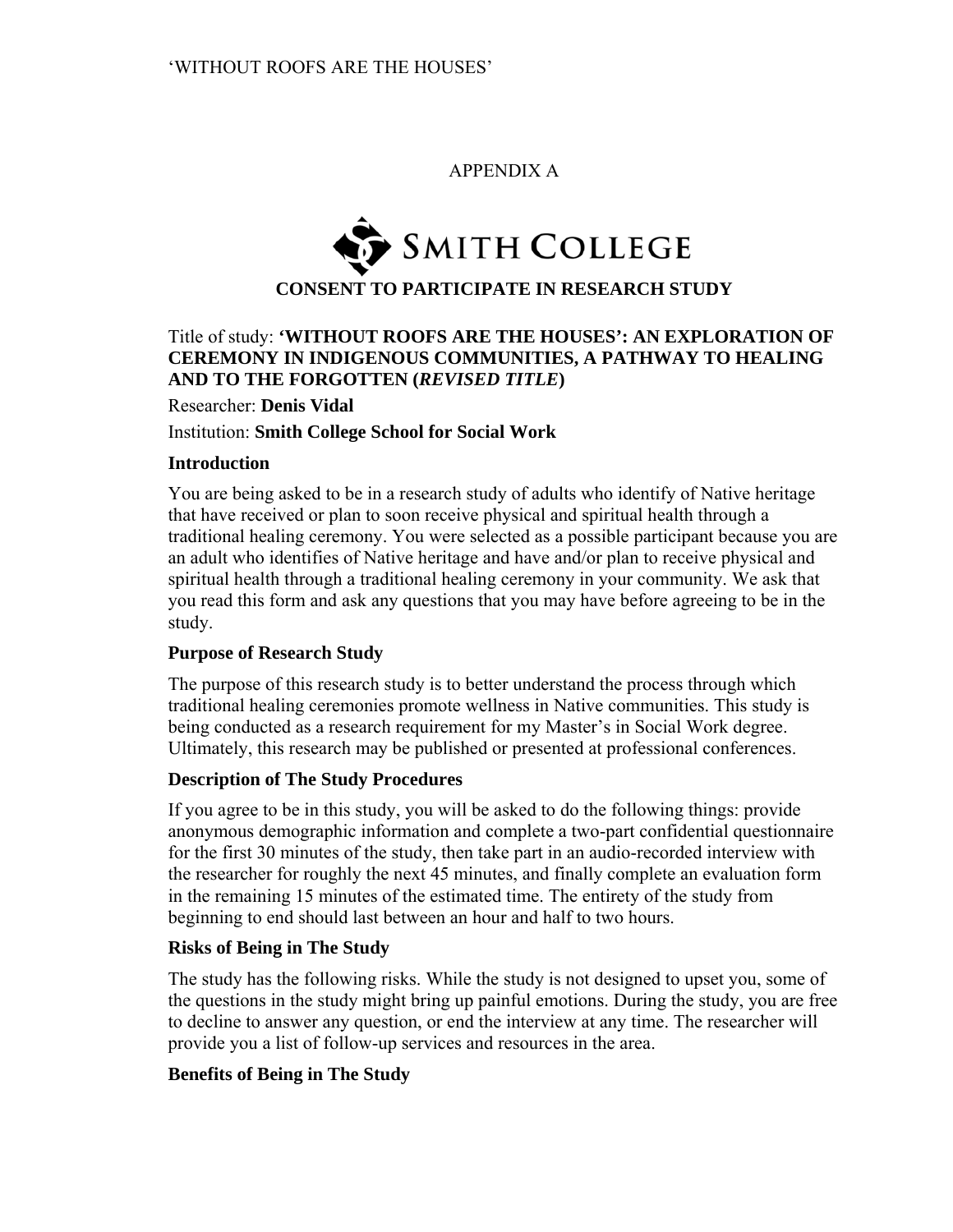The benefit to social work is helping to inform social workers on how to better support Native communities through culturally-adapted interventions, while providing an opportunity for the participant to bring unconscious elements into conscious awareness.

# **Confidentiality**

Your participation will be kept confidential. Information such as your name and address will be kept separate from the rest of the information you provide to the researcher. In addition, the records of this study will be kept strictly confidential. The tape recordings for the study will be accessible only to the researcher, recorded digitally and erased immediately after satisfactory completion of research study approved by Smith College School of Social Work. All research materials including recordings, transcriptions, analyses and consent/assent documents will be stored in a secure location for three years per federal regulations. If materials are needed beyond this period, they will be kept secured until no longer needed, and then destroyed. All electronically stored data will be password protected during the storage period. I will not include any information in any report I may publish that would make it possible to identify you.

# **Right to Refuse or Withdraw**

The decision to participate in this study is entirely up to you. You may refuse to take part in the study at any time (up to the date noted below) without affecting your relationship with the researchers of this study or Smith College. Your decision to refuse will not result in any loss of benefits (including access to services) to which you are otherwise entitled. You have the right not to answer any single question, as well as to withdraw completely up to the point noted above. If you choose to withdraw, I will not use any of your information collected for this study. You must notify me of your decision to withdraw by email or phone by May 1, 2017. After that date, your information will be part of the thesis and final report.

# **Right to Ask Questions and Report Concerns**

You have the right to ask questions about this research study and to have those questions answered by me before, during or after the research. If you have any further questions about the study, at any time feel free to contact the researcher, Denis Vidal by email at  $dvidal@smith.edu$  or by phone at  $(xxx)$  xxx-xxxx. If you would like a summary of the study results, one will be sent to you once the study is completed. If you have any other concerns about your rights as a research participant, or if you have any problems as a result of your participation, you may contact the Chair of the Smith College School for Social Work Human Subjects Committee at (413) 585-7974.

# **Consent**

Your signature below indicates that you have decided to volunteer as a research participant for this study, and that you have read and understood the information provided above. You will be given a signed and dated copy of this form to keep. You will also be given a list of referrals and access information if you experience emotional issues related to your participation in this study.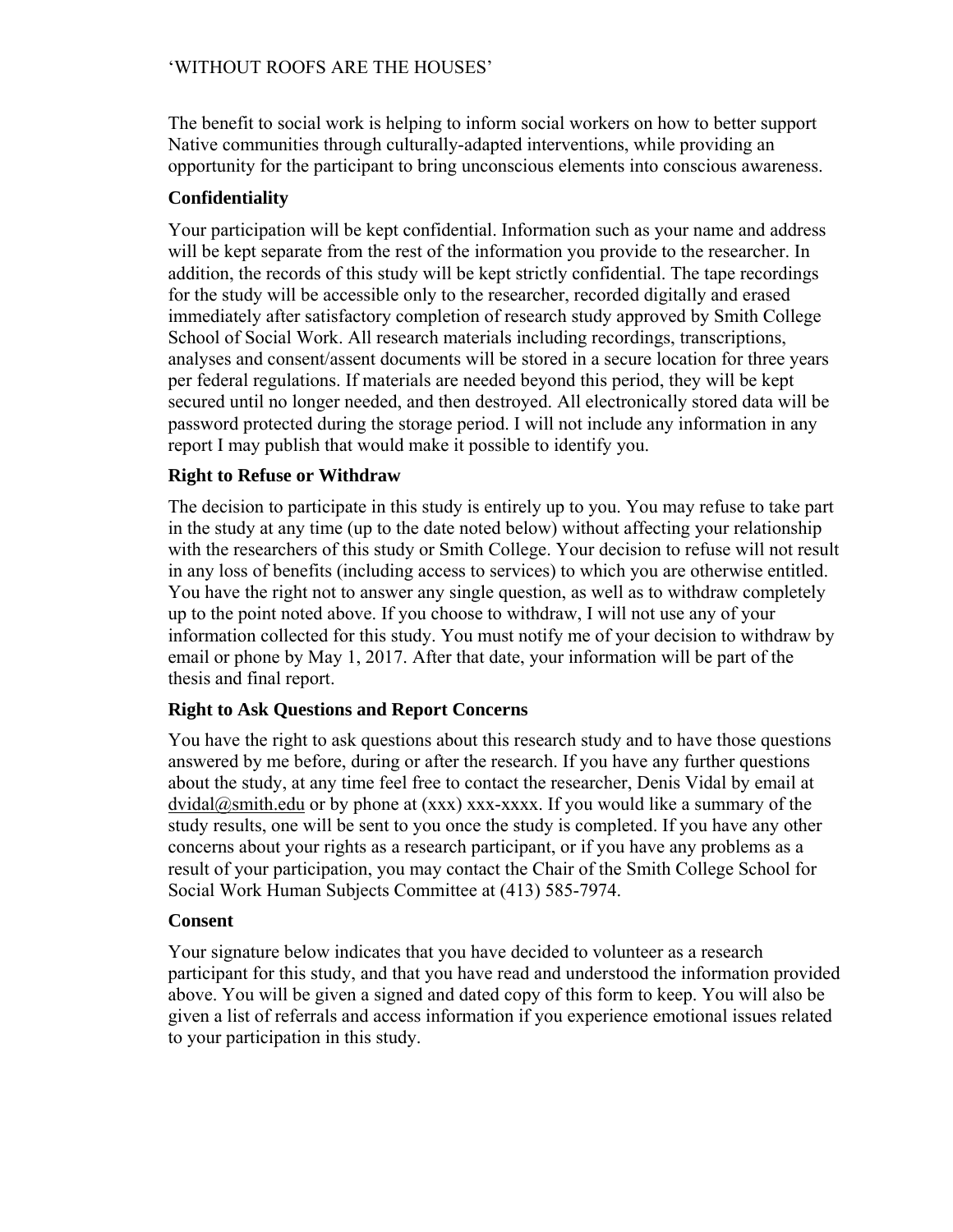| Name of Participant (print):                                               |       |
|----------------------------------------------------------------------------|-------|
| Signature of Participant:                                                  | Date: |
| Signature of Researcher:                                                   | Date: |
| 1. I agree to be audio taped for this interview:                           |       |
| Name of Participant (print):                                               |       |
| Signature of Participant:                                                  | Date: |
| Signature of Researcher:                                                   | Date: |
| 2. I agree to be interviewed, but I do not want the interview to be taped: |       |
| Name of Participant (print):                                               |       |
| Signature of Participant:                                                  | Date: |
| Signature of Researcher:                                                   | Date: |
|                                                                            |       |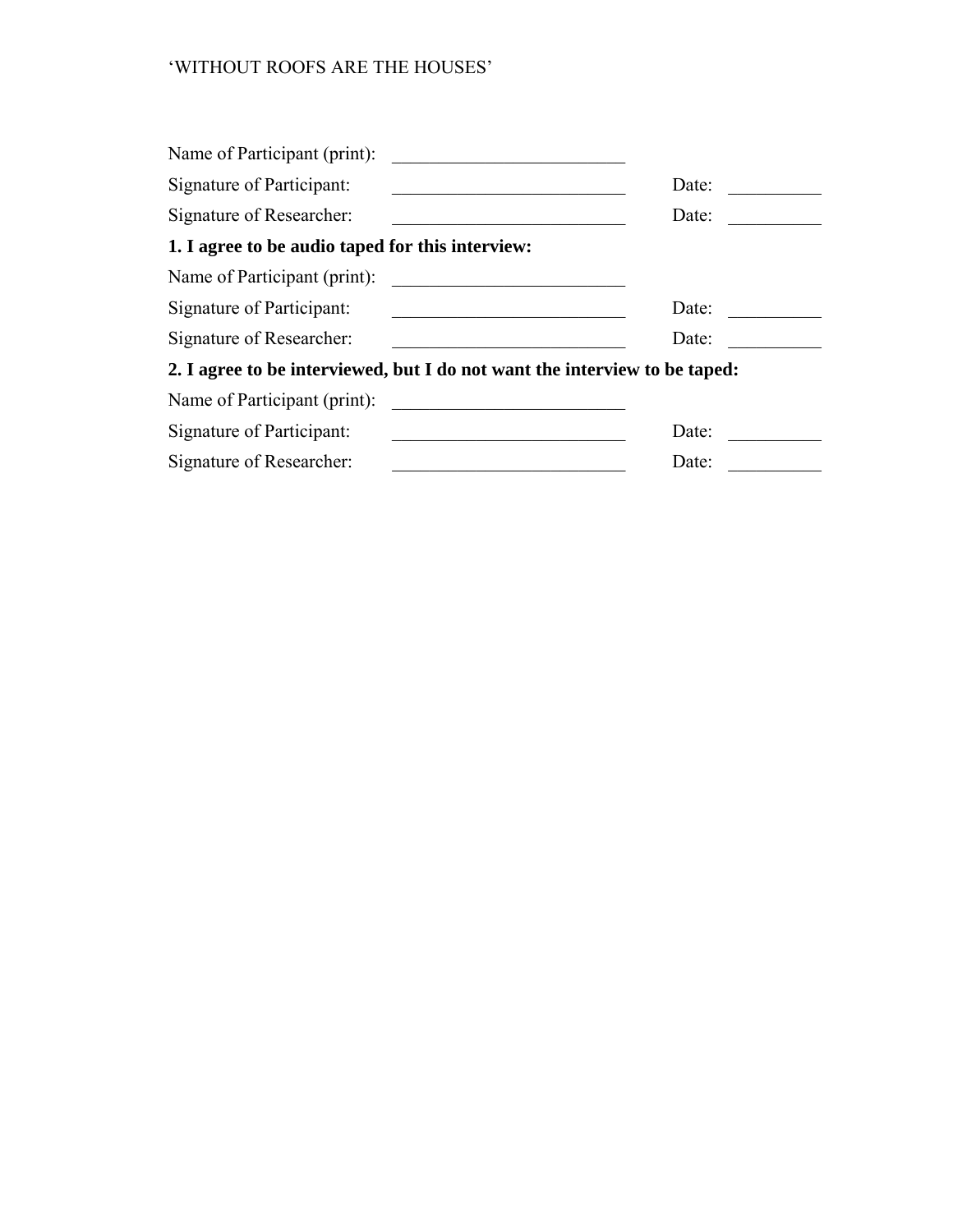# APPENDIX B

### **HISTORICAL TRAUMA EXPERIENCE QUESTIONNAIRE**

This information will remain confidential and separate from the individual identity of the participant. The information disclosed here is voluntary and for evaluation only. We encourage you to take care of yourself while answering these questions and take any breaks or skip any questions that might feel too difficult to answer. Please be as honest as possible in your responses.

### **1. TRIBAL IDENTITY AND RESIDENCE INFORMATION**

|    | NATIVE IDENTITY / TRIBAL AFFILIATION                                          |            |                |                |
|----|-------------------------------------------------------------------------------|------------|----------------|----------------|
|    | AGE<br><b>GENDER</b>                                                          |            |                |                |
|    | PRIMARY RESIDENCE FOR MOST OF LIFETIME:                                       |            |                |                |
|    | YOUR RESERVATION OR TRIBAL AFFILIATION                                        |            |                |                |
|    | OFF YOUR RESERVATION                                                          |            |                |                |
|    | DID YOU LIVE SOME OF YOUR LIFE ON YOUR RESERVATION?                           |            |                |                |
|    | <b>YES</b><br>N <sub>O</sub>                                                  |            |                |                |
|    | <b>CURRENT PLACE OF RESIDENCE:</b>                                            |            |                |                |
|    | PLEASE RATE YOUR PHYSICAL APPEARANCE: (choose one)                            |            |                |                |
|    | PURELY NATIVE                                                                 |            |                |                |
|    | MOSTLY NATIVE (Native features, dark skin and hair)                           |            |                |                |
|    | SOMEWHAT NATIVE (Native features with lighter skin or Caucasian features with |            |                |                |
|    | darker skin)                                                                  |            |                |                |
|    | MOSTLY CAUCASIAN (Caucasian features and lighter skin)                        |            |                |                |
|    | OTHER:                                                                        |            |                |                |
|    |                                                                               |            |                |                |
| 2. | <b>SCHOOL HISTORY</b>                                                         |            |                |                |
|    | DID YOU OR YOUR RELATIVES ATTEND BOARDING SCHOOL OR A SCHOOL OF               |            |                |                |
|    | <b>CHRISTIAN FAITH?</b>                                                       | <b>YES</b> | N <sub>O</sub> |                |
|    | IF YOU ANSWERED NO, PLEASE GO TO SECTION 3. IF YOU ANSWERED YES,              |            |                |                |
|    | PLEASE ANSWER THE FOLLOWING QUESTIONS:                                        |            |                |                |
|    | WHICH SCHOOL DID EACH PERSON ATTEND?                                          |            |                |                |
|    | MATERNAL GRANDMOTHER:                                                         |            |                |                |
|    | <b>BOARDING SCHOOL</b>                                                        | <b>YES</b> | NO.            | <b>UNKNOWN</b> |
|    | <b>CHRISTIAN SCHOOL</b>                                                       | <b>YES</b> | NO             | <b>UNKNOWN</b> |
|    | MATERNAL GRANDFATHER:                                                         |            |                |                |
|    | <b>BOARDING SCHOOL</b>                                                        | <b>YES</b> | NO             | <b>UNKNOWN</b> |
|    | <b>CHRISTIAN SCHOOL</b>                                                       | <b>YES</b> | N <sub>O</sub> | <b>UNKNOWN</b> |
|    | PATERNAL GRANDMOTHER:                                                         |            |                |                |
|    | <b>BOARDING SCHOOL</b>                                                        | <b>YES</b> | NO             | <b>UNKNOWN</b> |
|    | <b>CHRISTIAN SCHOOL</b>                                                       | <b>YES</b> | NO             | <b>UNKNOWN</b> |
|    | PATERNAL GRANDFATHER:                                                         |            |                |                |
|    | <b>BOARDING SCHOOL</b>                                                        | <b>YES</b> | NO             | <b>UNKNOWN</b> |
|    | <b>CHRISTIAN SCHOOL</b>                                                       | <b>YES</b> | NO             | <b>UNKNOWN</b> |
|    | <b>MOTHER:</b>                                                                |            |                |                |
|    | <b>BOARDING SCHOOL</b>                                                        | <b>YES</b> | NO.            | <b>UNKNOWN</b> |
|    | <b>CHRISTIAN SCHOOL</b>                                                       | <b>YES</b> | NO             | <b>UNKNOWN</b> |
|    | <b>FATHER:</b>                                                                |            |                |                |
|    | <b>BOARDING SCHOOL</b>                                                        | <b>YES</b> | NO             | <b>UNKNOWN</b> |
|    | <b>CHRISTIAN SCHOOL</b>                                                       | <b>YES</b> | NO             | <b>UNKNOWN</b> |
|    | SELF:                                                                         |            |                |                |
|    | <b>BOARDING SCHOOL</b>                                                        | <b>YES</b> | N <sub>O</sub> |                |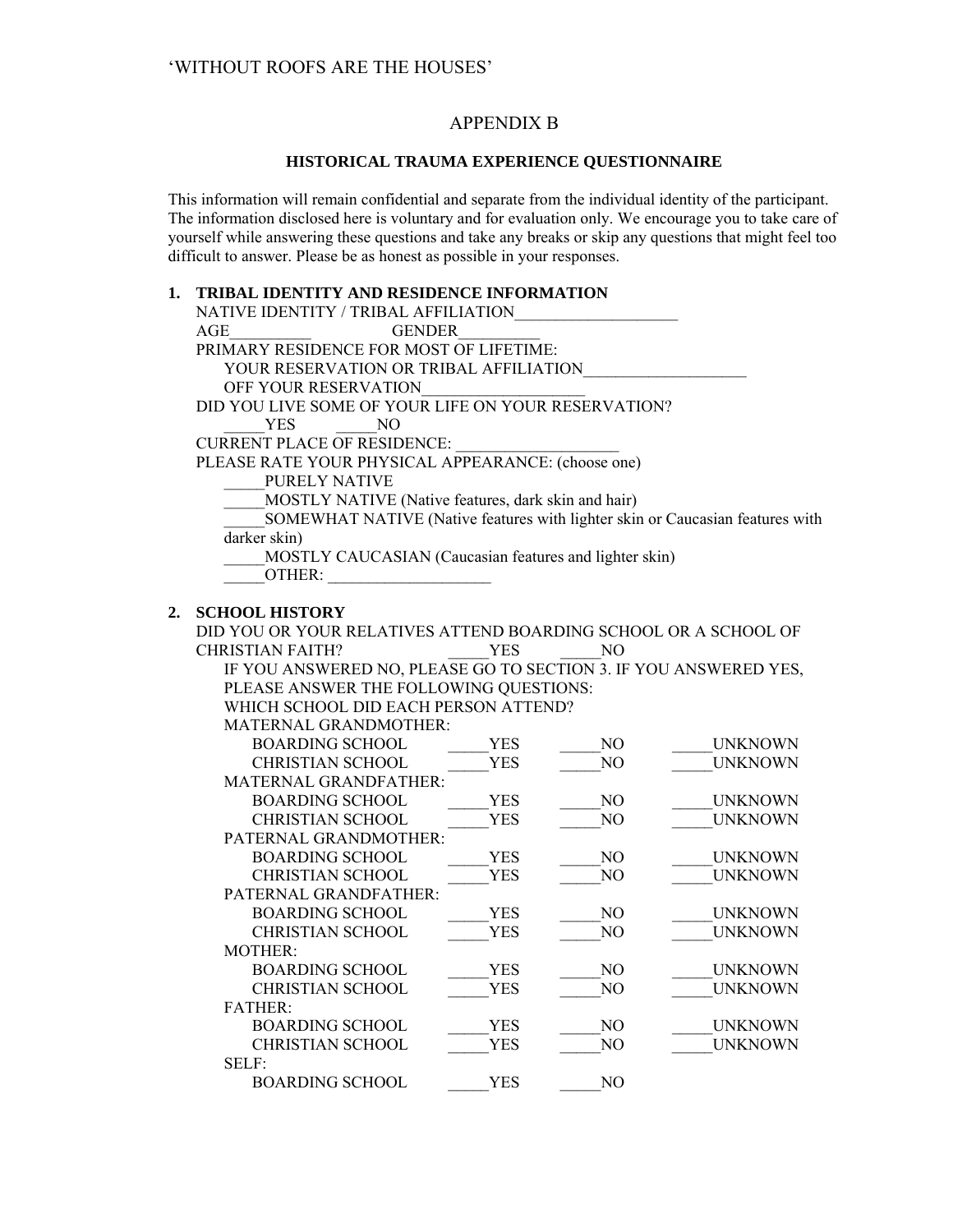CHRISTIAN SCHOOL \_\_\_\_\_YES \_\_\_\_\_NO DO YOU OR YOUR RELATIVES TALK ABOUT YOUR/THEIR BOARDING SCHOOL OR CHRISTIAN SCHOOL EXPERIENCE?

| MATERNAL GRANDMOTHER | YES | NΟ | <b>UNKNOWN</b> |
|----------------------|-----|----|----------------|
| MATERNAL GRANDFATHER | YES | NO | <b>UNKNOWN</b> |
| PATERNAL GRANDMOTHER | YES | NΟ | <b>UNKNOWN</b> |
| PATERNAL GRANDFATHER | YES | NO | <b>UNKNOWN</b> |
| <b>MOTHER</b>        | YES | NO | <b>UNKNOWN</b> |
| <b>FATHER</b>        | YES | NO | <b>UNKNOWN</b> |
| SEL F                | YFS | NΩ |                |
|                      |     |    |                |

HOW WOULD YOU AND YOUR RELATIVES RATE YOUR/THEIR OVERALL BOARDING SCHOOL OR CHRISTIAN SCHOOL EXPERIENCE?

| <b>MATERNAL GRANDMOTHER</b>                                           | <b>POSITIVE</b> | <b>NEGATIVE</b> |
|-----------------------------------------------------------------------|-----------------|-----------------|
|                                                                       | <b>UNKNOWN</b>  |                 |
| MATERNAL GRANDFATHER                                                  | <b>POSITIVE</b> | <b>NEGATIVE</b> |
|                                                                       | <b>UNKNOWN</b>  |                 |
| PATERNAL GRANDMOTHER                                                  | <b>POSITIVE</b> | <b>NEGATIVE</b> |
|                                                                       | <b>UNKNOWN</b>  |                 |
| PATERNAL GRANDFATHER                                                  | <b>POSITIVE</b> | <b>NEGATIVE</b> |
|                                                                       | <b>UNKNOWN</b>  |                 |
| <b>MOTHER</b>                                                         | <b>POSITIVE</b> | <b>NEGATIVE</b> |
|                                                                       | <b>UNKNOWN</b>  |                 |
| <b>FATHER</b>                                                         | <b>POSITIVE</b> | <b>NEGATIVE</b> |
|                                                                       | <b>UNKNOWN</b>  |                 |
| <b>SELF</b>                                                           | <b>POSITIVE</b> | <b>NEGATIVE</b> |
| <u>nin tioti on tiotin nprumupuntharpurung aonnonus niniiain (pur</u> |                 |                 |

DID YOU OR YOUR RELATIVES EXPERIENCED CORPORAL PUNISHMENT BY BOARDING SCHOOL OR CHRISTIAN SCHOOL STAFF?

| MATERNAL GRANDMOTHER        | YES   | NО | UNKNOWN        |
|-----------------------------|-------|----|----------------|
| <b>MATERNAL GRANDFATHER</b> | YES   | NO | <b>UNKNOWN</b> |
| PATERNAL GRANDMOTHER        | YES   | NО | <b>UNKNOWN</b> |
| PATERNAL GRANDFATHER        | YES   | NΟ | <b>UNKNOWN</b> |
| <b>MOTHER</b>               | YES   | NΟ | <b>UNKNOWN</b> |
| <b>FATHER</b>               | YES   | NΟ | <b>UNKNOWN</b> |
| SEL E                       | 7 F S |    |                |

DID YOU OR YOUR RELATIVES EXPERIENCED ANY UNDESIRED SEXUAL BEHAVIOR WHILE IN BOARDING SCHOOL OR CHRISTIAN SCHOOL?

| YES | NO | UNKNOWN        |
|-----|----|----------------|
| YES | NО | <b>UNKNOWN</b> |
| YES | NО | <b>UNKNOWN</b> |
| YES | NО | <b>UNKNOWN</b> |
| YES | NО | UNKNOWN        |
| YES | NО | <b>UNKNOWN</b> |
| YES | NΩ |                |
|     |    |                |

IF THE ANSWER IS YES, WAS THE PERSON RESPONSIBLE FOR THE UNDESIRED SEXUAL BEHAVIOR A BOARDING SCHOOL OR CHRISTIAN SCHOOL STAFF?

| MATERNAL GRANDMOTHER        | YES | NO | <b>UNKNOWN</b> |
|-----------------------------|-----|----|----------------|
| <b>MATERNAL GRANDFATHER</b> | YES | NO | <b>UNKNOWN</b> |
| PATERNAL GRANDMOTHER        | YES | NО | <b>UNKNOWN</b> |
| PATERNAL GRANDFATHER        | YES | NO | <b>UNKNOWN</b> |
| <b>MOTHER</b>               | YES | NΟ | <b>UNKNOWN</b> |
| <b>FATHER</b>               | YES | NΟ | <b>UNKNOWN</b> |
| SEI F                       | YES | NΩ |                |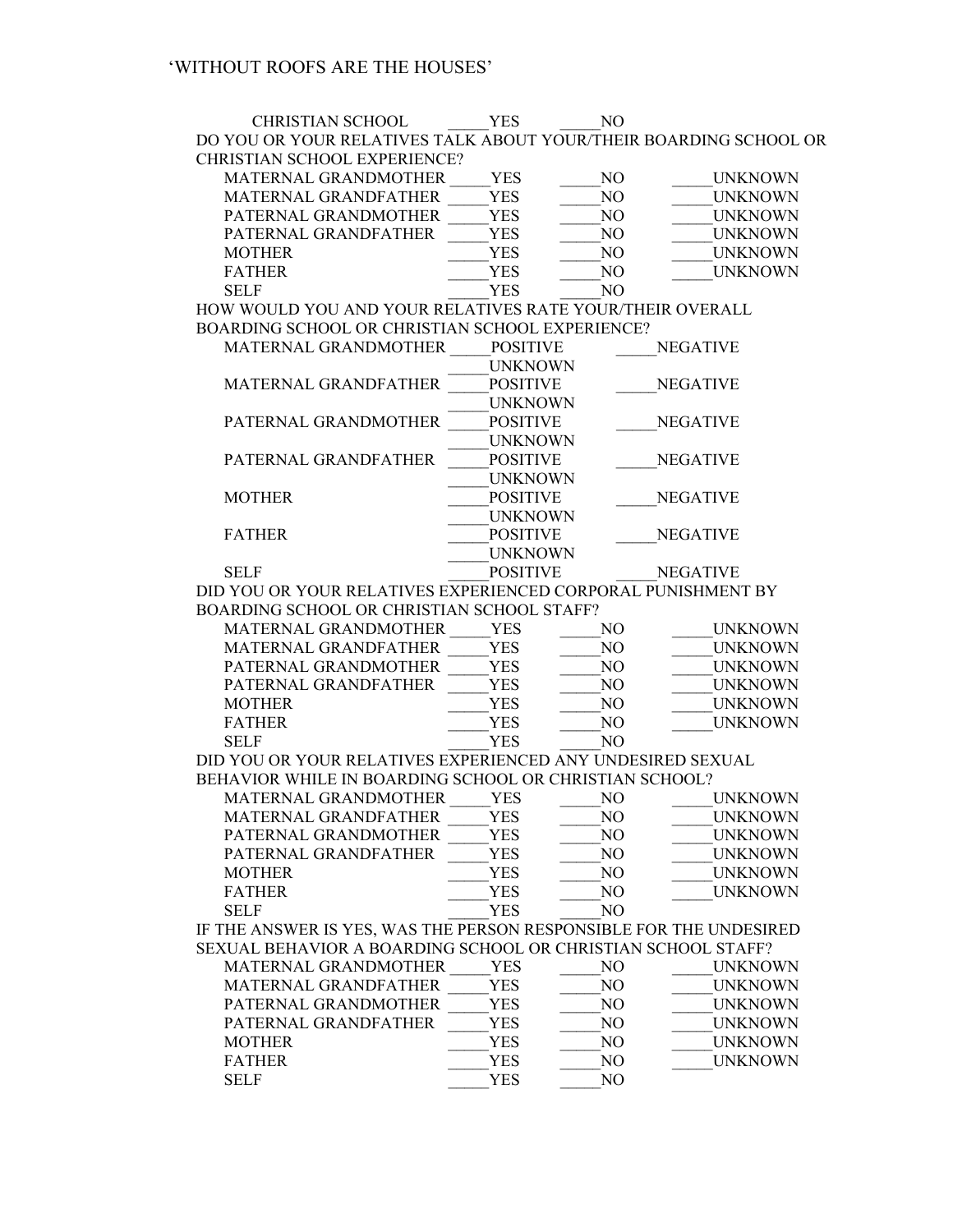#### **3. LANGUAGE AND TRIBAL CULTURE**

| DO YOU OR YOUR RELATIVES SPEAK YOUR NATIVE/INDIGENOUS LANGUAGE? |     |     |                |
|-----------------------------------------------------------------|-----|-----|----------------|
| <b>MATERNAL GRANDMOTHER</b>                                     | YES | NO  | <b>UNKNOWN</b> |
| <b>MATERNAL GRANDFATHER</b>                                     | YES | NO  | <b>UNKNOWN</b> |
| PATERNAL GRANDMOTHER                                            | YES | NO  | <b>UNKNOWN</b> |
| PATERNAL GRANDFATHER                                            | YES | NO. | <b>UNKNOWN</b> |
| <b>MOTHER</b>                                                   | YES | NΟ  | <b>UNKNOWN</b> |
| <b>FATHER</b>                                                   | YES | NΟ  | <b>UNKNOWN</b> |
| SEL F                                                           | YES |     |                |

HOW OFTEN DO/DID YOUR RELATIVES ATTEND NATIVE/INDIGENOUS CEREMONIES? (LIKE SWEAT LODGES OR OTHER CEREMONIES LED BY A HEALER)

| <b>MATERNAL GRANDMOTHER</b>                                      |                                                                      |
|------------------------------------------------------------------|----------------------------------------------------------------------|
| <b>SEVERAL TIMES A WEEK</b>                                      | AT LEAST ONCE A WEEK                                                 |
| AT LEAST ONCE A MONTH                                            | AT LEAST ONCE A YEAR                                                 |
| <b>NEVER</b>                                                     | <b>UNKNOWN</b>                                                       |
| MATERNAL GRANDFATHER                                             |                                                                      |
| MORE THAN ONCE A WEEK                                            | AT LEAST ONCE A WEEK                                                 |
| AT LEAST ONCE A MONTH                                            | AT LEAST ONCE A YEAR                                                 |
| <b>NEVER</b>                                                     | <b>UNKNOWN</b>                                                       |
| PATERNAL GRANDMOTHER                                             |                                                                      |
| <b>SEVERAL TIMES A WEEK</b>                                      | AT LEAST ONCE A WEEK                                                 |
| AT LEAST ONCE A MONTH                                            | AT LEAST ONCE A YEAR                                                 |
| <b>NEVER</b>                                                     | <b>UNKNOWN</b>                                                       |
| PATERNAL GRANDFATHER                                             |                                                                      |
| SEVERAL TIMES A WEEK                                             | AT LEAST ONCE A WEEK                                                 |
| AT LEAST ONCE A MONTH                                            | AT LEAST ONCE A YEAR                                                 |
| <b>NEVER</b>                                                     | UNKNOWN                                                              |
| <b>MOTHER</b>                                                    |                                                                      |
| <b>SEVERAL TIMES A WEEK</b>                                      | AT LEAST ONCE A WEEK                                                 |
| AT LEAST ONCE A MONTH                                            | AT LEAST ONCE A YEAR                                                 |
| <b>NEVER</b>                                                     | <b>UNKNOWN</b>                                                       |
| <b>FATHER</b>                                                    |                                                                      |
| SEVERAL TIMES A WEEK                                             | AT LEAST ONCE A WEEK                                                 |
| AT LEAST ONCE A MONTH                                            | AT LEAST ONCE A YEAR                                                 |
| <b>NEVER</b>                                                     | <b>UNKNOWN</b>                                                       |
|                                                                  | HOW OFTEN DO YOU ATTEND NATIVE/INDIGENOUS CEREMONIES? (LIKE SWEAT    |
| LODGES OR OTHER CEREMONIES NOT NECESSARILY LED BY A HEALER, LIKE |                                                                      |
| POWWOWS)                                                         |                                                                      |
| SEVERAL TIMES A WEEK                                             | AT LEAST ONCE A WEEK                                                 |
| AT LEAST ONCE A MONTH                                            | AT LEAST ONCE A YEAR                                                 |
| <b>NEVER</b>                                                     | <b>UNKNOWN</b>                                                       |
|                                                                  | HOW OFTEN DO/DID YOUR RELATIVES LISTEN TO NATIVE/INDIGENOUS MUSIC IN |
| YOUR LANGUAGE?                                                   |                                                                      |
| MATERNAL GRANDMOTHER                                             |                                                                      |
| <b>SEVERAL TIMES A WEEK</b>                                      | AT LEAST ONCE A WEEK                                                 |
| AT LEAST ONCE A MONTH                                            | AT LEAST ONCE A YEAR                                                 |
| <b>NEVER</b>                                                     | <b>UNKNOWN</b>                                                       |
| MATERNAL GRANDFATHER                                             |                                                                      |
| SEVERAL TIMES A WEEK                                             | AT LEAST ONCE A WEEK                                                 |
| AT LEAST ONCE A MONTH                                            | AT LEAST ONCE A YEAR                                                 |
| <b>NEVER</b>                                                     | <b>UNKNOWN</b>                                                       |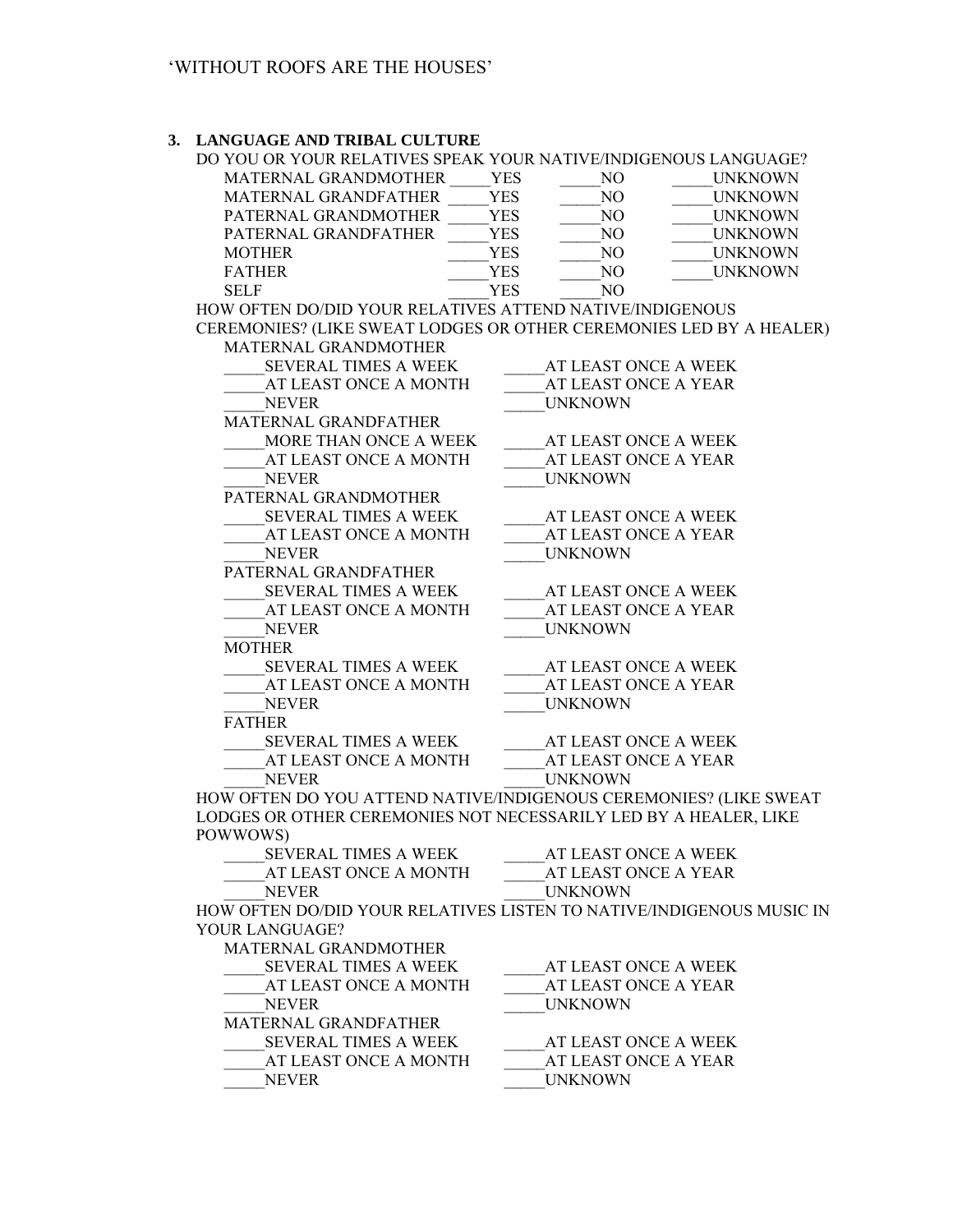PATERNAL GRANDMOTHER \_\_\_\_\_SEVERAL TIMES A WEEK \_\_\_\_\_AT LEAST ONCE A WEEK AT LEAST ONCE A MONTH AT LEAST ONCE A YEAR NEVER UNKNOWN PATERNAL GRANDFATHER SEVERAL TIMES A WEEK AT LEAST ONCE A WEEK AT LEAST ONCE A MONTH AT LEAST ONCE A YEAR NEVER UNKNOWN MOTHER SEVERAL TIMES A WEEK AT LEAST ONCE A WEEK  $_{\_}$ AT LEAST ONCE A MONTH  $_{\_}$  AT LEAST ONCE A YEAR NEVER UNKNOWN FATHER \_\_\_\_\_SEVERAL TIMES A WEEK \_\_\_\_\_AT LEAST ONCE A WEEK AT LEAST ONCE A YEAR NEVER UNKNOWN HOW OFTEN DO YOU LISTEN TO NATIVE/INDIGENOUS MUSIC IN YOUR LANGUAGE?  $\begin{array}{lll} \text{SEVERAL TIMES A WEEK} & \text{AT LEAST ONCE A WEEK} \end{array}$ AT LEAST ONCE A MONTH AT LEAST ONCE A YEAR \_\_\_\_\_NEVER HOW OFTEN DO/DID YOUR RELATIVES EAT NATIVE/INDIGENOUS FOODS (RESPECTIVE TO YOUR HERITAGE/CULTURE)? MATERNAL GRANDMOTHER \_\_\_\_\_SEVERAL TIMES A WEEK \_\_\_\_\_AT LEAST ONCE A WEEK  $\_\_\_\$ AT LEAST ONCE A YEAR NEVER UNKNOWN MATERNAL GRANDFATHER \_\_MORE THAN ONCE A WEEK \_\_\_\_\_\_\_\_AT LEAST ONCE A WEEK<br>AT LEAST ONCE A MONTH \_\_\_\_\_\_\_\_AT LEAST ONCE A YEAR AT LEAST ONCE A YEAR NEVER UNKNOWN PATERNAL GRANDMOTHER<br>SEVERAL TIMES A WEEK  $\overline{\phantom{a}}$  AT LEAST ONCE A WEEK  $_{\rm A}$ T LEAST ONCE A MONTH  $_{\rm A}$ T LEAST ONCE A YEAR NEVER UNKNOWN PATERNAL GRANDFATHER SEVERAL TIMES A WEEK AT LEAST ONCE A WEEK AT LEAST ONCE A MONTH AT LEAST ONCE A YEAR NEVER UNKNOWN MOTHER<br>SEVERAL TIMES A WEEK AT LEAST ONCE A WEEK \_\_\_\_\_AT LEAST ONCE A MONTH \_\_\_\_\_AT LEAST ONCE A YEAR NEVER UNKNOWN FATHER SEVERAL TIMES A WEEK AT LEAST ONCE A WEEK AT LEAST ONCE A MONTH AT LEAST ONCE A YEAR NEVER UNKNOWN HOW OFTEN DO YOU EAT NATIVE/INDIGENOUS FOODS (RESPECTIVE TO YOUR HERITAGE/CULTURE)?<br>SEVERAL TIMES A WEEK  $\frac{1}{\sqrt{2\pi}}$   $\frac{1}{\sqrt{2\pi}}$  AT LEAST ONCE A YEAR AT LEAST ONCE A MONTH

\_\_\_\_\_NEVER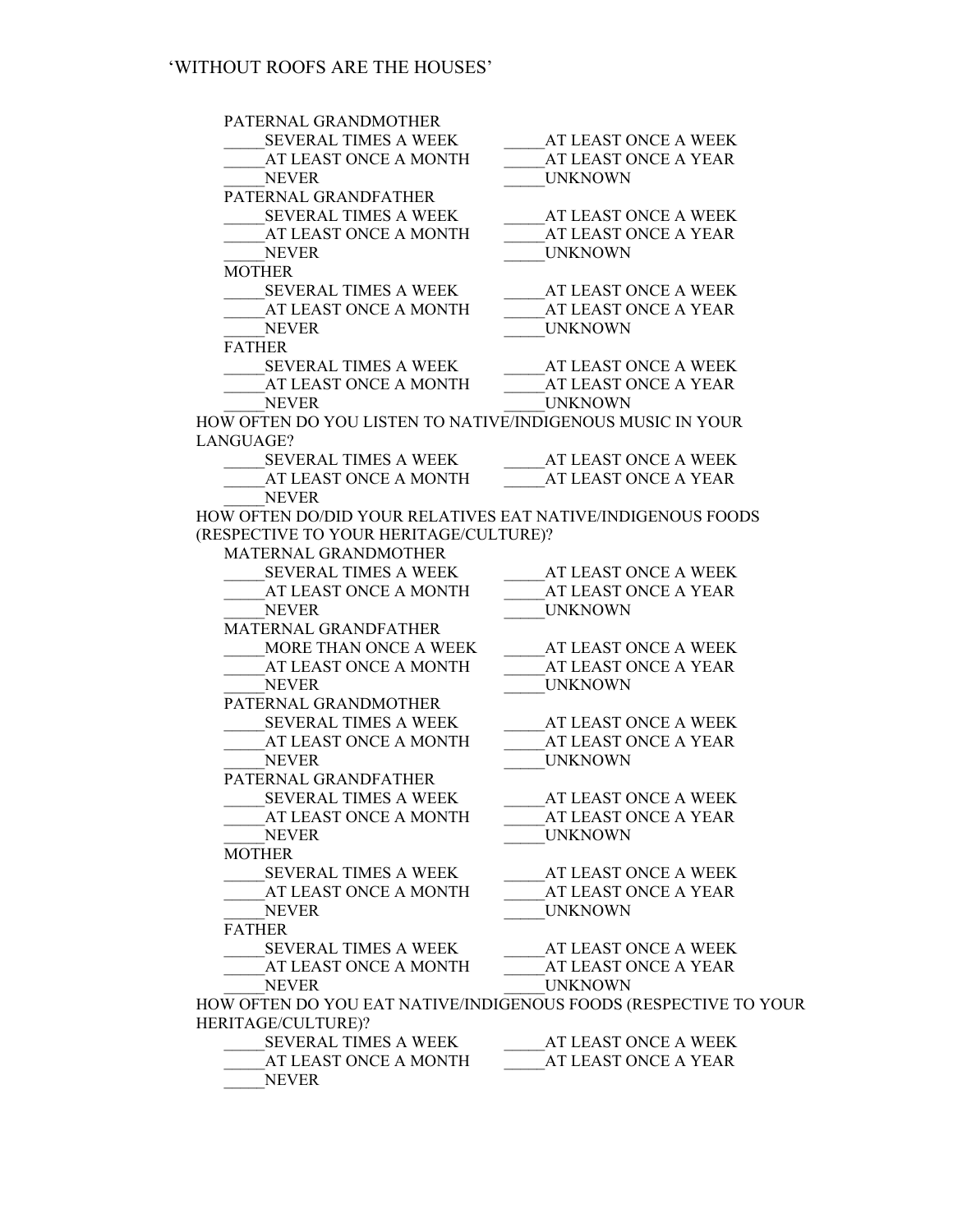### HOW OFTEN DO/DID YOUR RELATIVES WEAR CLOTHING WITH NATIVE/INDIGENOUS DESIGNS, EMBLEMS, OR JEWELRY?

MATERNAL GRANDMOTHER

| SEVERAL TIMES A WEEK        | AT LEAST ONCE A WEEK                                               |
|-----------------------------|--------------------------------------------------------------------|
| AT LEAST ONCE A MONTH       | AT LEAST ONCE A YEAR                                               |
| <b>NEVER</b>                | <b>UNKNOWN</b>                                                     |
| MATERNAL GRANDFATHER        |                                                                    |
| MORE THAN ONCE A WEEK       | AT LEAST ONCE A WEEK                                               |
| AT LEAST ONCE A MONTH       | AT LEAST ONCE A YEAR                                               |
| <b>NEVER</b>                | <b>UNKNOWN</b>                                                     |
| PATERNAL GRANDMOTHER        |                                                                    |
| SEVERAL TIMES A WEEK        | AT LEAST ONCE A WEEK                                               |
| AT LEAST ONCE A MONTH       | AT LEAST ONCE A YEAR                                               |
| <b>NEVER</b>                | <b>UNKNOWN</b>                                                     |
| PATERNAL GRANDFATHER        |                                                                    |
| <b>SEVERAL TIMES A WEEK</b> | AT LEAST ONCE A WEEK                                               |
| AT LEAST ONCE A MONTH       | AT LEAST ONCE A YEAR                                               |
| <b>NEVER</b>                | <b>UNKNOWN</b>                                                     |
| <b>MOTHER</b>               |                                                                    |
| SEVERAL TIMES A WEEK        | AT LEAST ONCE A WEEK                                               |
| AT LEAST ONCE A MONTH       | AT LEAST ONCE A YEAR                                               |
| <b>NEVER</b>                | <b>UNKNOWN</b>                                                     |
| <b>FATHER</b>               |                                                                    |
| SEVERAL TIMES A WEEK        | AT LEAST ONCE A WEEK                                               |
| AT LEAST ONCE A MONTH       | AT LEAST ONCE A YEAR                                               |
| <b>NEVER</b>                | <b>UNKNOWN</b>                                                     |
|                             | HOW OFTEN DO WEAR CLOTHING WITH NATIVE/NATIVE DESIGNS, EMBLEMS, OR |
| <b>JEWELRY?</b>             |                                                                    |
| <b>SEVERAL TIMES A WEEK</b> | AT LEAST ONCE A WEEK                                               |

| SEVERAL LIVIES A WEER. | AT LEAST UNCE A WEEN. |
|------------------------|-----------------------|
| AT LEAST ONCE A MONTH  | AT LEAST ONCE A YEAR  |
| <b>NEVER</b>           |                       |

### **4. SPIRITUALITY**

The following questions are asked with the understanding that there are individual differences in beliefs and practices. These questions are about very sacred things to many of us and are done so with respect.

WHICH OF THESE RELIGIONS DO YOU AND YOUR RELATIVES IDENTIFY MOST WITH?

| MATERNAL GRANDFATHER        |                     |                     |
|-----------------------------|---------------------|---------------------|
| <b>CATHOLIC</b>             | <b>EPISCOPALIAN</b> | <b>PRESBYTERIAN</b> |
| <b>LUTHERAN</b>             | <b>BAPTIST</b>      | <b>METHODIST</b>    |
| <b>MORMON</b>               | OTHER:              |                     |
| <b>UNKNOWN</b>              | <b>TRADITIONAL:</b> |                     |
| PATERNAL GRANDMOTHER        |                     |                     |
| <b>CATHOLIC</b>             | <b>EPISCOPALIAN</b> | <b>PRESBYTERIAN</b> |
| <b>LUTHERAN</b>             | <b>BAPTIST</b>      | <b>METHODIST</b>    |
| <b>MORMON</b>               | OTHER:              |                     |
| <b>UNKNOWN</b>              | <b>TRADITIONAL:</b> |                     |
| <b>MATERNAL GRANDMOTHER</b> |                     |                     |
| <b>CATHOLIC</b>             | <b>EPISCOPALIAN</b> | <b>PRESBYTERIAN</b> |
| <b>LUTHERAN</b>             | <b>BAPTIST</b>      | <b>METHODIST</b>    |
| <b>MORMON</b>               | OTHER:              |                     |
|                             |                     |                     |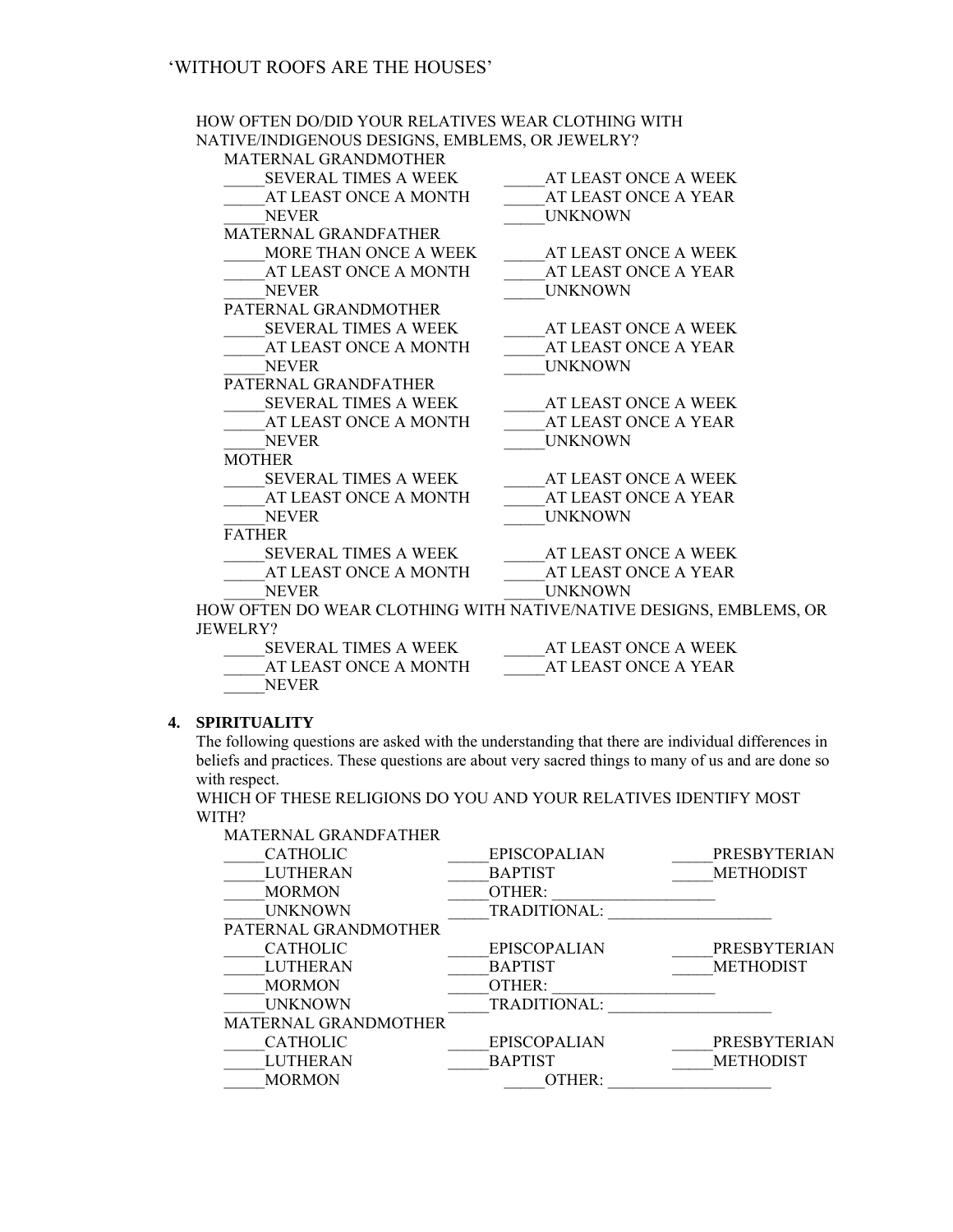| <b>UNKNOWN</b>                                      | TRADITIONAL:        |                     |
|-----------------------------------------------------|---------------------|---------------------|
| PATERNAL GRANDMOTHER                                |                     |                     |
| <b>CATHOLIC</b>                                     | <b>EPISCOPALIAN</b> | PRESBYTERIAN        |
| <b>LUTHERAN</b>                                     | <b>BAPTIST</b>      | <b>METHODIST</b>    |
| <b>MORMON</b>                                       | OTHER:              |                     |
| <b>UNKNOWN</b>                                      | TRADITIONAL:        |                     |
| <b>MOTHER</b>                                       |                     |                     |
| <b>CATHOLIC</b>                                     | <b>EPISCOPALIAN</b> | <b>PRESBYTERIAN</b> |
| <b>LUTHERAN</b>                                     | <b>BAPTIST</b>      | <b>METHODIST</b>    |
| <b>MORMON</b>                                       | OTHER:              |                     |
| <b>UNKNOWN</b>                                      | TRADITIONAL:        |                     |
| <b>FATHER</b>                                       |                     |                     |
| <b>CATHOLIC</b>                                     | <b>EPISCOPALIAN</b> | PRESBYTERIAN        |
| <b>LUTHERAN</b>                                     | <b>BAPTIST</b>      | <b>METHODIST</b>    |
| <b>MORMON</b>                                       | OTHER:              |                     |
| <b>UNKNOWN</b>                                      | <b>TRADITIONAL:</b> |                     |
| <b>SELF</b>                                         |                     |                     |
| <b>CATHOLIC</b>                                     | <b>EPISCOPALIAN</b> | <b>PRESBYTERIAN</b> |
| <b>LUTHERAN</b>                                     | <b>BAPTIST</b>      | <b>METHODIST</b>    |
| <b>MORMON</b>                                       | OTHER:              |                     |
| <b>UNKNOWN</b>                                      | TRADITIONAL:        |                     |
| DO YOU OR YOUR RELATIVES PARTICIPATE IN TRADITIONAL |                     |                     |

NATIVE/INDIGENOUS HEALING CEREMONIES LEAD BY A HEALER OR FACILITATOR? (Healers may conduct ceremonies anywhere a person needs healing, but ceremonies are often held in sacred places.)

| <b>MATERNAL GRANDMOTHER</b><br><b>UNKNOWN</b> |     | YES | NO             |
|-----------------------------------------------|-----|-----|----------------|
| <b>MATERNAL GRANDFATHER</b>                   | YES | NO  | <b>UNKNOWN</b> |
| PATERNAL GRANDMOTHER                          | YES | NO  | <b>UNKNOWN</b> |
| PATERNAL GRANDFATHER                          | YES | NO  | <b>UNKNOWN</b> |
| <b>MOTHER</b>                                 | YES | NО  | <b>UNKNOWN</b> |
| <b>FATHER</b>                                 | YES | NO  | <b>UNKNOWN</b> |
| SEL F                                         | YES | NΩ  |                |

IF YOU DO, HOW OFTEN DO YOU PARTICIPATE IN TRADITIONAL NATIVE/INDIGENOUS HEALING CEREMONIES LEAD BY A HEALER OR FACILITATOR?

\_\_\_\_\_SEVERAL TIMES A WEEK

AT LEAST ONCE A WEEK

\_\_\_\_\_AT LEAST ONCE A MONTH

AT LEAST ONCE A YEAR

DO YOU OR YOUR RELATIVES PRACTICE TRADITIONAL NATIVE/INDIGENOUS CLEANSING RITUALS (LIKE SMUDGING)? (A person may practice cleansing anywhere healing is needed.)

| MATERNAL GRANDMOTHER        |      | YES | NΟ             |
|-----------------------------|------|-----|----------------|
| <b>UNKNOWN</b>              |      |     |                |
| <b>MATERNAL GRANDFATHER</b> | YES  | NO  | <b>UNKNOWN</b> |
| PATERNAL GRANDMOTHER        | YES  | NO. | <b>UNKNOWN</b> |
| PATERNAL GRANDFATHER        | YES  | NO  | <b>UNKNOWN</b> |
| <b>MOTHER</b>               | YES  | NO  | <b>UNKNOWN</b> |
| <b>FATHER</b>               | YES  | NO  | <b>UNKNOWN</b> |
| <b>SELF</b>                 | YES. | NΩ  |                |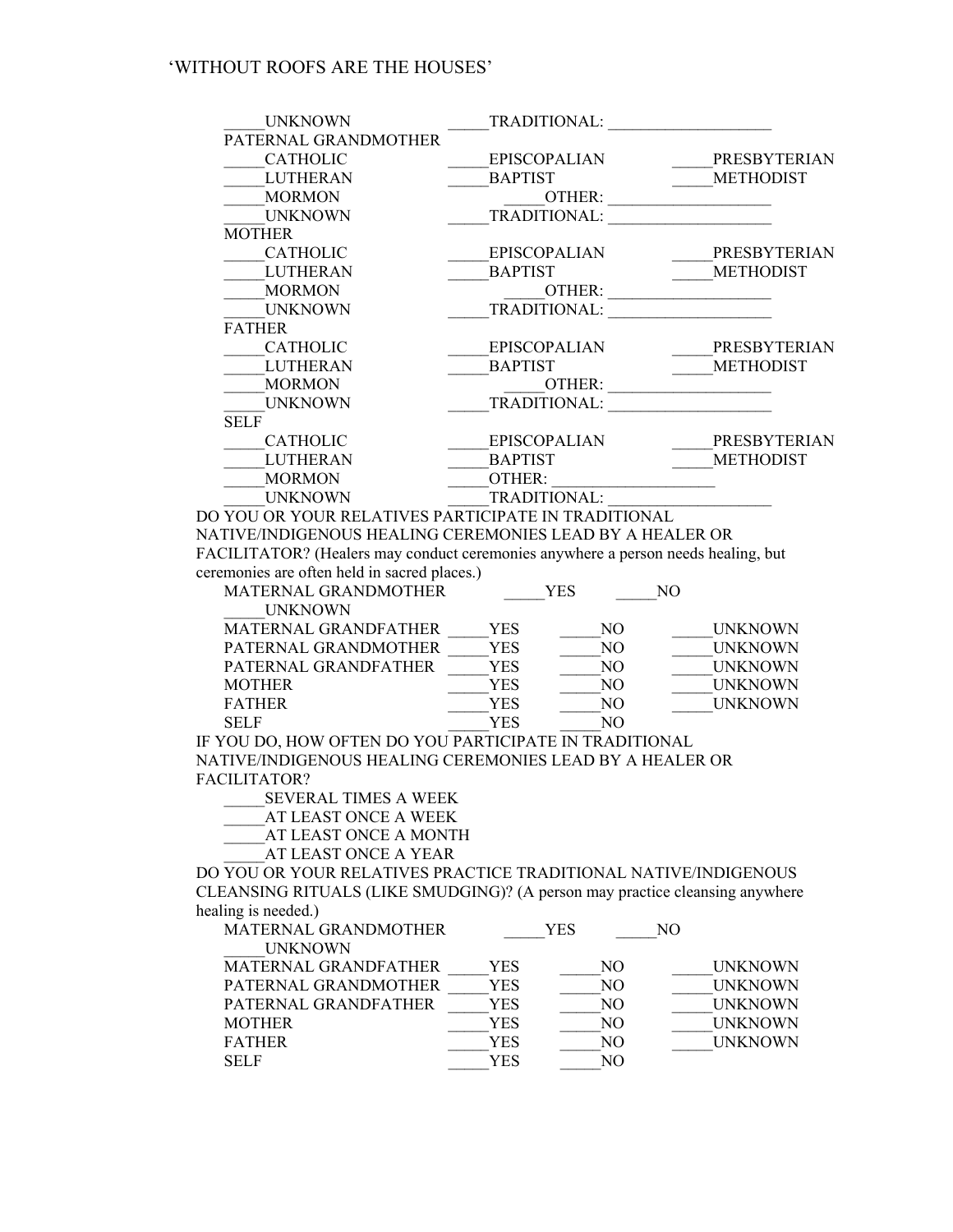IF YOU DO, HOW OFTEN DO YOU PRACTICE TRADITIONAL NATIVE/INDIGENOUS CLEANSING RITUALS? \_\_\_\_\_SEVERAL TIMES A WEEK AT LEAST ONCE A WEEK AT LEAST ONCE A MONTH AT LEAST ONCE A YEAR **5. CHEMICAL DEPENDENCE AND HEALTH ISSUES**  HAS THERE BEEN ALCOHOL ABUSE IN YOUR FAMILY? YES NO IF YES, HAS IT BEEN A STRUGGLE FOR YOU? \_\_\_\_\_YES \_\_\_\_\_NO FOR YOUR PARENTS? THE YES TO MO FOR YOUR GRANDPARENTS?  $YES$  NO PLEASE RATE YOUR OWN AND YOUR RELATIVES' EXPERIENCE WITH WESTERN MEDICINE: (NON-NATIVE/INDIGENOUS MEDICINE) MATERNAL GRANDMOTHER \_\_\_\_\_GOOD \_\_\_\_\_BAD \_\_\_\_\_UNKNOWN MATERNAL GRANDFATHER GOOD BAD UNKNOWN PATERNAL GRANDMOTHER \_\_\_\_\_GOOD \_\_\_\_\_\_BAD UNKNOWN PATERNAL GRANDFATHER \_\_\_\_\_\_GOOD \_\_\_\_\_\_\_\_\_BAD \_\_\_\_\_\_UNKNOWN MOTHER \_\_\_\_\_GOOD \_\_\_\_\_BAD \_\_\_\_\_UNKNOWN GOOD BAD UNKNOWN SELF GOOD BAD PLEASE RATE YOUR OWN AND YOUR RELATIVES' EXPERIENCE WITH NATIVE MEDICINE: MATERNAL GRANDMOTHER \_\_\_\_\_GOOD \_\_\_\_\_BAD \_\_\_\_\_UNKNOWN MATERNAL GRANDFATHER GOOD BAD UNKNOWN PATERNAL GRANDMOTHER \_\_\_\_\_GOOD \_\_\_\_\_\_\_\_BAD \_\_\_\_\_UNKNOWN PATERNAL GRANDFATHER GOOD BAD UNKNOWN MOTHER \_\_\_\_\_GOOD \_\_\_\_\_BAD \_\_\_\_\_UNKNOWN GOOD BAD UNKNOWN SELF GOOD BAD PLEASE CHECK ANY OF THE FOLLOWING THAT APPLY: I HAVE PROBLEMS WITH: \_\_\_\_\_DIABETES \_\_\_\_\_MY HEART \_\_\_\_\_OVERWEIGHT \_\_\_\_\_ASTHMA \_\_\_\_\_ALLERGIES \_\_\_\_\_BACK PAIN \_\_\_\_\_CHEST PAINS \_\_\_\_\_FREQUENT COLDS \_\_\_\_\_OVER-EATING UNDER-EATING FREQUENT HEADACHES OTHER: I HAVE A FAMILY HISTORY OF: \_\_\_\_\_DIABETES \_\_\_\_\_HEART DISEASE \_\_\_\_\_OVERWEIGHT ASTHMA  $ALLERGIES$  BACK PAIN CHEST PAINS FREQUENT COLDS OVER-EATING UNDER-EATING FREQUENT HEADACHES OTHER: ARE YOU OR HAVE YOU BEEN IN COUNSELING/MENTAL HEALTH THERAPY? TRUE FALSE ARE YOU OR HAVE YOU BEEN IN SUBSTANCE ABUSE TREATMENT/RECOVERY? \_\_\_\_\_TRUE \_\_\_\_\_FALSE

**6. GRIEF AND LOSS HISTORY**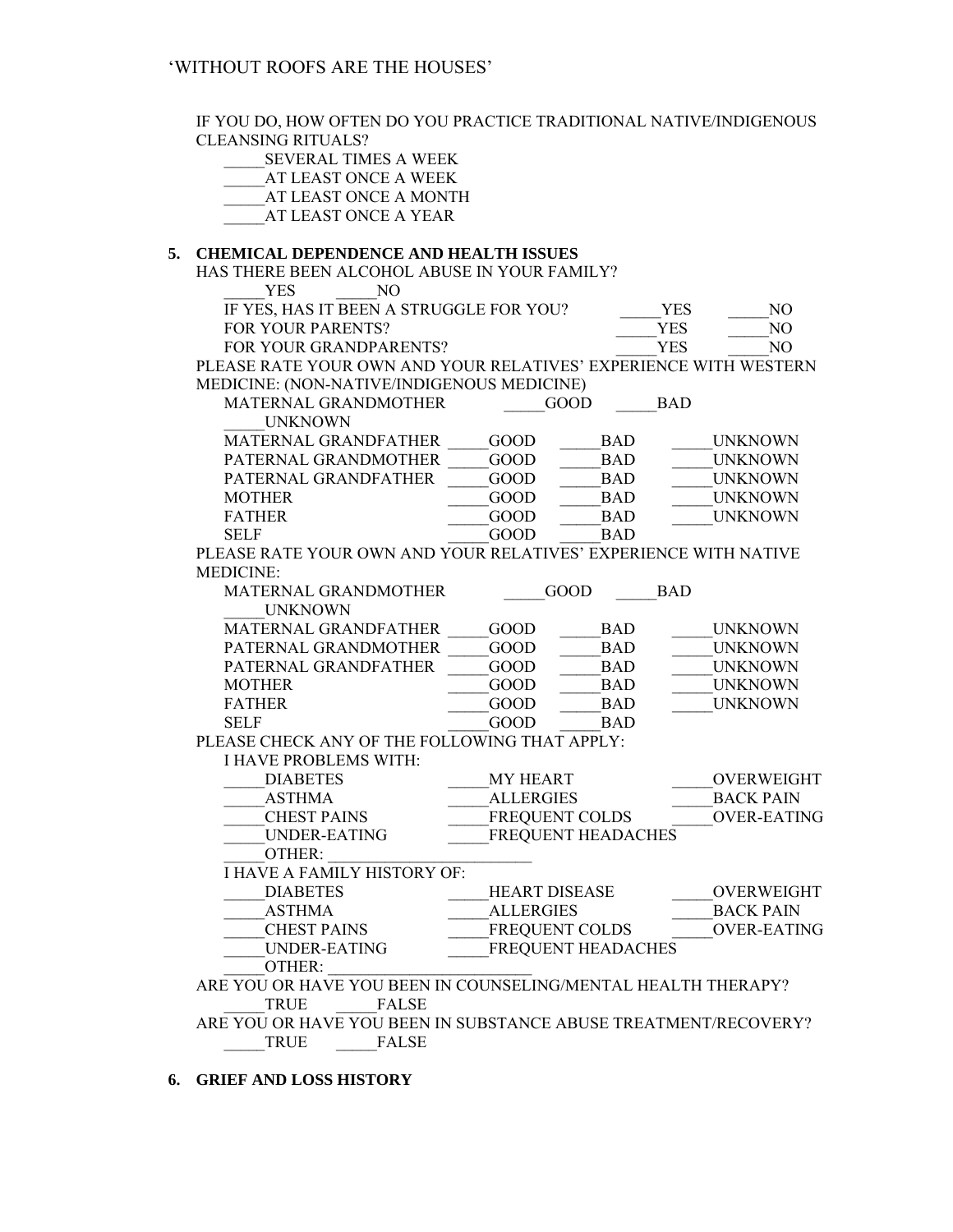IN MY FAMILY, WE TALK OPENLY ABOUT FEELING SAD. TRUE FALSE HAS ANYONE IN YOUR IMMEDIATE FAMILY OR SOMEONE VERY CLOSE TO YOU PASSED?<br>IN THE PAST YEAR \_\_\_\_\_IN THE PAST YEAR \_\_\_\_\_IN THE PAST TWO YEARS IF YES, DID YOU OBSERVE THE DEATH WITH ANY TRADITIONAL SPIRITUAL PRACTICES/CEREMONIES? YES NO OVER THE PAST TWO WEEKS, HAVE YOU FELT DOWN, DEPRESSED, OR HOPELESS? \_\_\_\_\_NOT AT ALL \_\_\_\_\_SEVERAL DAYS \_\_\_\_\_OVER HALF THE DAYS \_\_\_\_\_NEARLY EVERY DAY OVER THE PAST TWO WEEKS, HAVE YOU FELT NERVOUS, ANXIOUS, OR ON EDGE?<br>NOT AT ALL SEVERAL DAYS \_\_\_\_\_NOT AT ALL \_\_\_\_\_SEVERAL DAYS OVER HALF THE DAYS \_\_\_\_\_\_\_\_\_\_\_\_\_\_\_\_\_\_\_\_\_\_\_NEARLY EVERY DAY OVER THE PAST TWO WEEKS, HAVE YOU HAD THOUGHTS THAT YOU WOULD BE BETTER OFF DEAD OR OF HURTING YOURSELF IN SOME WAY? \_\_\_\_\_NOT AT ALL \_\_\_\_\_SEVERAL DAYS \_\_\_\_\_OVER HALF THE DAYS \_\_\_\_\_NEARLY EVERY DAY IF YOU CHECKED OFF ANY OF THE LAST THREE QUESTIONS, HOW DIFFICULT HAVE THOSE PROBLEMS MADE IT FOR YOU TO DO YOUR WORK, TAKE CARE OF THINGS AT HOME, OR GET ALONG WITH OTHER PEOPLE? \_\_\_\_\_NOT DIFFICULT AT ALL \_\_\_\_\_SOMEWHAT DIFFICULT \_\_\_\_\_VERY DIFFICULT \_\_\_\_\_EXTREMELY DIFFICULT PLEASE RATE YOUR EMOTIONAL STATE BEFORE PARTICIPATING IN CEREMONIES TO RESOLVE TRAUMATIC EXPERIENCES: \_\_\_\_\_EXTREMELY POSITIVE \_\_\_\_\_SOMEWHAT POSITIVE \_\_\_\_\_NEITHER POSITIVE OR NEGATIVE \_\_\_\_\_SOMEWHAT NEGATIVE EXTREMELY NEGATIVE PLEASE RATE YOUR EMOTIONAL STATE AFTER PARTICIPATING IN CEREMONIES TO RESOLVE TRAUMATIC EXPERIENCES: EXTREMELY POSITIVE THE SOMEWHAT POSITIVE NEITHER POSITIVE OR NEGATIVE SOMEWHAT NEGATIVE \_\_\_\_\_EXTREMELY NEGATIVE PLEASE RATE YOUR EMOTIONAL STATE BEFORE PARTICIPATING IN CEREMONIES TO RESOLVE TRAUMATIC EXPERIENCES: EXTREMELY EFFECTIVE WERY EFFECTIVE POSITIVE \_\_\_\_\_MODERATELY EFFECTIVE \_\_\_\_\_SLIGHTLY EFFECTIVE \_\_\_\_\_NOT EFFECTIVE AT ALL **7. DREAMS AND SYMBOLISM**  HOW OFTEN DO YOU REMEMBER YOUR DREAMS? \_\_\_\_\_SEVERAL TIMES A WEEK \_\_\_\_\_AT LEAST ONCE A WEEK \_\_\_\_\_AT LEAST ONCE A MONTH AT LEAST ONCE A YEAR \_\_\_\_\_NEVER UNKNOWN

DO YOU OR YOUR RELATIVES BELIEVE THAT DREAMS CAN SHOW HIDDEN DESIRES AND/OR HAVE IMPORTANT MEANING?

| MATERNAL GRANDMOTHER | YFS | NΟ | <b>UNKNOWN</b>   |
|----------------------|-----|----|------------------|
| MATERNAL GRANDFATHER | YFS | NΩ | <b>I INKNOWN</b> |
| PATERNAL GRANDMOTHER | YES | NΩ | <b>UNKNOWN</b>   |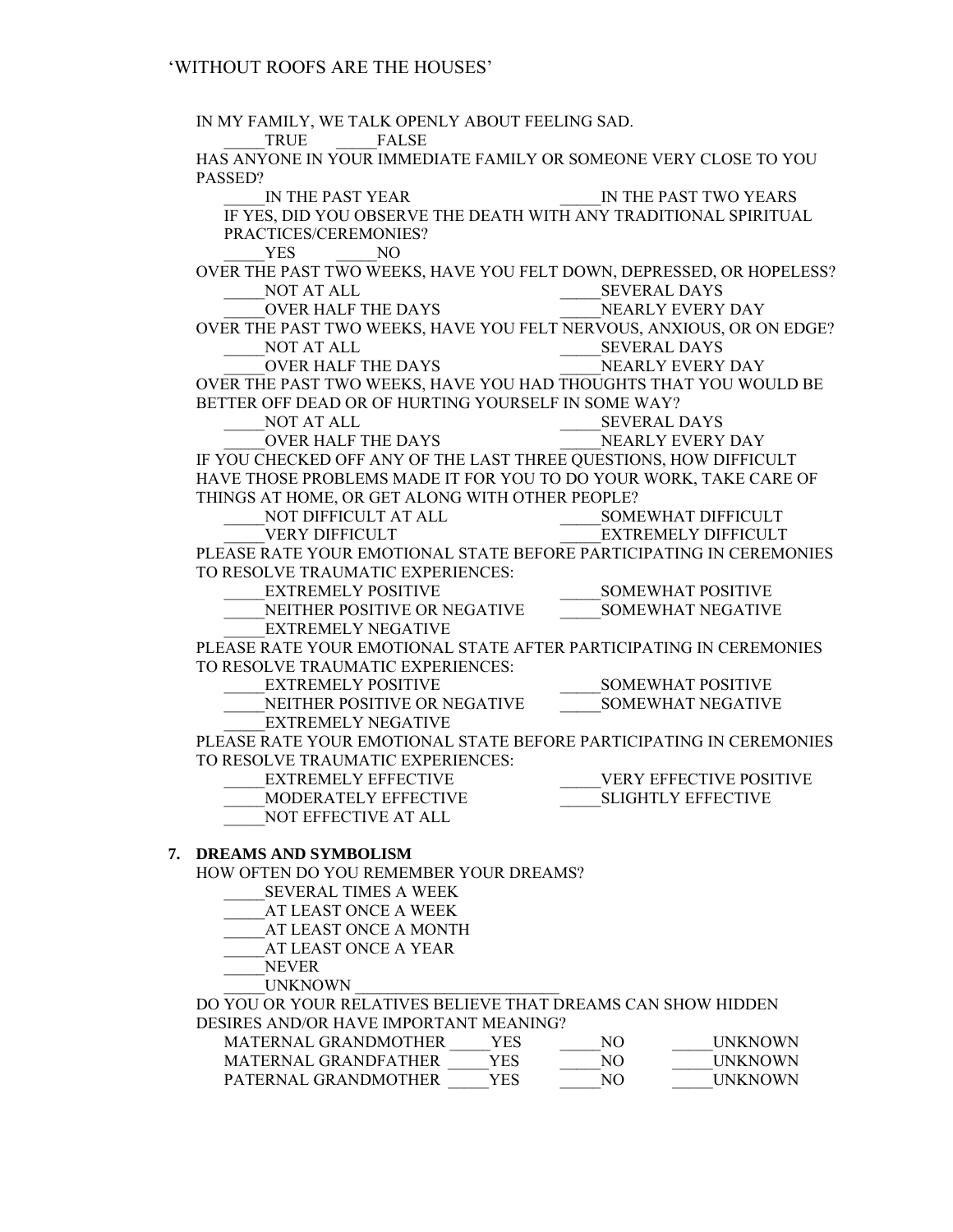| PATERNAL GRANDFATHER                                             | <b>YES</b> | NO.              | <b>UNKNOWN</b>     |
|------------------------------------------------------------------|------------|------------------|--------------------|
| <b>MOTHER</b>                                                    | YES        | NO.              | <b>UNKNOWN</b>     |
| <b>FATHER</b>                                                    | <b>YES</b> | NO.              | <b>UNKNOWN</b>     |
| <b>SELF</b>                                                      | <b>YES</b> | NO.              |                    |
| DO YOU OR YOUR RELATIVES BELIEVE THAT NATURE AND/OR ANIMALS ARE  |            |                  |                    |
| SACRED AND/OR HAVE IMPORTANT MEANING?                            |            |                  |                    |
| <b>MATERNAL GRANDMOTHER</b>                                      | <b>YES</b> | NO.              | <b>UNKNOWN</b>     |
| <b>MATERNAL GRANDFATHER</b>                                      | <b>YES</b> | N <sub>O</sub>   | <b>UNKNOWN</b>     |
| PATERNAL GRANDMOTHER                                             | <b>YES</b> | NO.              | <b>UNKNOWN</b>     |
| PATERNAL GRANDFATHER                                             | <b>YES</b> | N <sub>O</sub>   | <b>UNKNOWN</b>     |
| <b>MOTHER</b>                                                    | <b>YES</b> | N <sub>O</sub>   | <b>UNKNOWN</b>     |
| <b>FATHER</b>                                                    | <b>YES</b> | N <sub>O</sub>   | <b>UNKNOWN</b>     |
| <b>SELF</b>                                                      | YES        | NO.              |                    |
| PLEASE RATE YOUR RELATIVES' VALUE OF THE USE OF SYMBOLS IN THEIR |            |                  |                    |
| HERITAGE: (LIKE MOTHER EARTH, FATHER SKY, ETC.)                  |            |                  |                    |
| <b>MATERNAL GRANDMOTHER</b>                                      |            | <b>IMPORTANT</b> | <b>UNIMPORTANT</b> |
|                                                                  |            | <b>UNKNOWN</b>   |                    |
| <b>MATERNAL GRANDFATHER</b>                                      |            | <b>IMPORTANT</b> | <b>UNIMPORTANT</b> |
|                                                                  |            | <b>UNKNOWN</b>   |                    |
| PATERNAL GRANDMOTHER                                             |            | <b>IMPORTANT</b> | <b>UNIMPORTANT</b> |
|                                                                  |            | <b>UNKNOWN</b>   |                    |
| PATERNAL GRANDFATHER                                             |            | <b>IMPORTANT</b> | <b>UNIMPORTANT</b> |
|                                                                  |            |                  |                    |

\_\_\_\_\_UNKNOWN

UNIMPORTANT

| <b>FATHER</b> | <b>IMPORTANT</b> | <b>UNIMPORTANT</b> |
|---------------|------------------|--------------------|
|               | <b>INKNOWN</b>   |                    |

\_\_\_\_\_UNKNOWN

SELF **IMPORTANT** UNIMPORTANT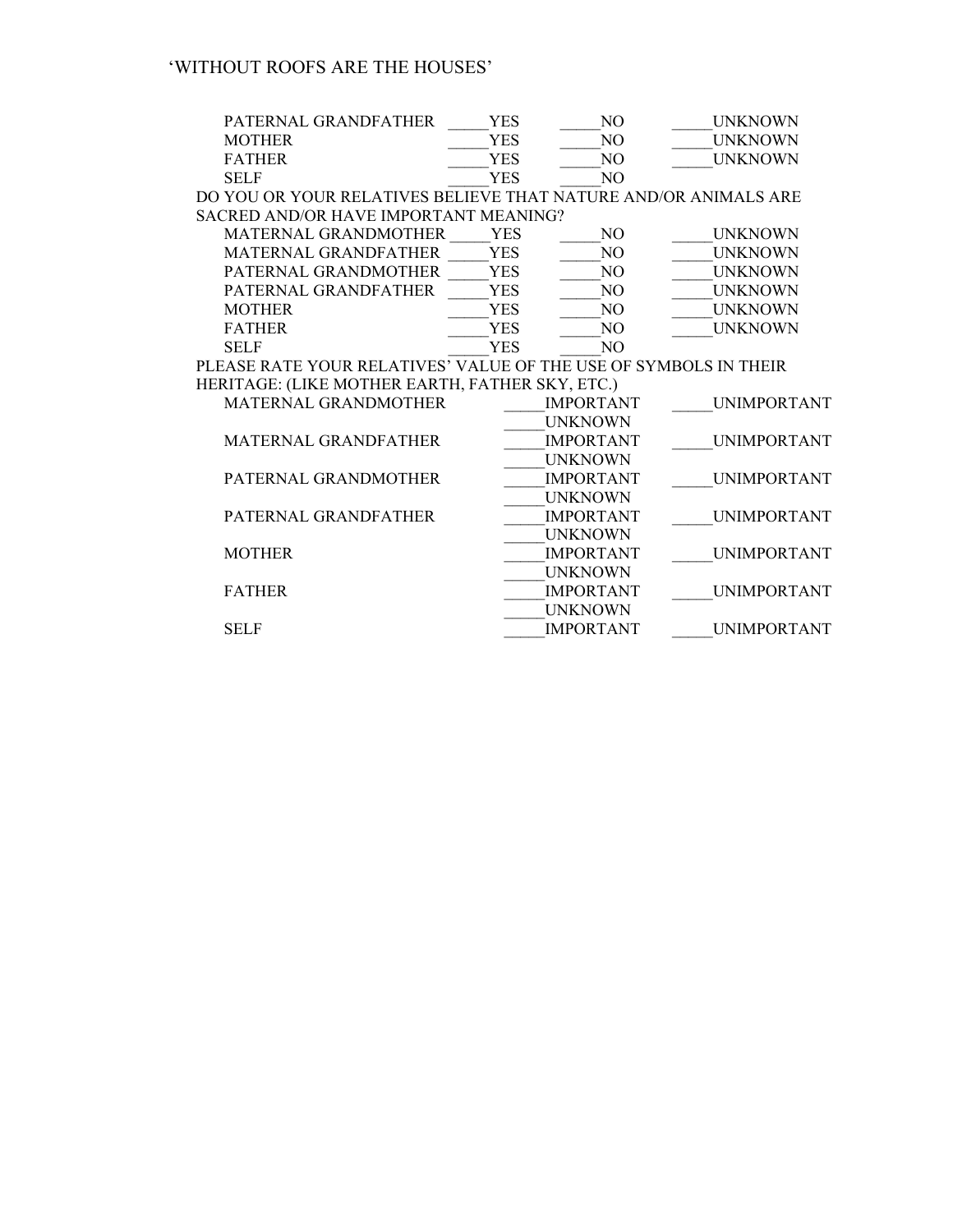### APPENDIX C

#### **SEMANTIC DIFFERENTIAL QUESTIONNAIRE**

The researcher will go through these questions with the participant before the interview. The purpose of this exercise is to find out what certain things mean to each of us.

In completing this exercise, please indicate your responses based on what the words mean to you. On each of the next 6 pages, you will find a different concept in bold print at the top of the page and below it a set of scales. Please rate the concept on each scale in order. Here is an example:

If you feel that the concept is quite closely related to one or the other end of the scale bur not extremely, you should put an X like this:



If you feel the concept is quite closely related to one or the other and the scale but not extremely, you should put an X like this:



If the concept seems only slightly related to one side as opposed to the other (but is not really neutral), then the X should be placed here:

| SUCCESSFUL : X : : : X : |  |  |                                      | <b>INSUCCESSEUL</b>    |
|--------------------------|--|--|--------------------------------------|------------------------|
|                          |  |  |                                      |                        |
| SHCCESSELIL              |  |  | $\vdots$ : $\vdots$ : $X$ : $\vdots$ | <b>I INSHCCESSELII</b> |

The direction toward which you put the X depends upon which of the two ends of the scale seems most characteristic of the concept you are judging. A neutral concept means that both sides of the scale are equally associated with the concept, i.e. that the concept is neither good nor bad. If the concept is neutral, then the X should be marked like this:

 $SAFE$   $\qquad \qquad : \qquad : \qquad : \qquad X : \qquad : \qquad : \qquad DANGEROUS$ 

Thank you for your help with this exercise. Please let me know if you have any questions.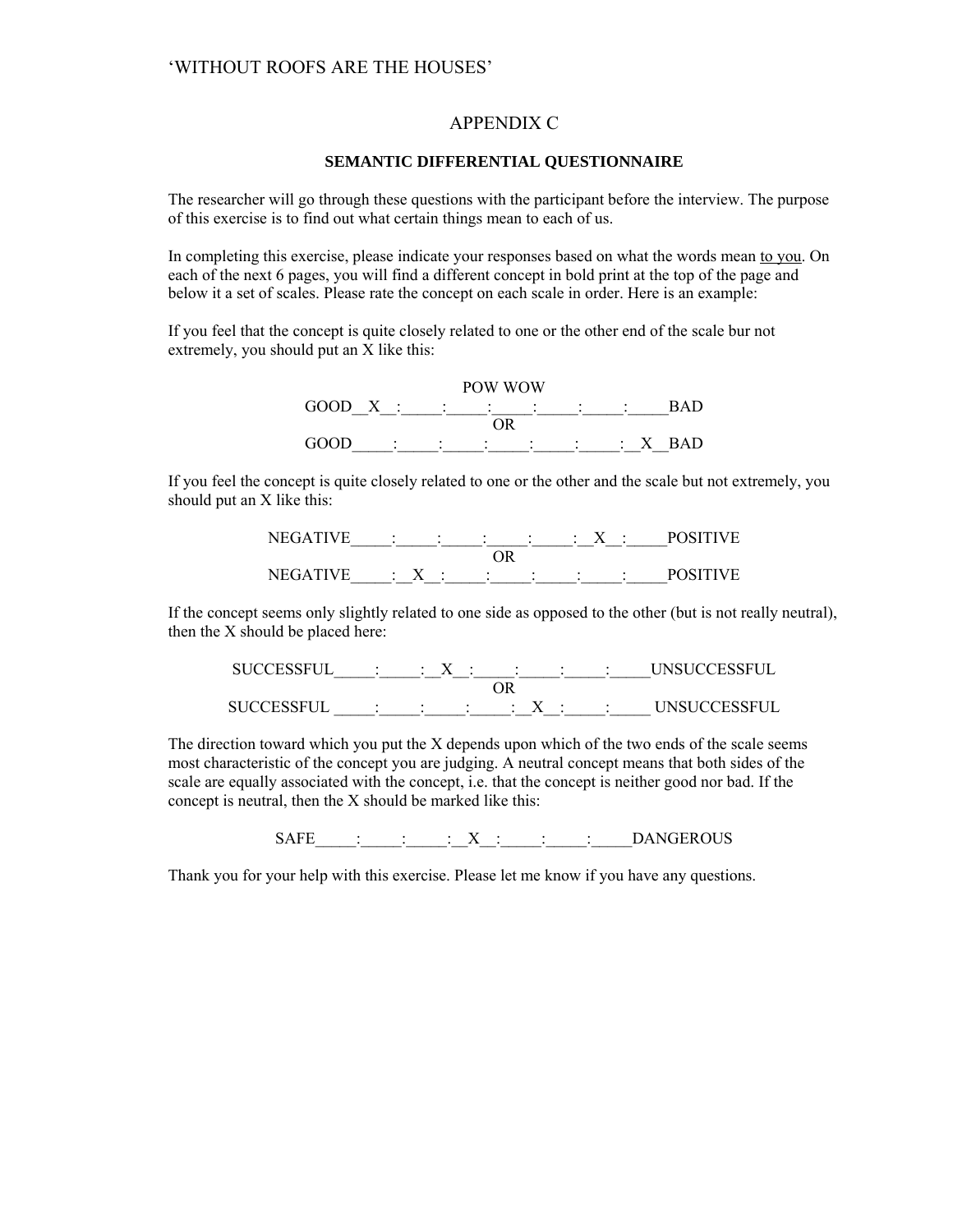|  |  |  | <b>BAD</b>       |
|--|--|--|------------------|
|  |  |  | <b>HOPEFUL</b>   |
|  |  |  | <b>UGLY</b>      |
|  |  |  | <b>SLOW</b>      |
|  |  |  | <b>KIND</b>      |
|  |  |  | <b>DISHONEST</b> |
|  |  |  | <b>ROUNDED</b>   |
|  |  |  | <b>SWEET</b>     |
|  |  |  | <b>PASSIVE</b>   |
|  |  |  | <b>LIGHT</b>     |
|  |  |  | LARGE            |
|  |  |  | <b>SOFT</b>      |
|  |  |  | <b>ROUGH</b>     |
|  |  |  | <b>SHALLOW</b>   |
|  |  |  | <b>SHARP</b>     |
|  |  |  | <b>DEFENSIVE</b> |
|  |  |  |                  |

### **MY TRUE SELF**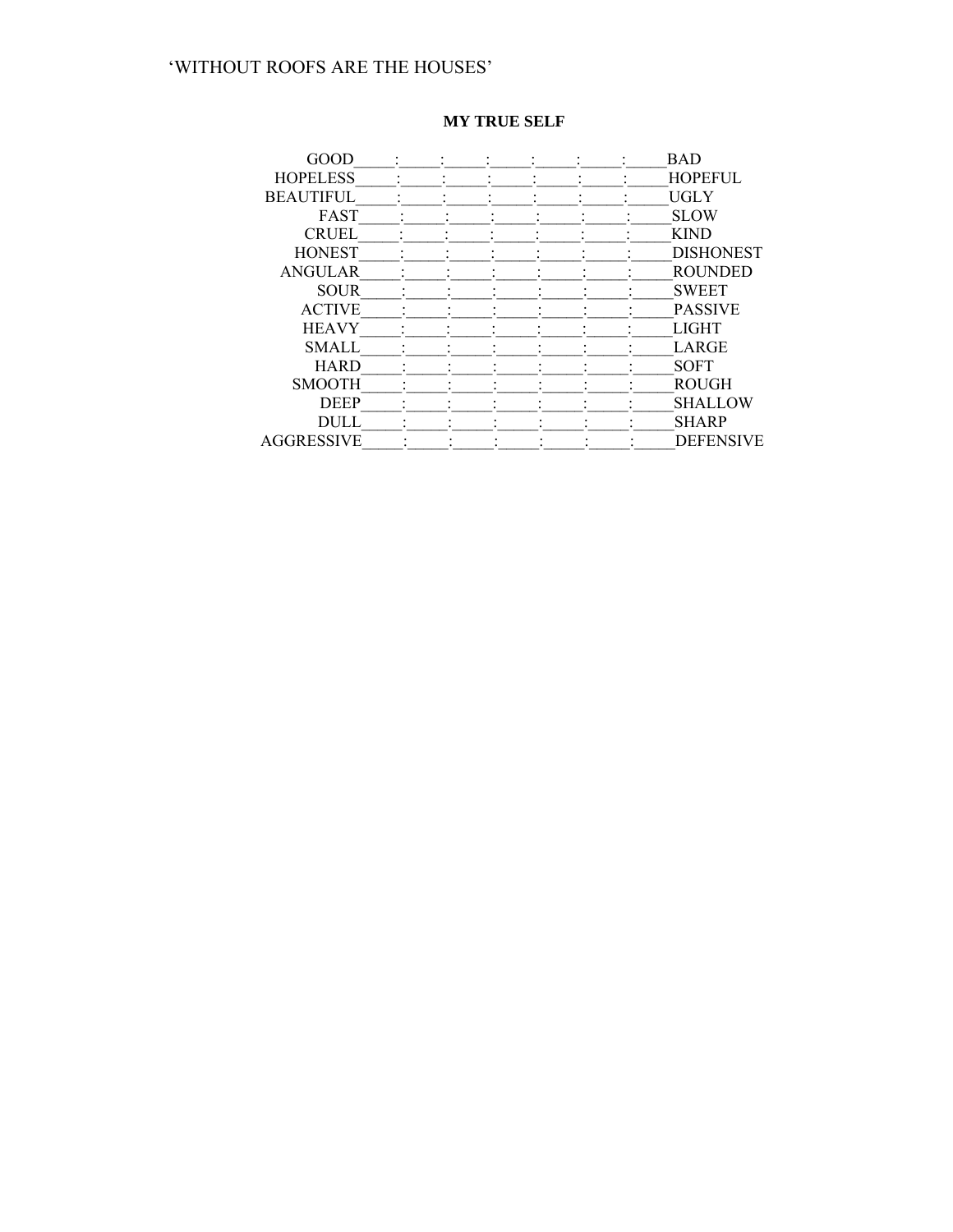# ANGER

| GOOD              |  |  |  | <b>BAD</b>       |
|-------------------|--|--|--|------------------|
| <b>HOPELESS</b>   |  |  |  | <b>HOPEFUL</b>   |
| <b>BEAUTIFUL</b>  |  |  |  | <b>UGLY</b>      |
| <b>FAST</b>       |  |  |  | <b>SLOW</b>      |
| <b>CRUEL</b>      |  |  |  | <b>KIND</b>      |
| <b>HONEST</b>     |  |  |  | <b>DISHONEST</b> |
| <b>ANGULAR</b>    |  |  |  | <b>ROUNDED</b>   |
| <b>SOUR</b>       |  |  |  | <b>SWEET</b>     |
| <b>ACTIVE</b>     |  |  |  | <b>PASSIVE</b>   |
| <b>HEAVY</b>      |  |  |  | <b>LIGHT</b>     |
| <b>SMALL</b>      |  |  |  | LARGE            |
| <b>HARD</b>       |  |  |  | <b>SOFT</b>      |
| <b>SMOOTH</b>     |  |  |  | <b>ROUGH</b>     |
| <b>DEEP</b>       |  |  |  | <b>SHALLOW</b>   |
| <b>DULL</b>       |  |  |  | <b>SHARP</b>     |
| <b>AGGRESSIVE</b> |  |  |  | <b>DEFENSIVE</b> |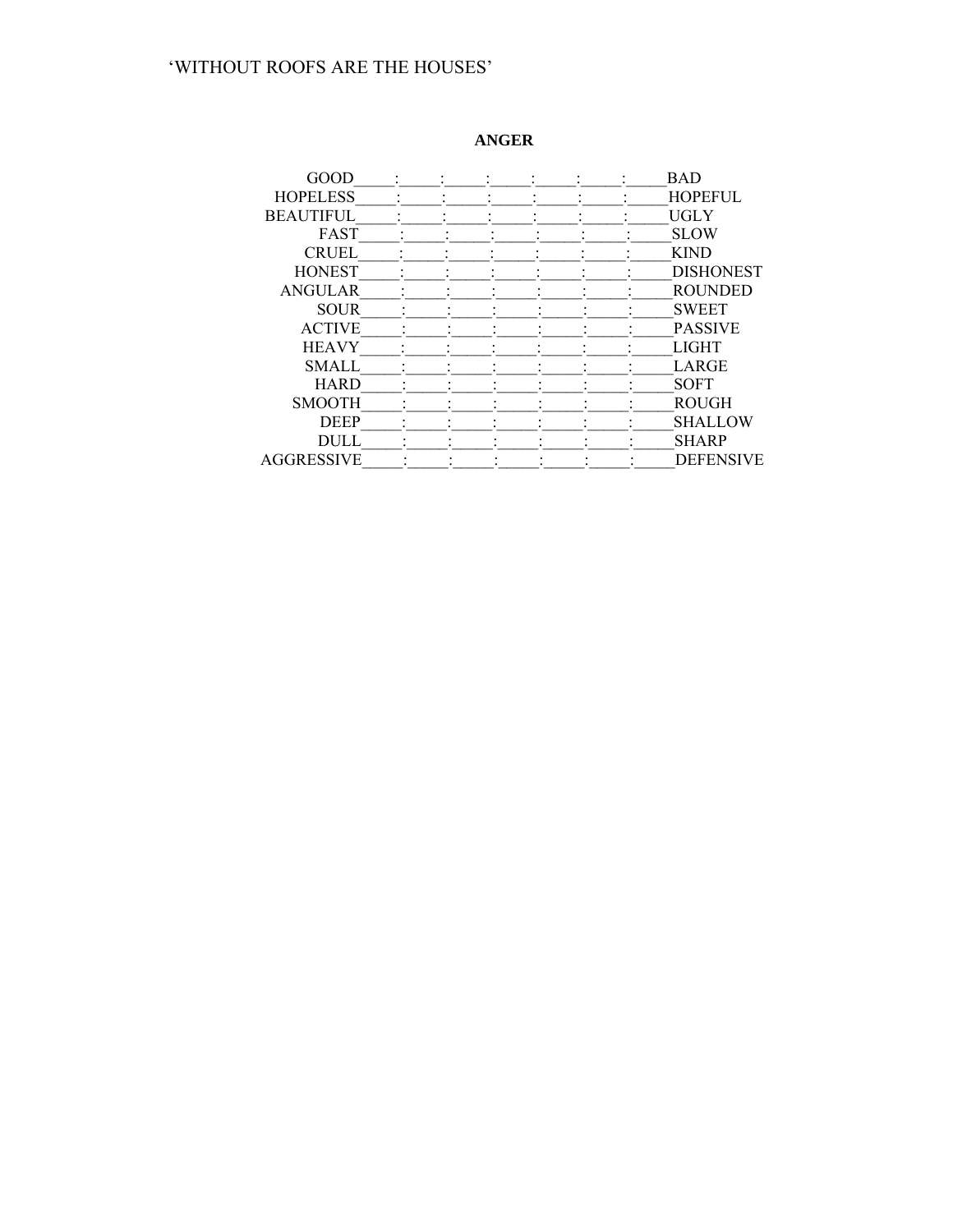# THE PAST

| GOOD              |  |  |  | <b>BAD</b>       |
|-------------------|--|--|--|------------------|
| <b>HOPELESS</b>   |  |  |  | <b>HOPEFUL</b>   |
| <b>BEAUTIFUL</b>  |  |  |  | UGLY             |
| FAST              |  |  |  | <b>SLOW</b>      |
| <b>CRUEL</b>      |  |  |  | <b>KIND</b>      |
| <b>HONEST</b>     |  |  |  | <b>DISHONEST</b> |
| <b>ANGULAR</b>    |  |  |  | <b>ROUNDED</b>   |
| <b>SOUR</b>       |  |  |  | <b>SWEET</b>     |
| <b>ACTIVE</b>     |  |  |  | <b>PASSIVE</b>   |
| <b>HEAVY</b>      |  |  |  | <b>LIGHT</b>     |
| <b>SMALL</b>      |  |  |  | LARGE            |
| <b>HARD</b>       |  |  |  | <b>SOFT</b>      |
| <b>SMOOTH</b>     |  |  |  | <b>ROUGH</b>     |
| <b>DEEP</b>       |  |  |  | SHALLOW          |
| <b>DULL</b>       |  |  |  | <b>SHARP</b>     |
| <b>AGGRESSIVE</b> |  |  |  | <b>DEFENSIVE</b> |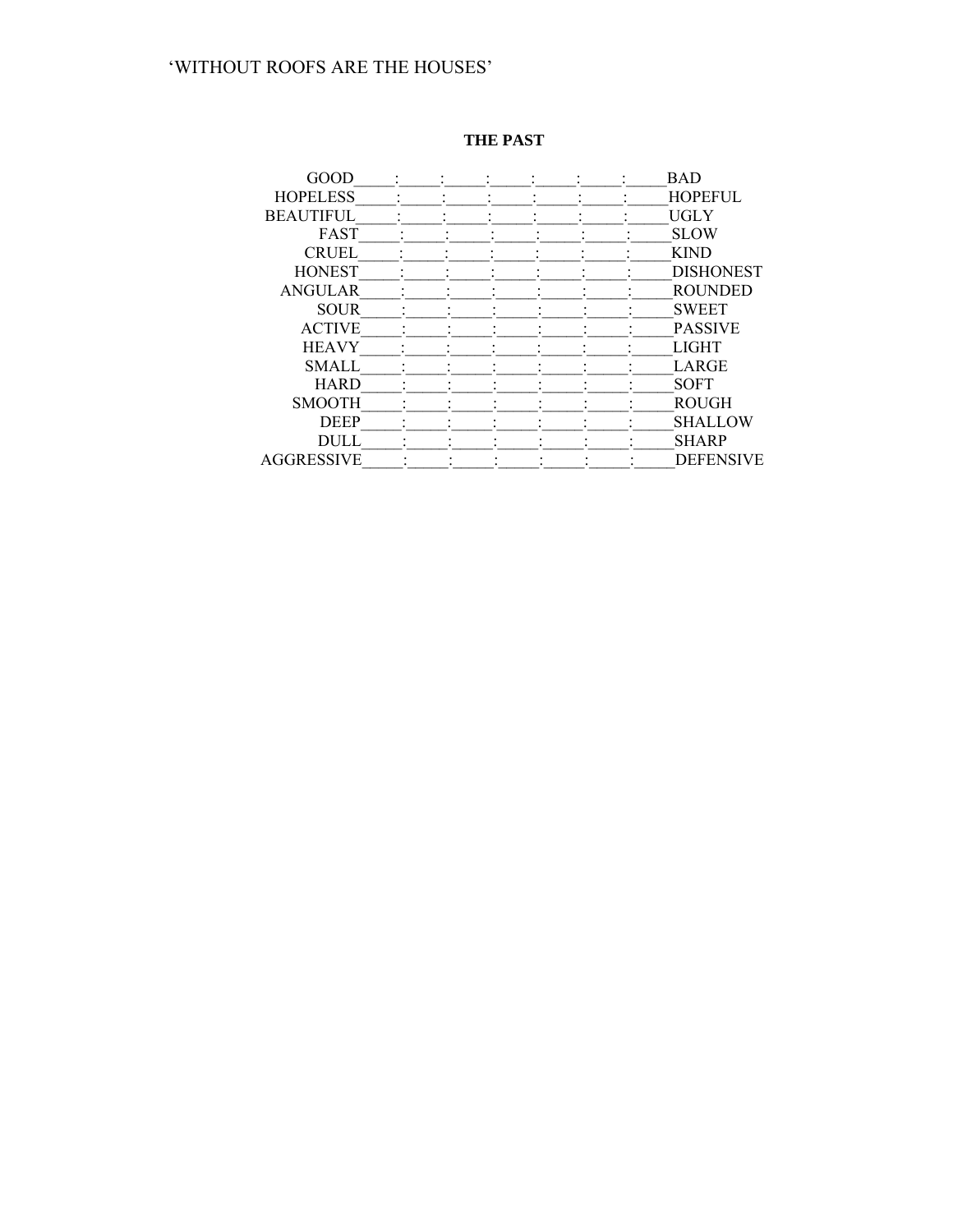# THE FUTURE

| GOOD              |  |  |  | <b>BAD</b>       |
|-------------------|--|--|--|------------------|
| <b>HOPELESS</b>   |  |  |  | <b>HOPEFUL</b>   |
| <b>BEAUTIFUL</b>  |  |  |  | UGLY             |
| FAST              |  |  |  | <b>SLOW</b>      |
| <b>CRUEL</b>      |  |  |  | <b>KIND</b>      |
| <b>HONEST</b>     |  |  |  | <b>DISHONEST</b> |
| <b>ANGULAR</b>    |  |  |  | <b>ROUNDED</b>   |
| <b>SOUR</b>       |  |  |  | <b>SWEET</b>     |
| <b>ACTIVE</b>     |  |  |  | <b>PASSIVE</b>   |
| <b>HEAVY</b>      |  |  |  | <b>LIGHT</b>     |
| <b>SMALL</b>      |  |  |  | LARGE            |
| <b>HARD</b>       |  |  |  | <b>SOFT</b>      |
| <b>SMOOTH</b>     |  |  |  | <b>ROUGH</b>     |
| <b>DEEP</b>       |  |  |  | SHALLOW          |
| <b>DULL</b>       |  |  |  | <b>SHARP</b>     |
| <b>AGGRESSIVE</b> |  |  |  | <b>DEFENSIVE</b> |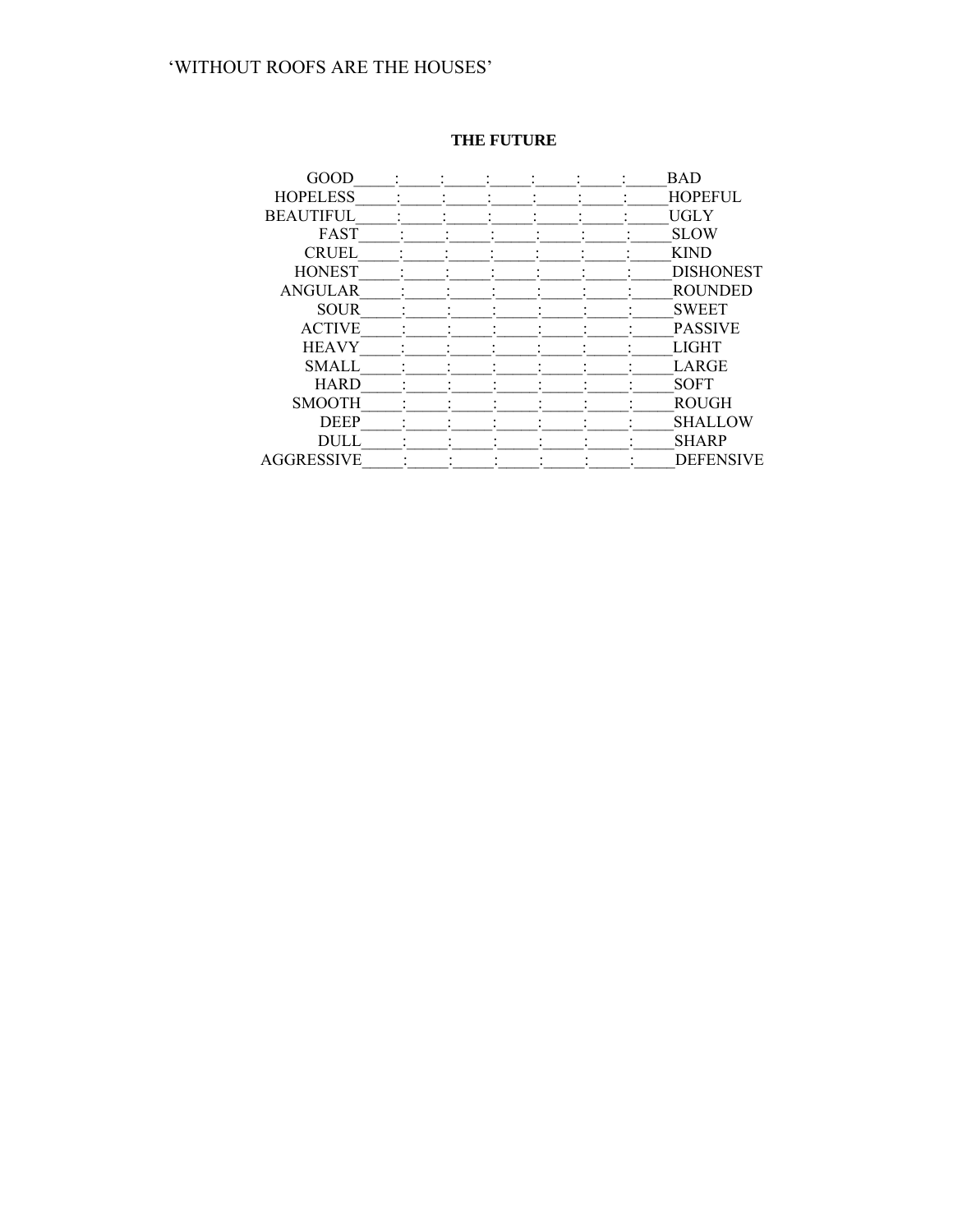| GOOD              |  |  | <b>BAD</b>       |
|-------------------|--|--|------------------|
| <b>HOPELESS</b>   |  |  | <b>HOPEFUL</b>   |
| <b>BEAUTIFUL</b>  |  |  | <b>UGLY</b>      |
| <b>FAST</b>       |  |  | <b>SLOW</b>      |
| <b>CRUEL</b>      |  |  | <b>KIND</b>      |
| <b>HONEST</b>     |  |  | <b>DISHONEST</b> |
| <b>ANGULAR</b>    |  |  | <b>ROUNDED</b>   |
| <b>SOUR</b>       |  |  | <b>SWEET</b>     |
| <b>ACTIVE</b>     |  |  | <b>PASSIVE</b>   |
| <b>HEAVY</b>      |  |  | <b>LIGHT</b>     |
| <b>SMALL</b>      |  |  | LARGE            |
| <b>HARD</b>       |  |  | <b>SOFT</b>      |
| <b>SMOOTH</b>     |  |  | <b>ROUGH</b>     |
| <b>DEEP</b>       |  |  | <b>SHALLOW</b>   |
| <b>DULL</b>       |  |  | <b>SHARP</b>     |
| <b>AGGRESSIVE</b> |  |  | <b>DEFENSIVE</b> |

# THE WHITE MAN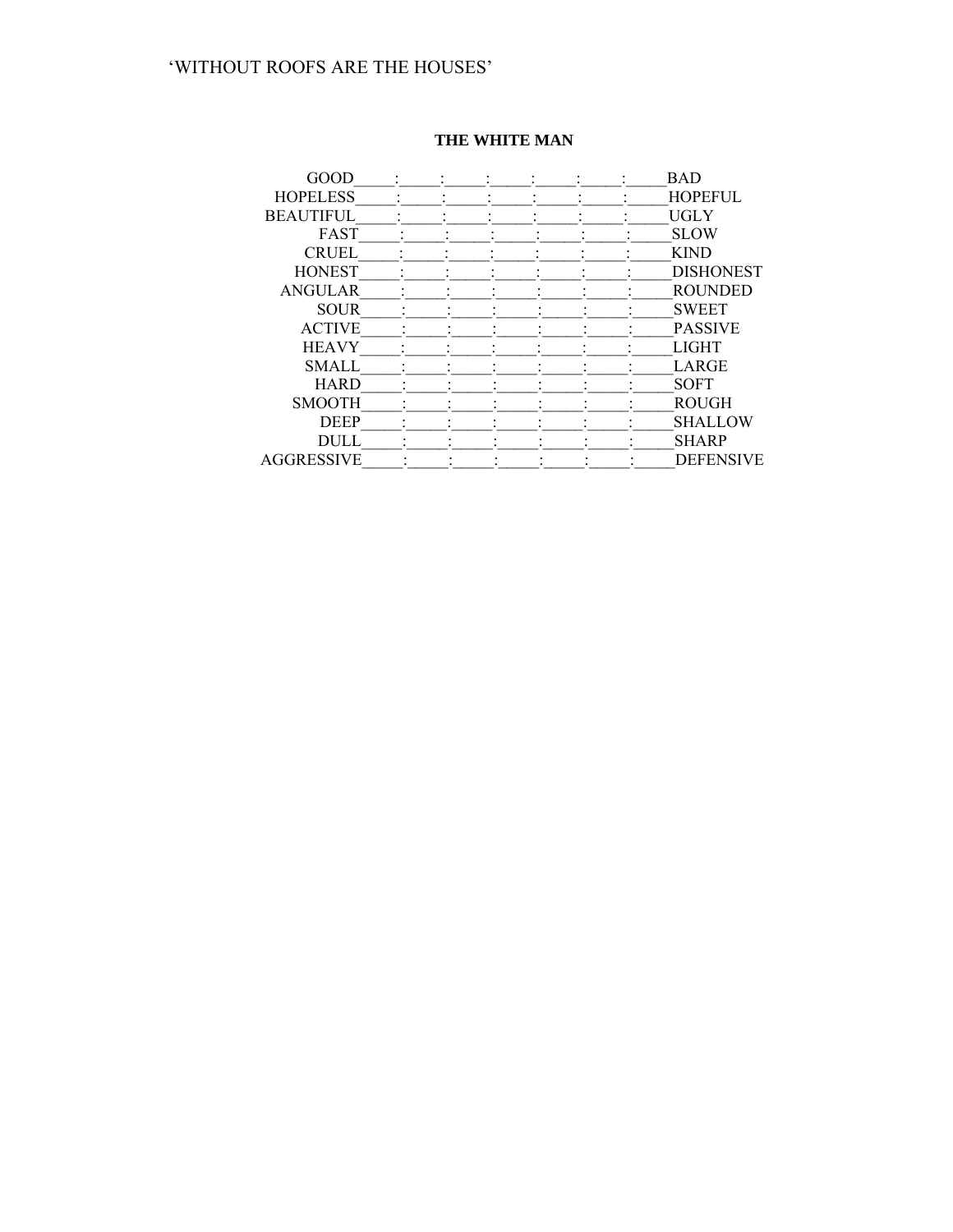# **MY PEOPLE**

| GOOD              |  |  | <b>BAD</b>       |
|-------------------|--|--|------------------|
| <b>HOPELESS</b>   |  |  | <b>HOPEFUL</b>   |
| <b>BEAUTIFUL</b>  |  |  | <b>UGLY</b>      |
| <b>FAST</b>       |  |  | <b>SLOW</b>      |
| <b>CRUEL</b>      |  |  | <b>KIND</b>      |
| <b>HONEST</b>     |  |  | <b>DISHONEST</b> |
| <b>ANGULAR</b>    |  |  | <b>ROUNDED</b>   |
| <b>SOUR</b>       |  |  | <b>SWEET</b>     |
| <b>ACTIVE</b>     |  |  | <b>PASSIVE</b>   |
| <b>HEAVY</b>      |  |  | <b>LIGHT</b>     |
| <b>SMALL</b>      |  |  | <b>LARGE</b>     |
| <b>HARD</b>       |  |  | <b>SOFT</b>      |
| <b>SMOOTH</b>     |  |  | <b>ROUGH</b>     |
| <b>DEEP</b>       |  |  | <b>SHALLOW</b>   |
| <b>DULL</b>       |  |  | <b>SHARP</b>     |
| <b>AGGRESSIVE</b> |  |  | <b>DEFENSIVE</b> |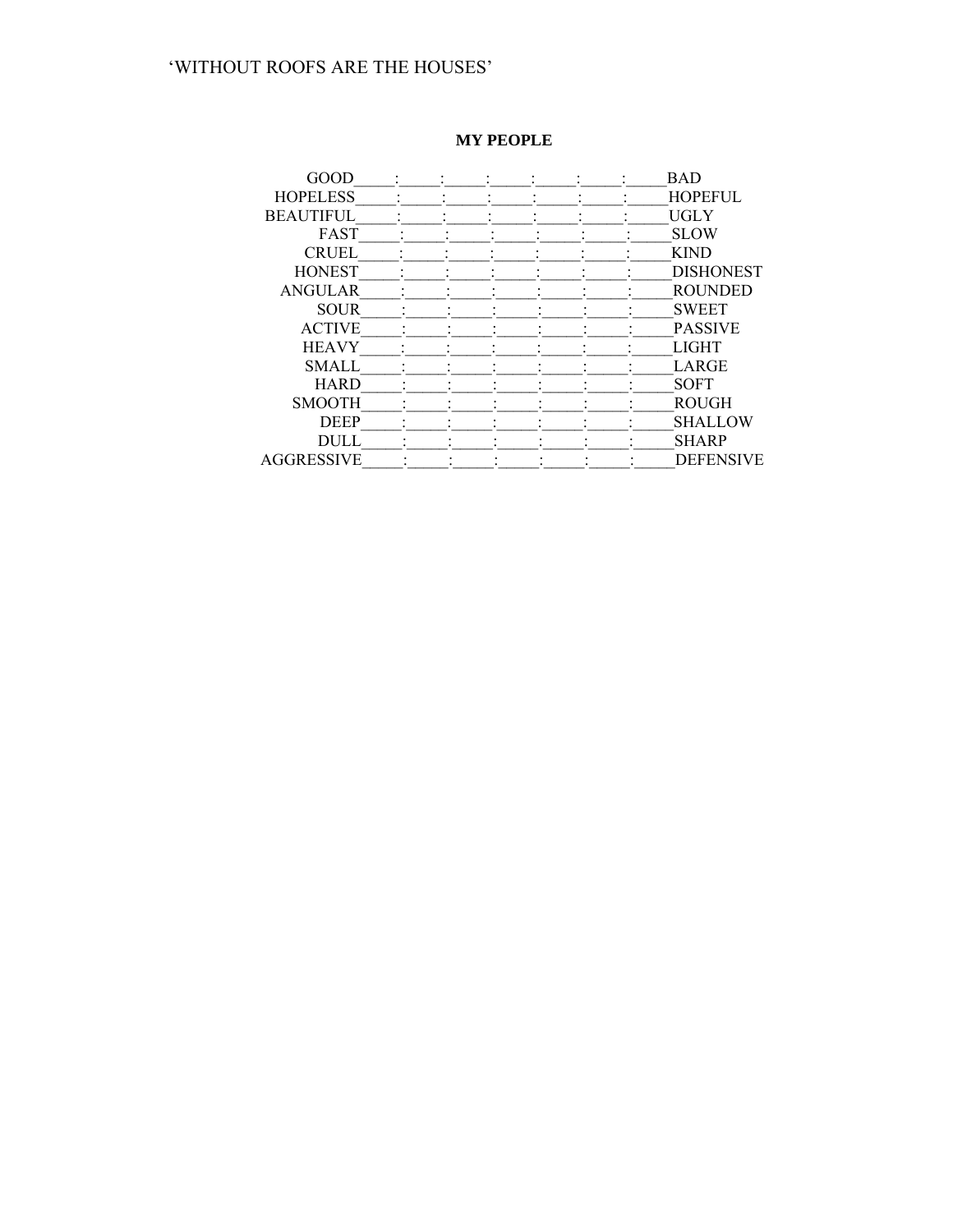# THE SNAKE

| GOOD              |  |  |  | <b>BAD</b>       |
|-------------------|--|--|--|------------------|
| <b>HOPELESS</b>   |  |  |  | <b>HOPEFUL</b>   |
| <b>BEAUTIFUL</b>  |  |  |  | <b>UGLY</b>      |
| FAST              |  |  |  | <b>SLOW</b>      |
| <b>CRUEL</b>      |  |  |  | <b>KIND</b>      |
| <b>HONEST</b>     |  |  |  | <b>DISHONEST</b> |
| <b>ANGULAR</b>    |  |  |  | <b>ROUNDED</b>   |
| <b>SOUR</b>       |  |  |  | <b>SWEET</b>     |
| <b>ACTIVE</b>     |  |  |  | <b>PASSIVE</b>   |
| <b>HEAVY</b>      |  |  |  | <b>LIGHT</b>     |
| <b>SMALL</b>      |  |  |  | LARGE            |
| <b>HARD</b>       |  |  |  | <b>SOFT</b>      |
| <b>SMOOTH</b>     |  |  |  | <b>ROUGH</b>     |
| <b>DEEP</b>       |  |  |  | <b>SHALLOW</b>   |
| <b>DULL</b>       |  |  |  | <b>SHARP</b>     |
| <b>AGGRESSIVE</b> |  |  |  | <b>DEFENSIVE</b> |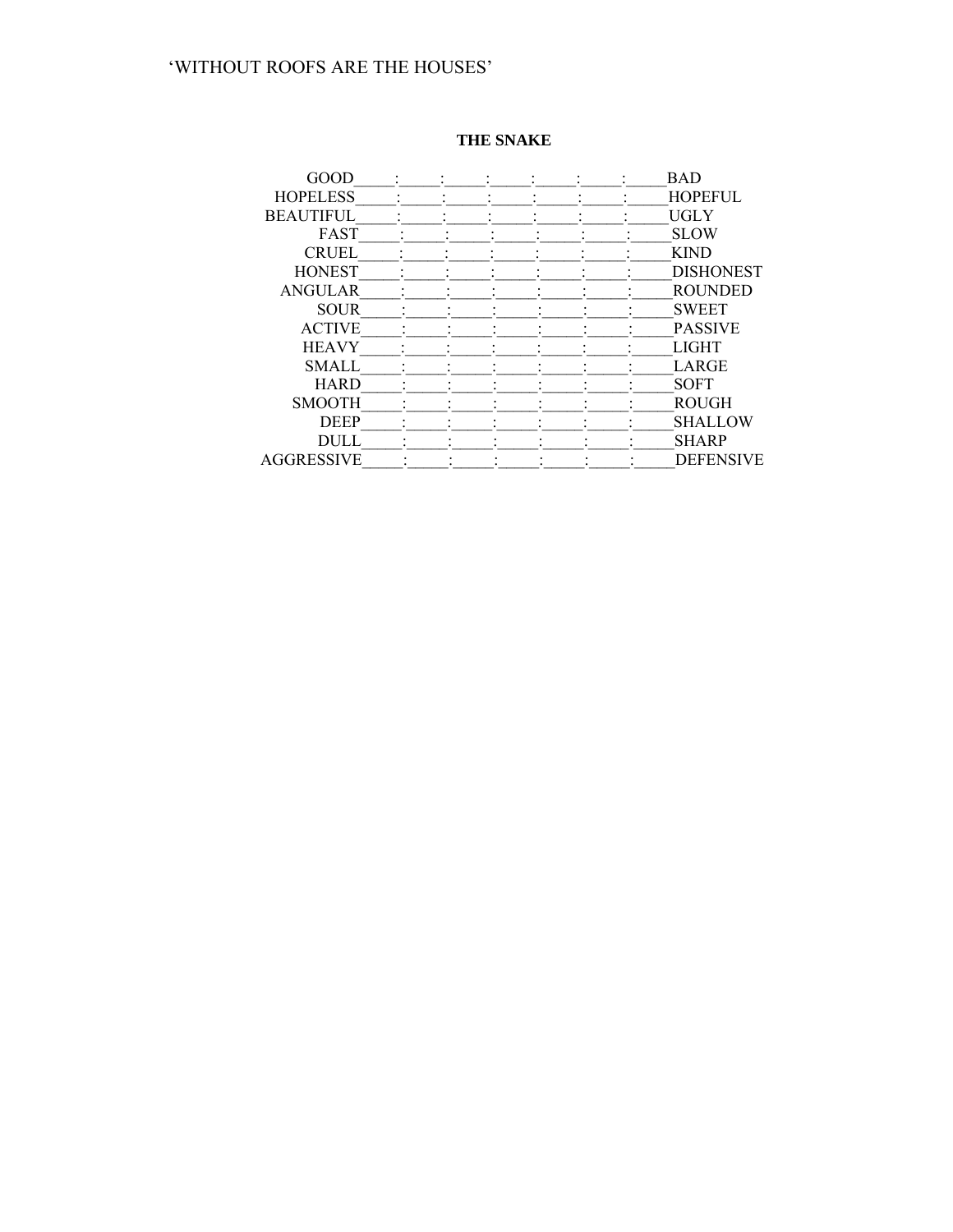The fact that you are reading this message indicates that you have completed this survey!

The researcher is very appreciative of the time you have taken to participate in this research study. All research materials including, transcriptions, analyses and consent/assent documents will be stored in a secure location for three years per federal regulations. Additionally, the records of this study will be kept strictly confidential. The researcher will not include any information in any report that would make it possible to identify you.

You have the right to ask questions about this research study and to have those questions answered by me before, during or after the research. If you have any further questions about the study, at any time feel free to contact the researcher, Denis Vidal by email at dvidal@smith.edu or by phone at (xxx) xxx-xxxx. If you would like a summary of the study results, one will be sent to you once the study is completed.

If you would like to complete a short evaluation survey of the research study, please follow the link below. Your feedback is highly appreciated and will to improve future work. Please follow this link to complete the evaluation survey: (LINK)

Once again, the researcher is extremely grateful for your valuable time, your honest answers, and your thoughtful presence!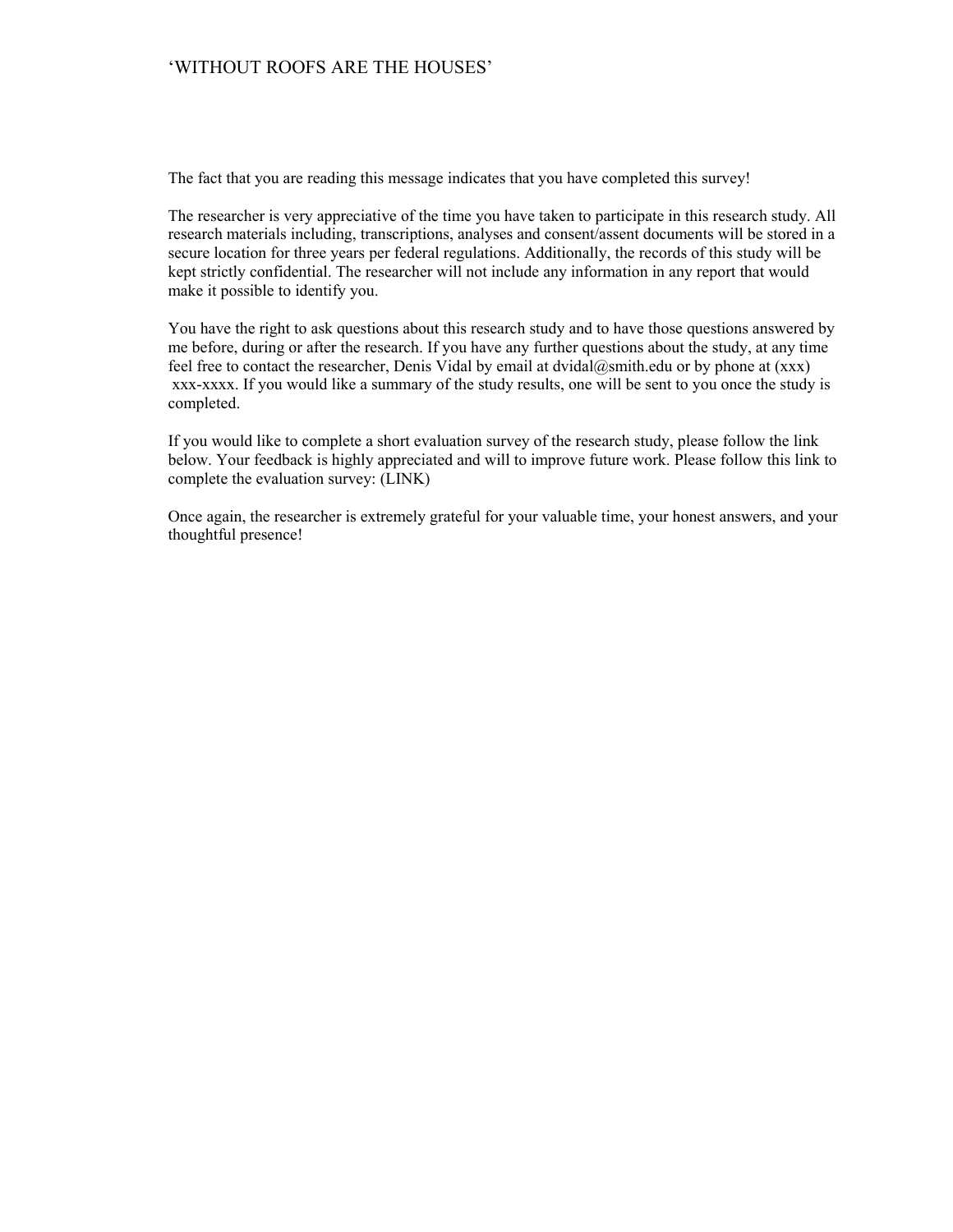### APPENDIX D

#### **EVALUATION QUESTIONNAIRE**

Please check the response that best describes your feelings.

AFTER THIS INTERVIEW, I FEEL MORE AWARE OF THE HISTORICAL TRAUMA OF OUR PEOPLE. TRUE FALSE PEOPLE. TRUE BEFORE THIS INTERVIEW, I WAS AWARE OF OFTEN FEELING: (check all that apply)  $SADNESS$   $ANGER$   $HELPLESS$ GRIEF HOPELESS JOY \_\_\_\_\_PRIDE \_\_\_\_\_SHAME \_\_\_\_\_GUILT DURING THE INTERVIEW, I FELT: (check all that apply) SADNESS ANGER HELPLESS \_\_\_\_\_GRIEF \_\_\_\_\_HOPELESS \_\_\_\_\_JOY PRIDE SHAME GUILT AFTER THE INTERVIEW, I NOW FEEL: (check all that apply) SADNESS ANGER HELPLESS \_\_\_\_\_GRIEF \_\_\_\_\_HOPELESS \_\_\_\_\_JOY PRIDE SHAME GUILT I FOUND SHARING MY FEELINGS AND EXPERIENCES WITH ANOTHER PERSON HELPFUL:<br>VERY TRUE \_\_\_\_\_VERY TRUE \_\_\_\_\_SOMEWHAT TRUE SOMEWHAT UNTRUE WERY UNTRUE I FOUND THAT THIS INTERVIEW HAS HELPED ME TO FURTHER MY OWN GRIEF WORK: VERY TRUE SOMEWHAT TRUE SOMEWHAT UNTRUE WERY UNTRUE THIS INTERVIEW HAS HELPED ME FEEL MORE POSITIVE ABOUT MYSELF: VERY TRUE SOMEWHAT TRUE \_\_\_\_\_SOMEWHAT UNTRUE \_\_\_\_\_VERY UNTRUE I NOW FEEL COMMITTED TO THE MEMORY OF OUR ANCESTORS RATHER THAN FEELING THAT I HAVE TO SUFFER TO BE LOYAL TO THEIR TRAUMA: VERY TRUE SOMEWHAT TRUE SOMEWHAT UNTRUE WERY UNTRUE AFTER THIS INTERVIEW, I AM MORE COMMITTED TO GRIEF WORK FOR MYSELF: VERY TRUE GOMEWHAT TRUE \_\_\_\_\_SOMEWHAT UNTRUE \_\_\_\_\_VERY UNTRUE I NOW FEEL COMMITTED TO LEARN MORE ABOUT TRADITIONAL PRACTICES IN MY COMMUNITY: VERY TRUE SOMEWHAT TRUE SOMEWHAT UNTRUE **WERY UNTRUE** 

COMMENTS: PLEASE FEEL FREE TO MAKE ANY COMMENTS HERE. (optional)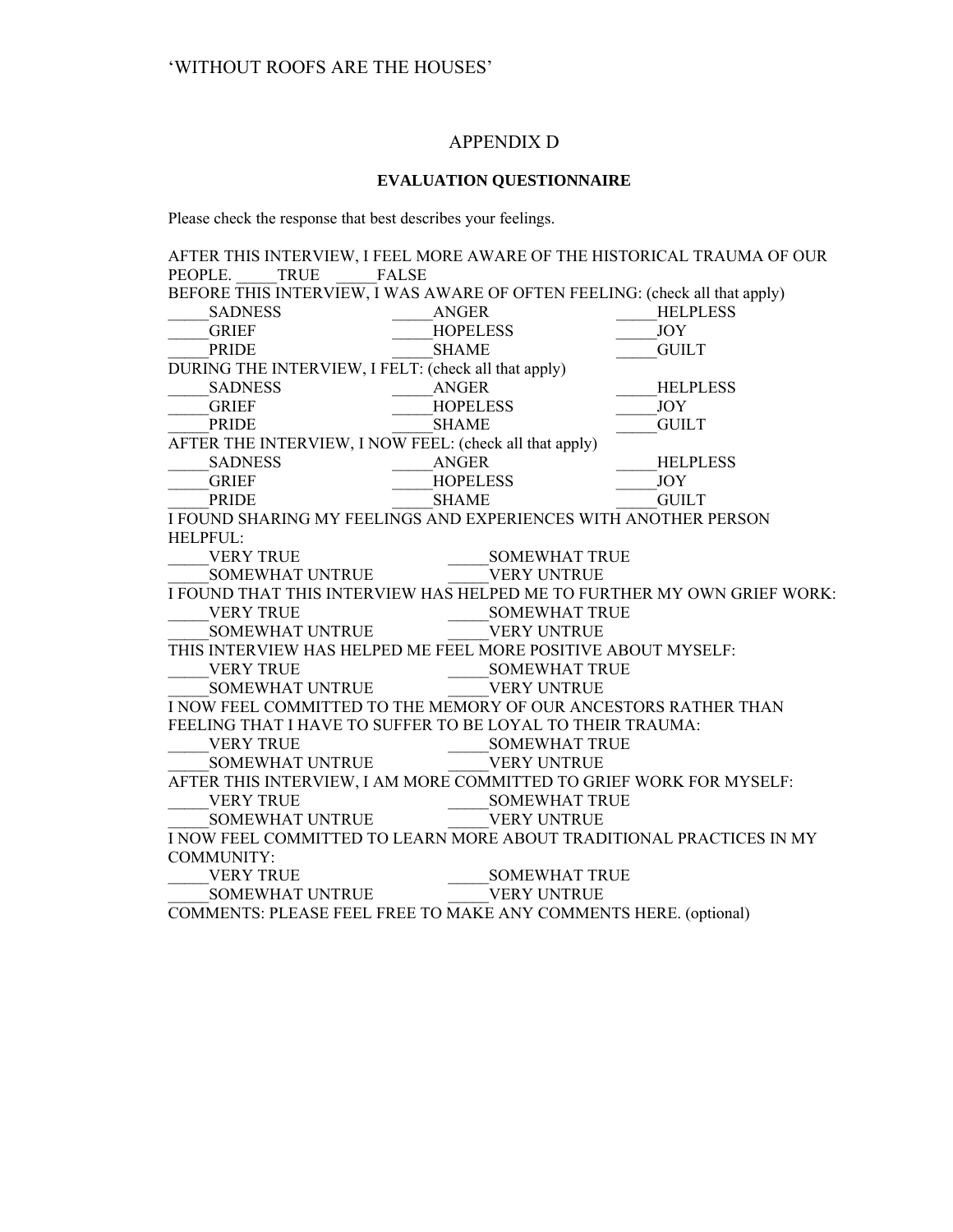# APPENDIX E

# **EVALUATION QUESTIONNAIRE**

Please check the response that best describes your feelings.

| BEFORE THIS SURVEY, I WAS AWARE OF OFTEN FEELING: (check all that apply) |                      |                 |  |  |  |  |
|--------------------------------------------------------------------------|----------------------|-----------------|--|--|--|--|
| <b>SADNESS</b>                                                           | <b>ANGER</b>         | <b>HELPLESS</b> |  |  |  |  |
| <b>GRIEF</b>                                                             | <b>HOPELESS</b>      | <b>JOY</b>      |  |  |  |  |
| <b>PRIDE</b>                                                             | <b>SHAME</b>         | <b>GUILT</b>    |  |  |  |  |
| DURING THE SURVEY, I FELT: (check all that apply)                        |                      |                 |  |  |  |  |
| <b>SADNESS</b>                                                           | <b>ANGER</b>         | <b>HELPLESS</b> |  |  |  |  |
| <b>GRIEF</b>                                                             | <b>HOPELESS</b>      | <b>JOY</b>      |  |  |  |  |
| <b>PRIDE</b>                                                             | <b>SHAME</b>         | <b>GUILT</b>    |  |  |  |  |
| AFTER THE SURVEY, I NOW FEEL: (check all that apply)                     |                      |                 |  |  |  |  |
| <b>SADNESS</b>                                                           | ANGER                | <b>HELPLESS</b> |  |  |  |  |
| <b>GRIEF</b>                                                             | <b>HOPELESS</b>      | <b>JOY</b>      |  |  |  |  |
| <b>PRIDE</b>                                                             | <b>SHAME</b>         | <b>GUILT</b>    |  |  |  |  |
| AFTER THIS SURVEY, I FEEL MORE COMMITTED TO GRIEF WORK FOR MYSELF:       |                      |                 |  |  |  |  |
| <b>VERY TRUE</b>                                                         | <b>SOMEWHAT TRUE</b> |                 |  |  |  |  |
| <b>SOMEWHAT UNTRUE</b>                                                   | <b>VERY UNTRUE</b>   |                 |  |  |  |  |
| <b>COMMENTS: PLEASE FEEL FREE TO MAKE ANY COMMENTS HERE. (optional)</b>  |                      |                 |  |  |  |  |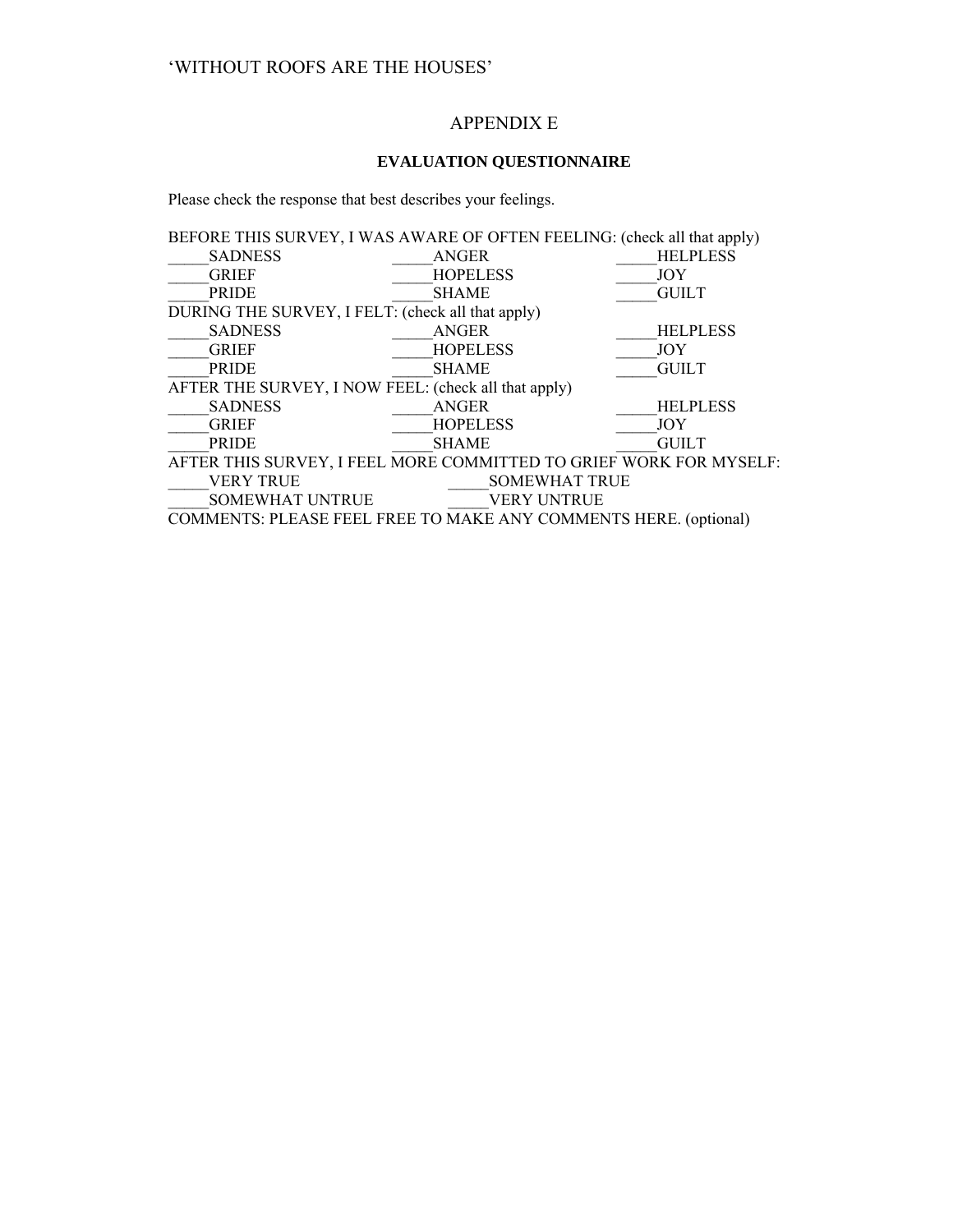#### APPENDIX F

#### RECRUITMENT BROCHURES



If you would like to participate or learn more about the study please visit bit.do/research-study, email the researcher at dvidal@smith.edu, or call by phone at **XXXXXXXXX** 

The data collected from this study will be used to complete my Master's degree in Social Work. The results of the study may also be used in publications and presentations. I have completed the Collaborative Institutional Training Initiative online training course prior to Human Subjects Review approval. The certificate of completion is on file at the School for Social Work and was completed within the past four years. This study protocol has been reviewed and approved by the Smith College School for Social Work Human Subjects Review Committee.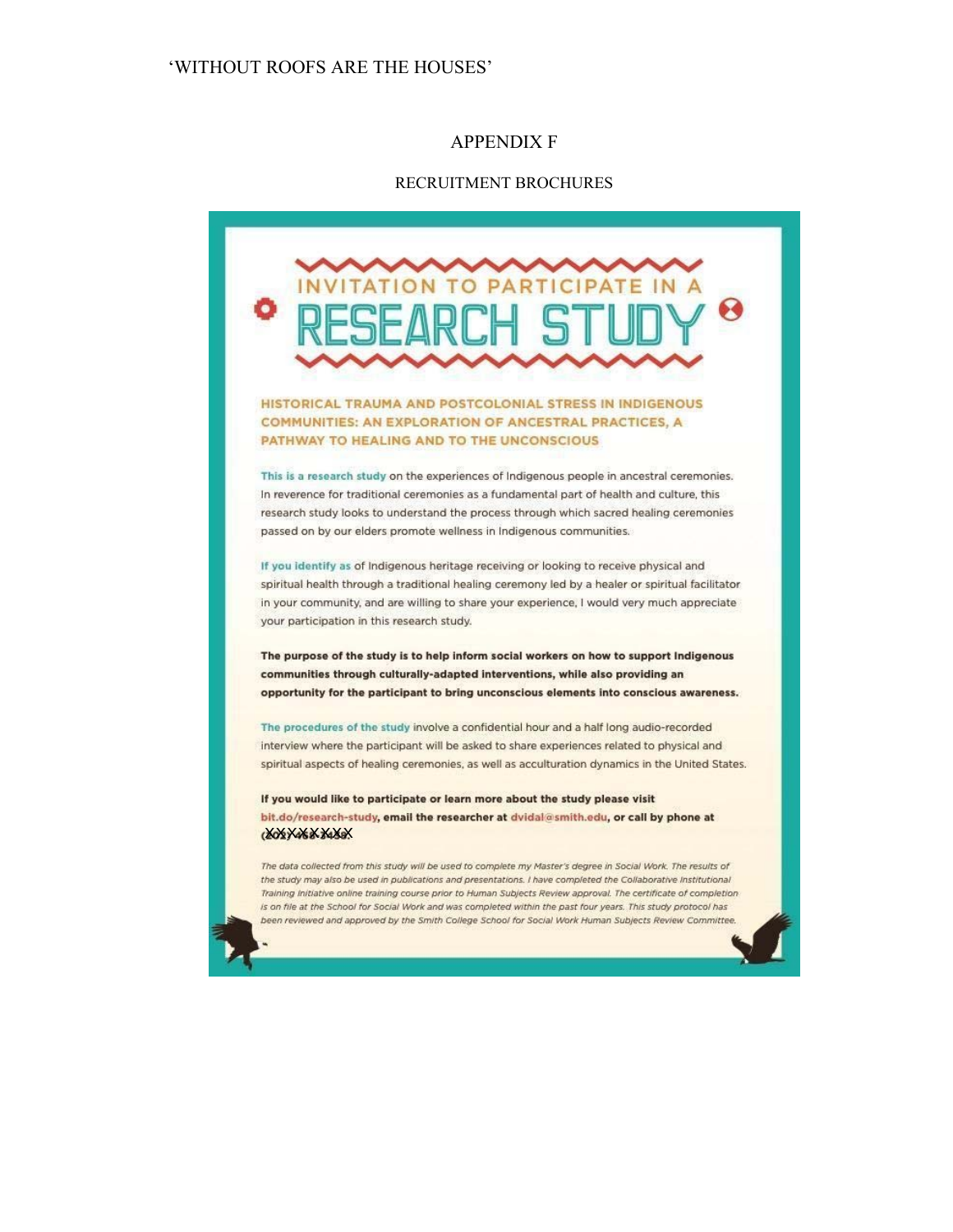# **08** INVITATION TO PARTICIPATE IN A **ESEARCH** S.

HISTORICAL TRAUMA AND POSTCOLONIAL STRESS IN INDIGENOUS COMMUNITIES: AN **EXPLORATION OF ANCESTRAL PRACTICES, A** PATHWAY TO HEALING AND TO THE **UNCONSCIOUS** 

This is a research study on the experiences of Indigenous people in ancestral ceremonies. In reverence for traditional ceremonies as a fundamental part of health and culture, this research study looks to understand the process through which sacred healing ceremonies passed on by our elders promote wellness in Indigenous communities.

If you Identify as of Indigenous heritage receiving or looking to receive physical and spiritual health through a traditional healing ceremony led by a healer or spiritual facilitator in your community, and are willing to share your experience, I would very much appreciate your participation in this research study.

The purpose of the study is to help inform social workers on how to support indigenous communities through culturally-adapted interventions, while also providing an opportunity for the participant to bring unconscious elements Into conscious awareness.

The procedures of the study involve a confidential hour and a half long audio-recorded interview where the participant will be asked to share experiences related to physical and spiritual aspects of healing ceremonies, as well as acculturation dynamics in the United States.

If you would like to participate or learn more about the study please visit bit.do/research-study, email the researcher at dvidal@smith.edu, or call by phone at (44) 468 3488.

The data collected from this study will be used to complete my Master's degree in Social Work. The results of the study may also be used in publications and presentations. I have completed the Collaborative Institutional Training initiative online training course prior to Human Subjects Review approval. The certificate of completion is on file at the School for Social Work and was completed within the past four years. This study protocol has been reviewed and approved by the Smith College School for Social Work Human Subjects Review Committee.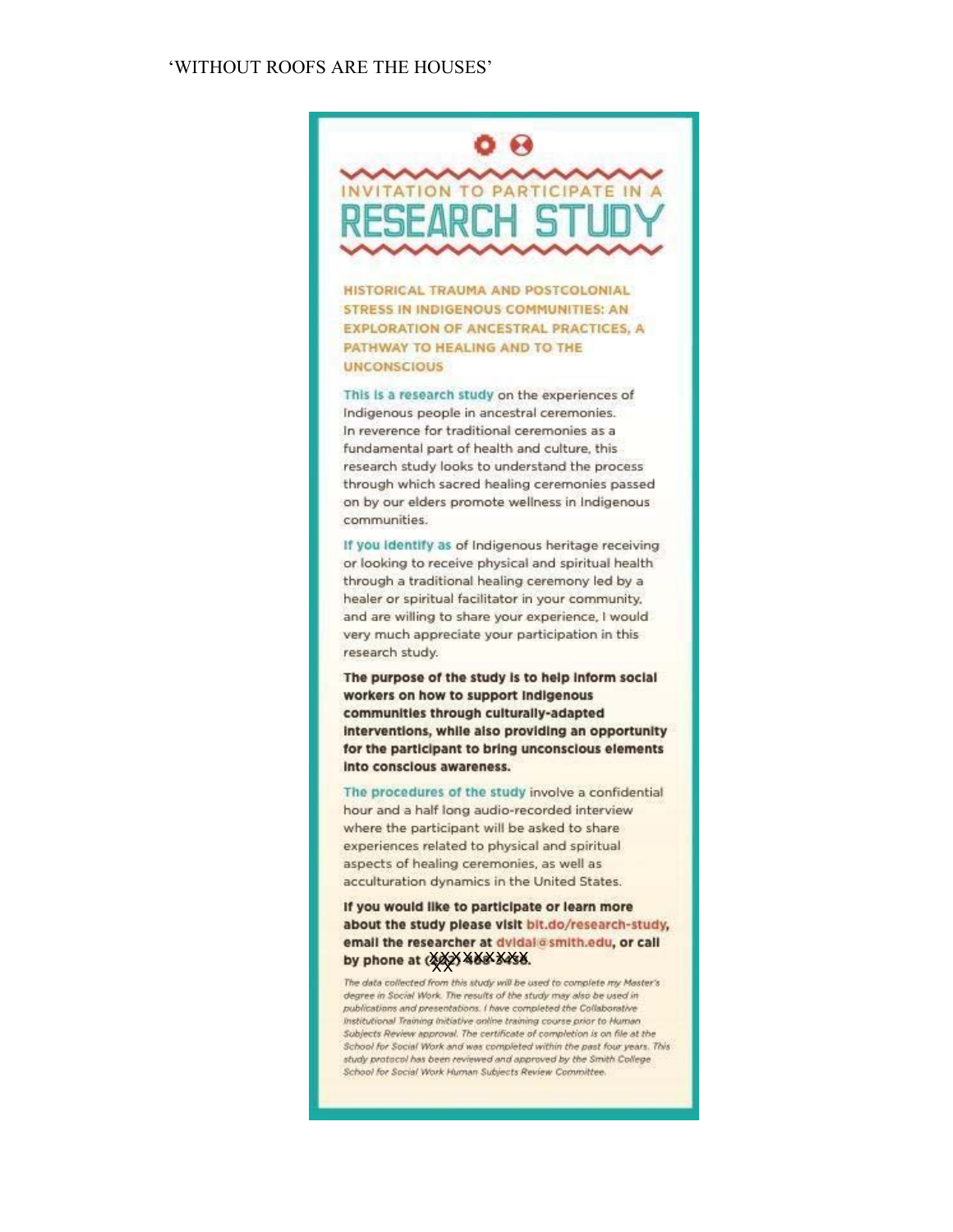### APPENDIX G

### RECRUITMENT EMAIL

Dear

My name is Denis Vidal, and I am currently a graduate student at Smith College School for Social Work. To fulfill the requirements for the degree, I am conducting a research study on the experiences of Native people in ancestral ceremonies. As a Native person from South America, I have reverence for traditional ceremonies as a fundamental part of health and culture, which honor sacred knowledge passed on by our elders. In this research study, I am interested in better understanding the process through which traditional healing ceremonies promote wellness in Native communities in North America.

For this study, I am seeking adults who identify as of Native heritage that have received or plan to soon receive physical and spiritual health through a traditional healing ceremony. If you are experiencing a calling or have benefited from a traditional healing ceremony led by a healer or spiritual facilitator in your community, are willing to share your experience in an interview with me, I would very much appreciate your participation in this research study.

Your participation in this study may help to inform social workers on how to support Native communities through culturally-adapted interventions, while aiming to provide an opportunity for you to bring unconscious elements into conscious awareness.

Participation will involve engagement in an audio recorded in-person interview for an hour where you will be asked to share your experiences related to physical and spiritual aspects of healing ceremonies. In addition to that, you will be asked to anonymously complete a trauma experience questionnaire and a personal experience questionnaire in relation to acculturation dynamics in the United States.

If you would like to learn more about this research study (or know of someone that might be interested in participating) please visit bit.do/research-study or email me at dvidal@smith.edu, or give a phone call at (xxx) xxx-xxxx.

Thank you for your consideration.

Saludos,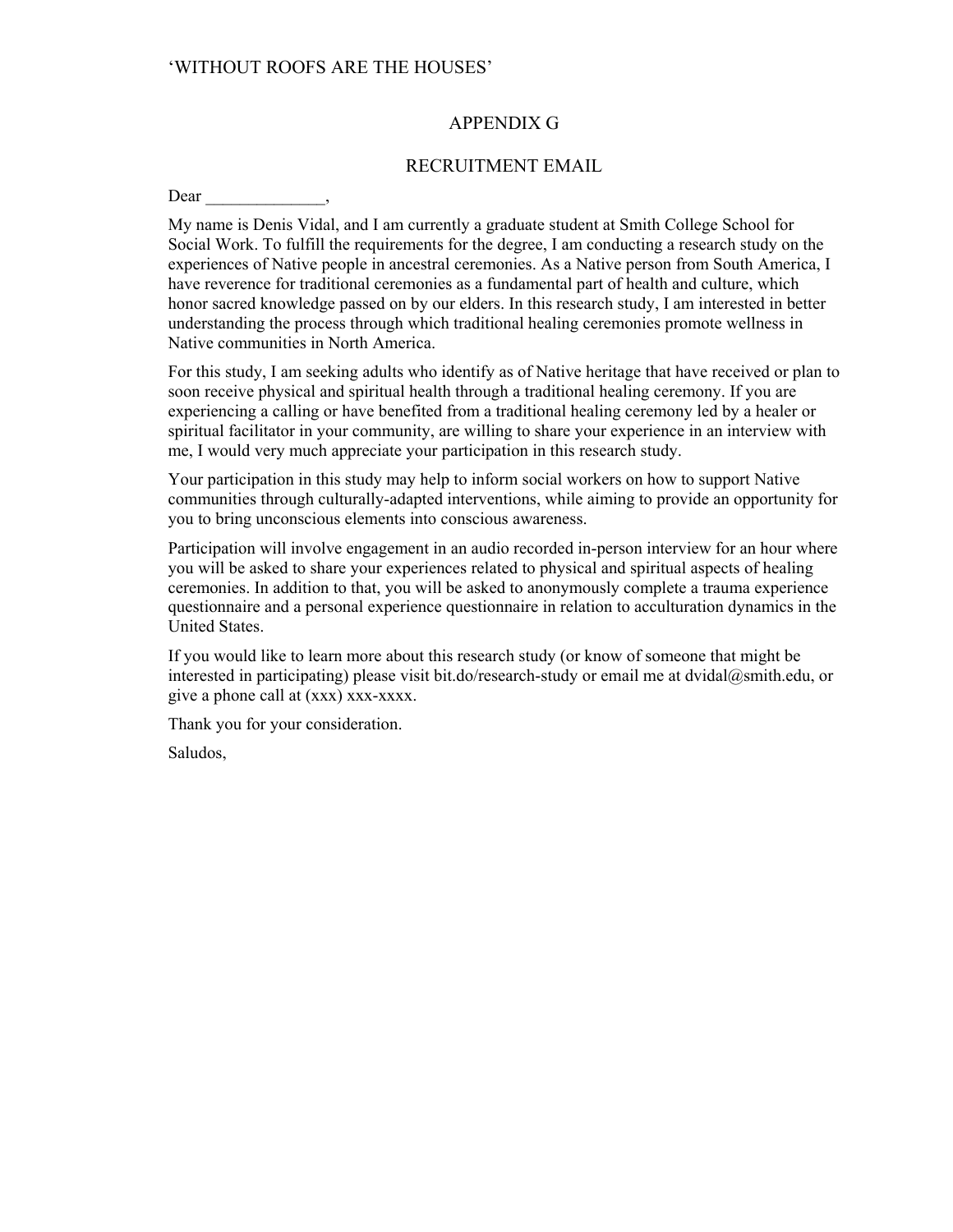## APPENDIX H

## HUMAN SUBJECTS COMMITTEE APPROVAL **SMITH COLLEGE**

**School for Social Work**  Smith College Northampton, Massachusetts 01063 T (413) 585-7950 F (413) 585-7994

February 13, 2017

Denis Vidal

Dear Denis,

You did a very nice job on your revisions. Your project is now approved by the Human Subjects Review Committee.

*Please note the following requirements:* 

**Consent Forms**: All subjects should be given a copy of the consent form.

**Maintaining Data**: You must retain all data and other documents for at least three (3) years past completion of the research activity.

*In addition, these requirements may also be applicable:* 

**Amendments**: If you wish to change any aspect of the study (such as design, procedures, consent forms or subject population), please submit these changes to the Committee.

**Renewal**: You are required to apply for renewal of approval every year for as long as the study is active.

**Completion**: You are required to notify the Chair of the Human Subjects Review Committee when your study is completed (data collection finished). This requirement is met by completion of the thesis project during the Third Summer.

Congratulations and our best wishes on your interesting study.

Sincerely, Elaine Kersten, Ed.D. Co-Chair, Human Subjects Review Committee

CC: Maria Torres, Research Advisor